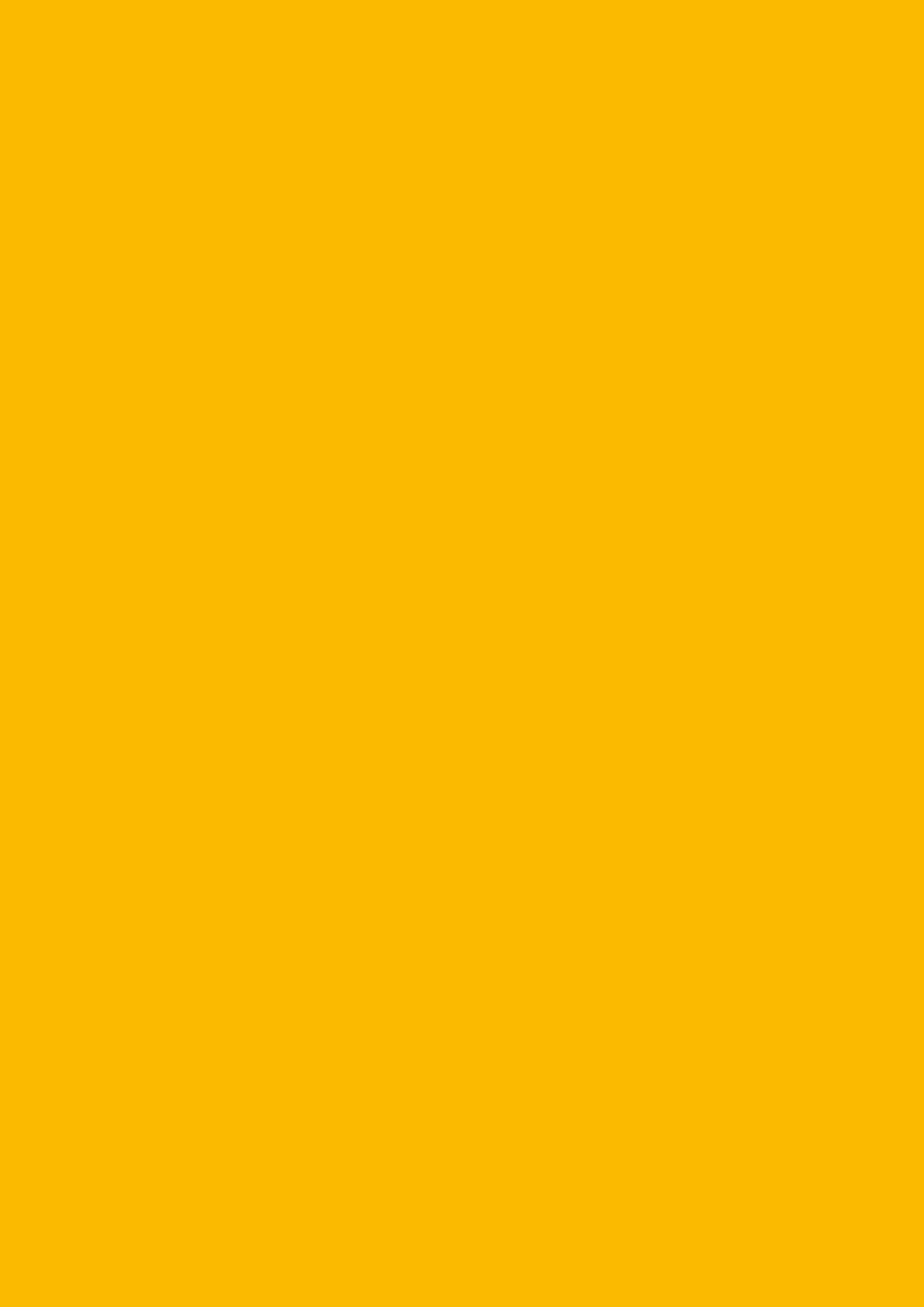## A study on children with disabilities and their right to education: the Union of Comoros



Education Development Trust Highbridge House, 16–18 Duke Street, Reading, Berkshire RG1 4RU T +44 (0) 118 902 1000 E enquiries@educationdevelopmenttrust.com W www.educationdevelopmenttrust.com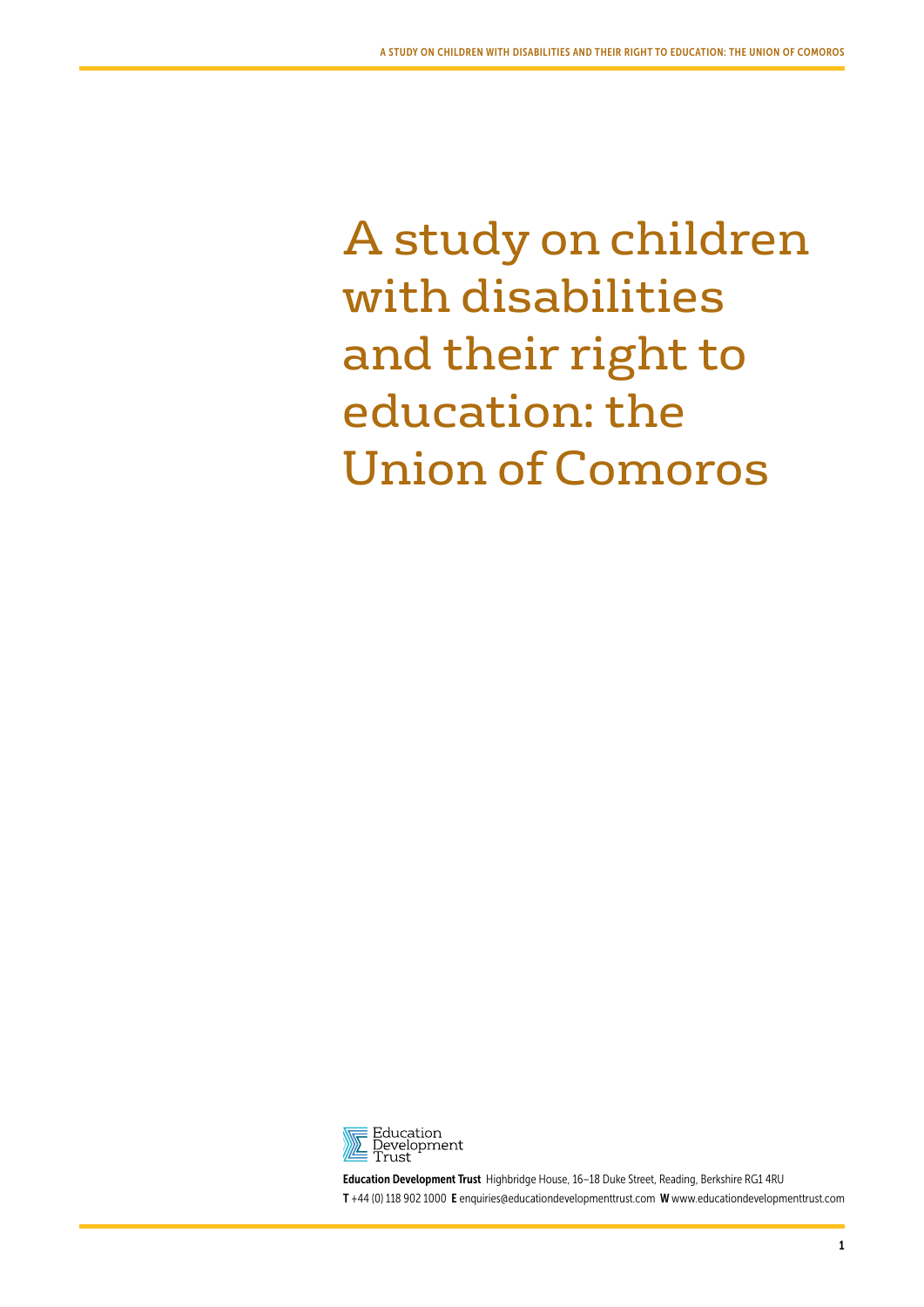#### ISBN: 978-1-909437-77-7 03/16

© COPYRIGHT EDUCATION DEVELOPMENT TRUST 2016. THE VIEWS AND OPINIONS EXPRESSED IN THIS PUBLICATION ARE THOSE OF THE AUTHORS AND DO NOT NECESSARILY REPRESENT THE VIEWS OF EDUCATION DEVELOPMENT TRUST OR UNICEF.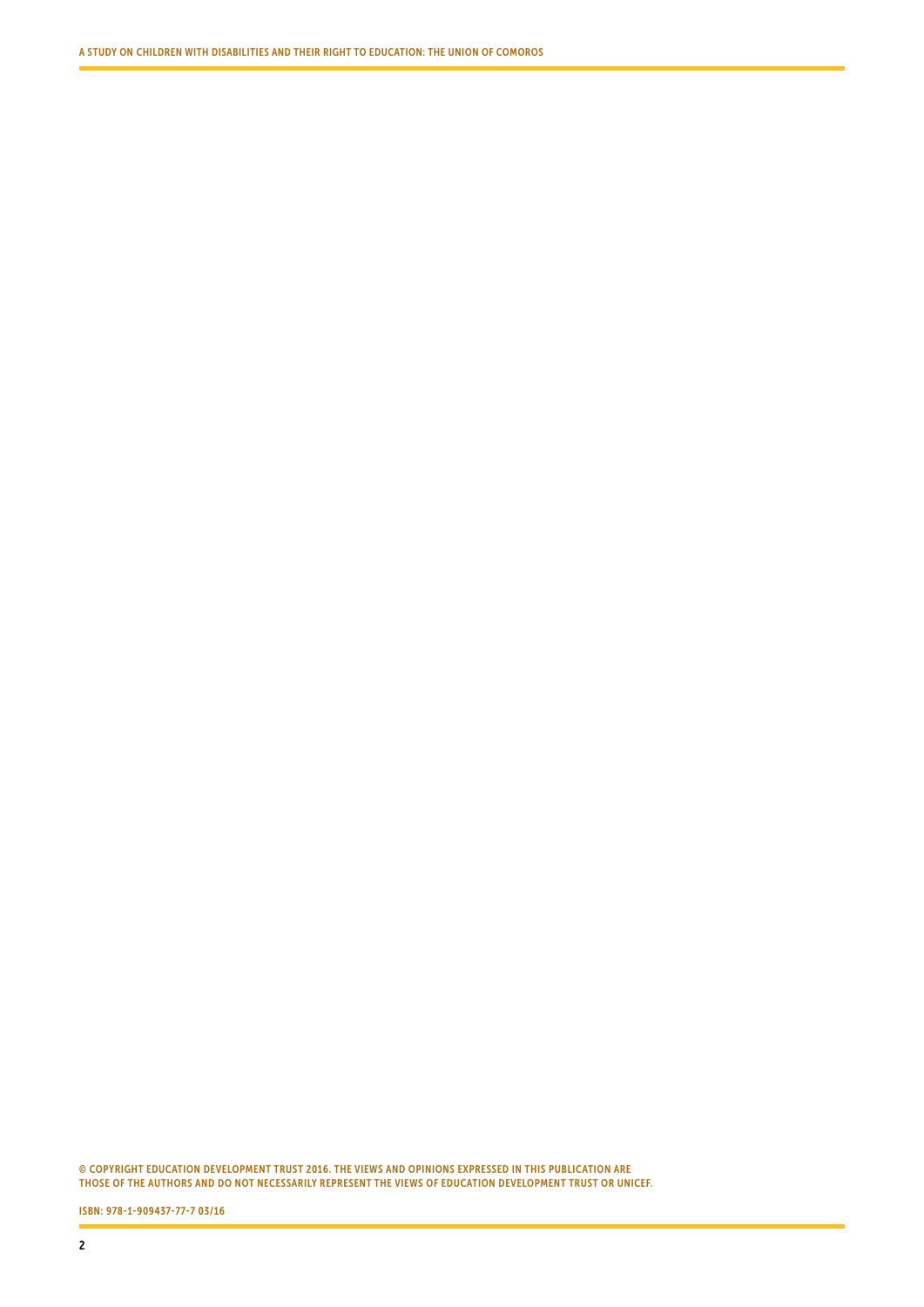| <b>Preamble</b>                                                 | 4  |
|-----------------------------------------------------------------|----|
| <b>About the researchers</b>                                    | 5  |
| <b>Acknowledgements</b>                                         | 5  |
| <b>List of abbreviations</b>                                    | 6  |
| <b>Foreword</b>                                                 | 7  |
| <b>Executive summary</b>                                        | 8  |
| <b>Introduction</b>                                             | 13 |
| <b>The Comoros context</b>                                      | 15 |
| General country background                                      | 15 |
| An overview of the education system                             | 17 |
| Pre-primary education                                           | 18 |
| Primary education                                               | 19 |
| Secondary education                                             | 20 |
| Education provision for children<br>with disabilities           | 21 |
| The study                                                       | 25 |
| Limitations of the study                                        | 26 |
| <b>Findings</b>                                                 | 29 |
| Enabling environment                                            | 29 |
| Supply-side factors                                             | 33 |
| Demand-side factors                                             | 37 |
| Quality of provision/care                                       | 39 |
| <b>Recommendations</b>                                          | 43 |
| Key recommendation A:<br>Creating an inclusive culture          | 45 |
| Key recommendation B:<br>Developing inclusive practices         | 47 |
| Key recommendation C:<br>Ensuring an inclusive environment      | 49 |
| Key recommendation D:<br>Delivering inclusive quality education | 50 |
| <b>References</b>                                               | 53 |
| <b>Appendix 1: Meetings and visits</b>                          | 54 |
| Appendix 2: Data analysis summary                               | 55 |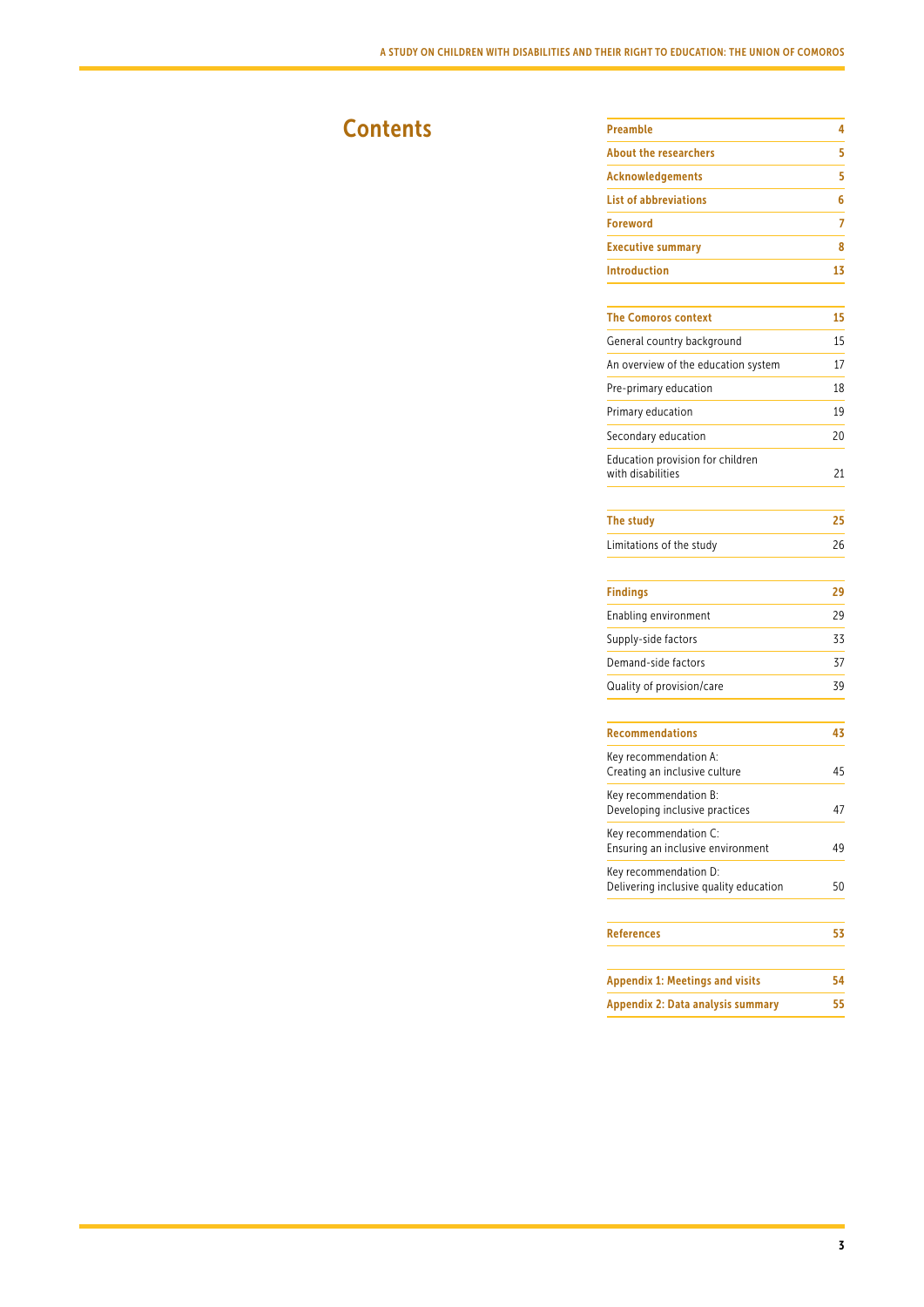## Preamble

Between December 2014 and August 2015 the Education Development Trust and the UNICEF Eastern and Southern African Office (UNICEF ESARO) partnered to conduct a programme of research investigating the extent of the fulfilment of the rights to education of children with disability. The research programme was composed of three strands: a desk-based regional study; three detailed country studies (Rwanda, Comoros and Madagascar) and a paper documenting the methodology and tools for use by others. This report documents the country study conducted in the Union of Comoros and was carried out in partnership with the Ministry of Education.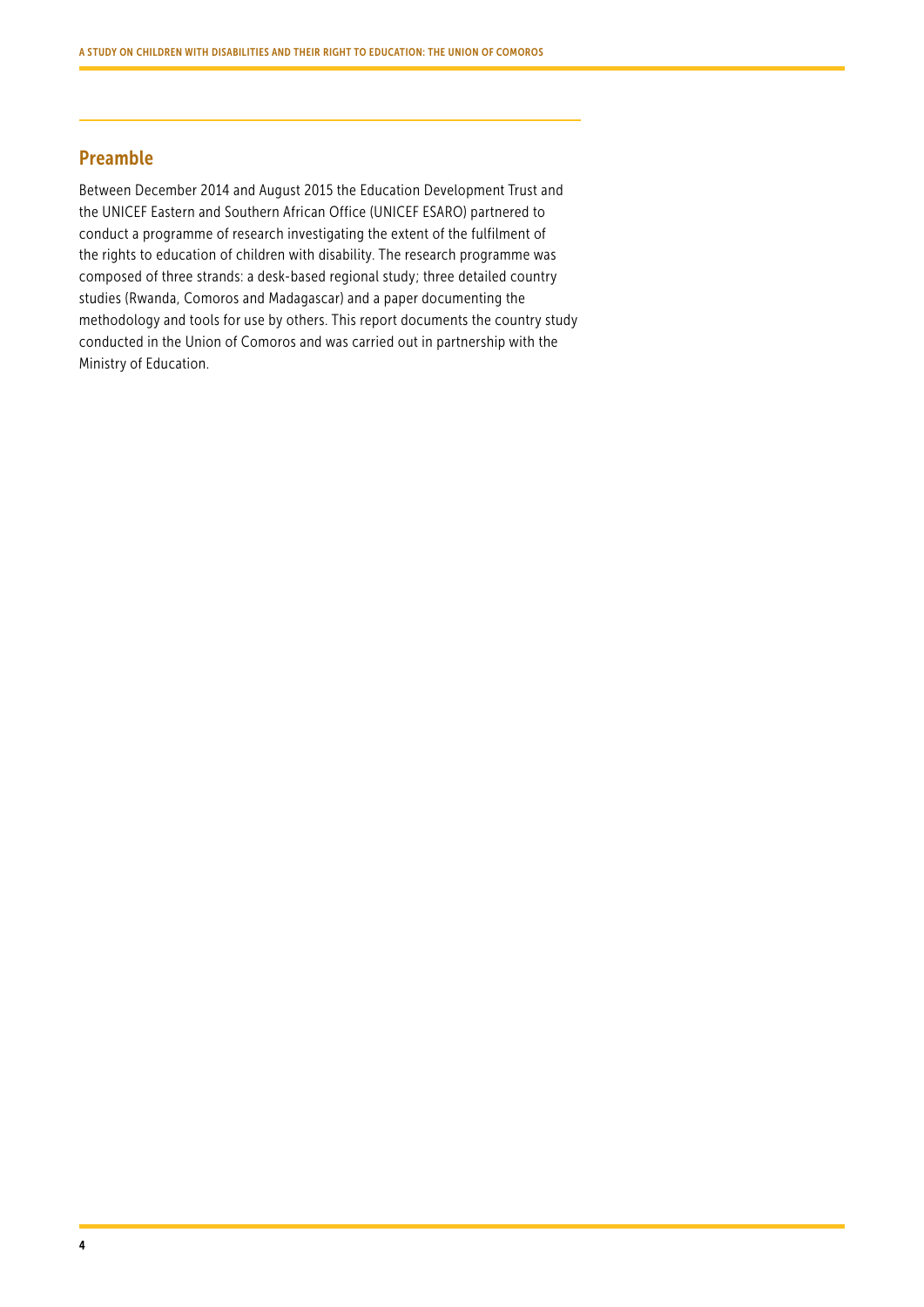## About the researchers

Jacqui Mattingly is a Principal International Adviser within the International Development and Education team at Education Development Trust. As an inclusive education specialist, she has extensive experience working on both long- and short-term assignments across Africa, the Caribbean, Asia and the Pacific. She has previously worked as both a teacher and an adviser supporting children with disabilities and teachers in the UK.

Lamiat Said Abdallah graduated in Law and Political Science from the University of Lille 2, France in 2007, having specialised in international solidarity, humanitarian action and crisis management. Following a year within a French NGO, she worked as a social and political analyst within the regional observatory of child rights in Mauritius, under the leadership of the Indian Ocean Commission and UNICEF. On her return to Comoros she worked for the UNFPA as a project manager in a peace-building project, before joining the Comorian NGO MAEECHA (*Mouvement associatif pour l'éducation et l'égalité des chances*) in 2013, specialising in education programmes. She has a strong commitment to development in general, particularly protecting children's rights.

## Acknowledgements

This study was made possible because of the efforts and participation of:

- **•** the Ministry of Education for their cooperation in allowing us to complete the study
- **•** Mahamoud Ahmed Mze Ahmed who, as interpreter and translator, was very much a part of the team during the fieldwork and without whom the study could not have been completed
- **•** the UNICEF country office, especially Miriam Mareso and Echata Nouroudine, for their guidance and support
- **•** the schools and respondents who willing gave their time and openly shared their knowledge and experience.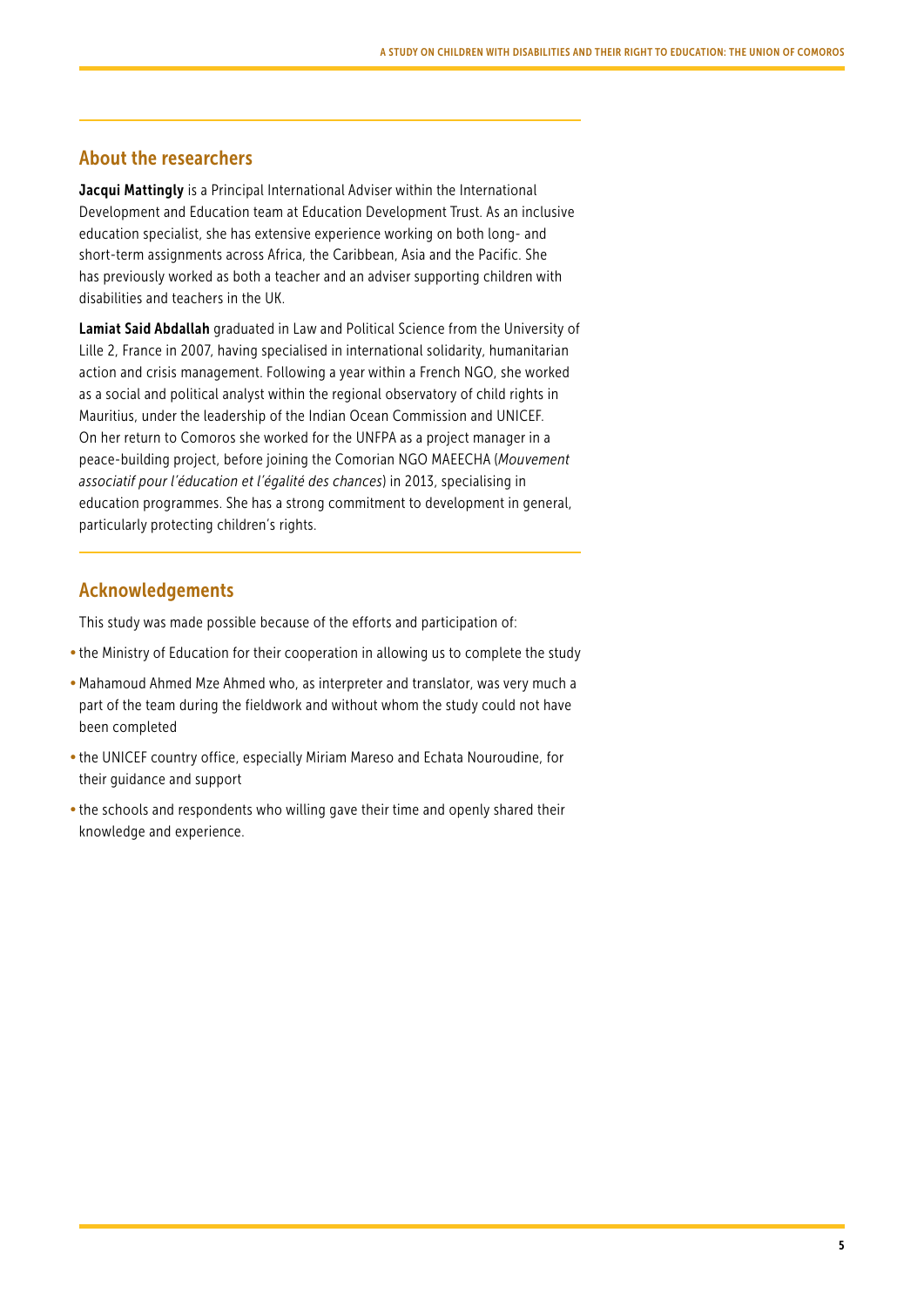## List of abbreviations

| <b>BEPC</b>   | Brevet d'études du premier cycle (Examination at the end of lower secondary school) |
|---------------|-------------------------------------------------------------------------------------|
| <b>CIPR</b>   | Circonscription Pédagogique Régionale (Primary school inspection system)            |
| <b>CRC</b>    | UN Convention on the Rights of the Child                                            |
| <b>CRPD</b>   | UN Convention on the Rights of Persons with Disabilities                            |
| <b>DFEE</b>   | Diplôme de Fin d'Etudes Elémentaires (Examination at the end of primary school)     |
| <b>DPO</b>    | Disabled Persons' Organisation                                                      |
| <b>EFA</b>    | <b>Education for All</b>                                                            |
| <b>EMIS</b>   | <b>Education Management Information Service</b>                                     |
| <b>GDP</b>    | <b>Gross Domestic Product</b>                                                       |
| <b>GPE</b>    | Global Partnership for Education                                                    |
| <b>HDI</b>    | Human Development Index                                                             |
| <b>HIPC</b>   | <b>Heavily Indebted Poor Countries</b>                                              |
| <b>IFERE</b>  | Institute for Teacher Training and Educational Research                             |
| <b>IGEN</b>   | General Inspectorate of National Education                                          |
| <b>ICF</b>    | International Classification of Functioning, Disability and Health                  |
| <b>MoE</b>    | Ministry of Education                                                               |
| <b>NGO</b>    | Non-governmental organisation                                                       |
| <b>RESEN</b>  | Rapport d'Etat du Système Educatif National (Country Status Report)                 |
| <b>TVET</b>   | Technical and Vocational Education and Training                                     |
| <b>UNICEF</b> | United Nations International Children's Emergency Fund                              |
| <b>UPR</b>    | Universal Periodic Review                                                           |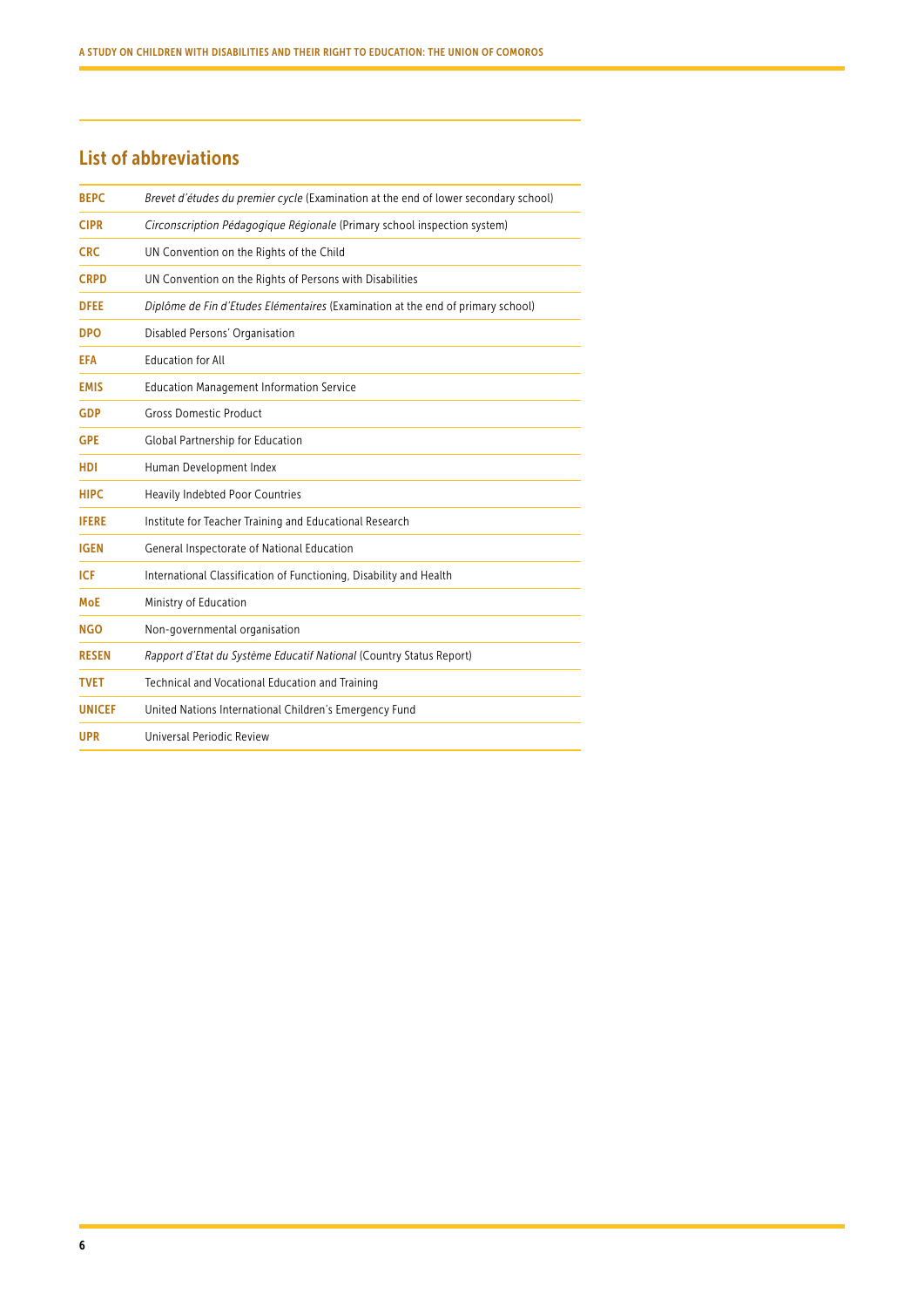## Foreword

Every single child has the right to education, as stipulated in the Convention of the Rights of the Child. That universal principal applies to children with disabilities. The Convention of the Rights of the Persons with Disabilities affirms the rights of persons with disabilities to education and specifically outlines that persons with disabilities should not be excluded from the general education system on the basis of disability.

However, a number of children with disabilities remain excluded from the education system. As many as one third of 58 million children of primary school age who are out of school are children with disabilities<sup>1</sup>. As education is closely associated to better jobs, healthy life, social and economic security and opportunities for full participation in society, we know that those children with disabilities whose right to education is denied are likely to remain excluded from the society.

In Comoros, the country has started the reflection towards the development of a strategy for the inclusion of children with disabilities. To inform such reflection and all follow-up strategic decisions, in 2015 the government has decided to undertake a study to assess the situation on education for children with disabilities. This has been done with the support provided by UNICEF Eastern and Southern Africa Regional Office and the expertise of CfBT Education Trust, whose name has been recently changed to Education Development Trust.

We are pleased to have the findings and recommendations from the study. Those recommendations will help us align with the Sustainable Development Goals, specifically SDG 4 on Education that ensures equal access to all levels of education and vocational training for the vulnerable, including persons with disabilities. Further, this will also help us align with SDG 8 on inclusive economic growth, as it is about achieving full and productive employment and decent work for all, including persons with disabilities, as well as SDG 10 on reducing inequality that emphasizes the social, economic and political inclusion of persons with disabilities.

We reconfirm our commitment to work together and bring other partners to this joint mission to realise inclusive education to children with disabilities.



Attoumani ALI Minister of Education



Pierre NGOM Comoros Representative UNICEF Comoros

<sup>1</sup>*Towards a Disability Inclusive Education: Background paper for the Oslo Summit on Education for Development Prepared by an expert group on disability led by Ann-Marit Sæbønes. 2015.*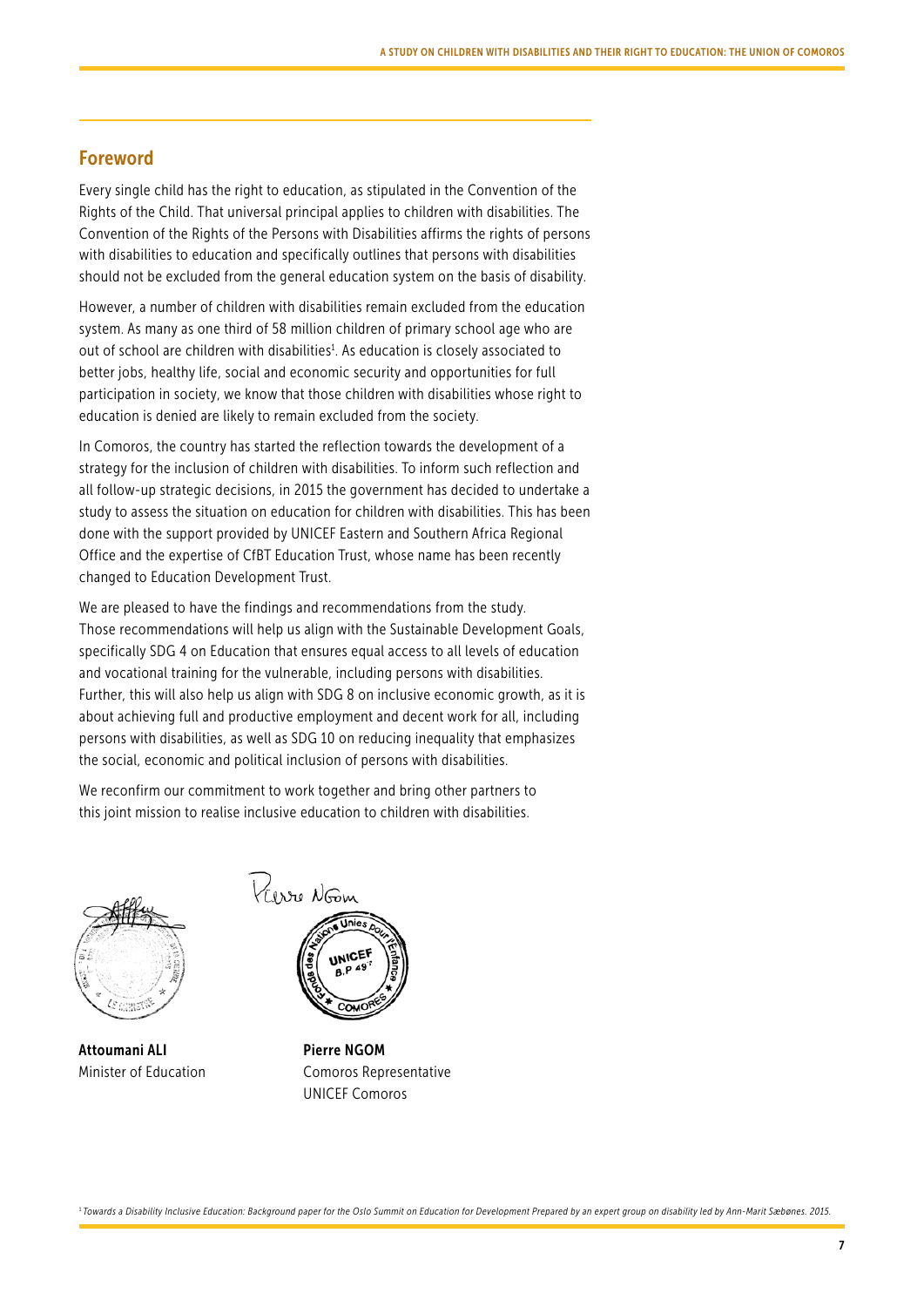## Executive summary

## Introduction

Despite the efforts and achievements of Education for All (EFA) and the Millennium Development Goals (MDGs), it is recognised that children with disabilities remain one of the main groups around the world that continue to be excluded from education, and those that do attend school are more likely to be excluded in the classroom and to drop out (UNESCO, 2015). This study was commissioned by the UNICEF Eastern and Southern Africa Regional Office together with Education Development Trust, UK and conducted in Rwanda through UNICEF and the Ministry of Education (MINEDUC), and is part of a broader regional study on the right to education of children with disabilities. It is one of a series of three case studies conducted in Madagascar, Comoros and Rwanda in the early part of 2015.

Since 1994, the government of Comoros has been committed to the EFA objectives to provide quality, basic education for every child. In 2013, the Union of Comoros joined the Global Partnership for Education (GPE) and received a grant of USD 4.6 million for the period 2013–2016. One of the priority areas of the grant is to increase access to basic education for vulnerable children, including children with disabilities, and this is reflected in the Interim Education Plan 2013–15.

Lying in the Indian Ocean, at the entrance of the Mozambique Channel, the archipelago of Comoros consists of four volcanic islands: Ngazidja (*Grande Comore*), Mwali (*Mohéli*), Ndzuani (*Anjouan*) and Maore (*Mayotte*). Since the end of the colonial period in 1975, the Union of Comoros has suffered from a series of political coups which, together with Mayotte's remaining under French control, has seriously undermined the development of the islands. The severe consequences of political instability have had a great impact on the Comorian economy.

Education is compulsory between the ages of 6 and 12 but, as in other places in the region, both access and quality remain challenges.

### The study

The fieldwork in Comoros took place between 3 and 13 February 2015. The data collection involved:

- **•** a total of 40 interviews with stakeholders (or groups of stakeholders) at all levels across the system, including representatives of government, NGOs, civil society organisations as well as in schools and communities
- **•** visits to eight schools where interesting or promising practice had been identified by stakeholders
- **•** consideration of barriers and bottlenecks through four domains: enabling factors, supply-side factors, demand-side factors and factors relating to the quality of care/provision
- **•** analysis of relevant documentation and literature.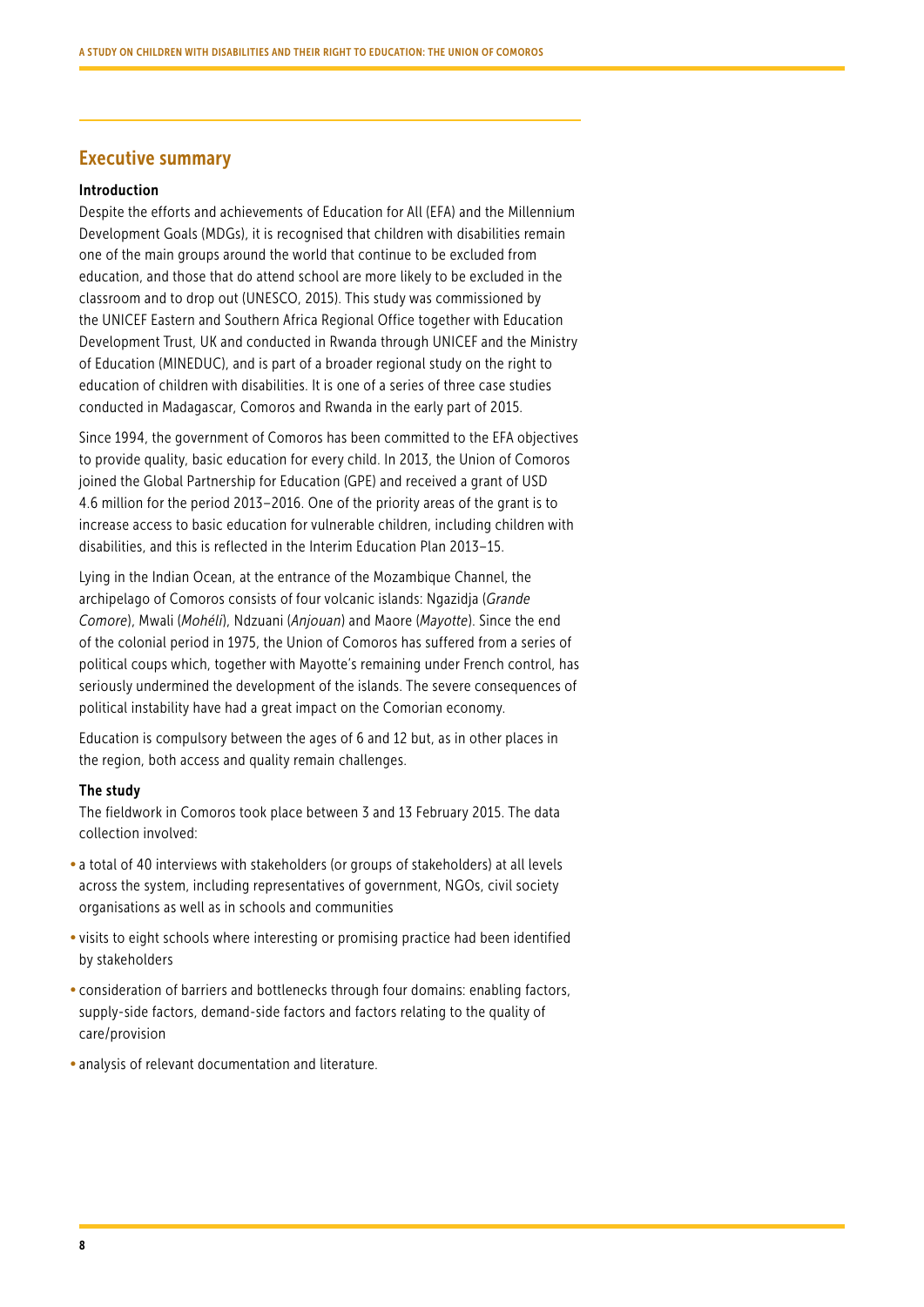## Findings

The study's findings are described below in relation to four domains:

- **•** Enabling environment
- **•** Supply-side factors
- **•** Demand-side factors
- **•** Quality of care and provision

## Enabling environment

- **•** The CRPD has been signed but not ratified by the Union of Comoros. There was very little awareness of the Convention by respondents, other than representatives of organisations for people with disabilities who advocate for ratification.
- **•** Parents of children with disabilities and representatives of organisations for people with disabilities mentioned the absence of specific policies which would support the rights of children with disabilities to education and the need for a framework specifying rights and entitlements.
- **•** The Ministry of Health, Solidarity, Social Cohesion and Gender Promotion has developed a national social welfare policy, which includes entitlements for children with disabilities to education, but this is waiting validation, so no details were available at the time of the fieldwork.
- **•** There was no clear definition or procedure for identification of people with disabilities in operation but respondents across sectors mentioned the need to develop a framework for the identification of children with disabilities, with guidelines for responsibilities at national and district levels across the sectors of health, education and social protection and also within the community and the family.
- **•** There is currently a lack of any reliable data, but the school census and some household surveys have begun to collect data on children with disabilities.
- **•** There is no special provision for children with disabilities either in segregated schools or classes, or within the mainstream. With regard to education, they felt that the system does not encourage children with disabilities to enrol as there are no facilities or support available.

## Supply-side factors

- **•** In terms of entitlement to placement and resources there are currently no systems of support in place, and it is generally accepted that many children with disabilities remain out of school.
- **•** Some resources and assistive devices are provided by the NGO sector.
- **•** There was a divided response to the question of appropriate placements for children with disabilities, with many respondents at all levels considering children with disabilities not to be the responsibility of the mainstream school.
- **•** Many teachers interviewed stated that they did not monitor individual progress in the classroom and felt they did not have the skills to identify difficulties. The need for training for all teachers to be able to accommodate children with mild or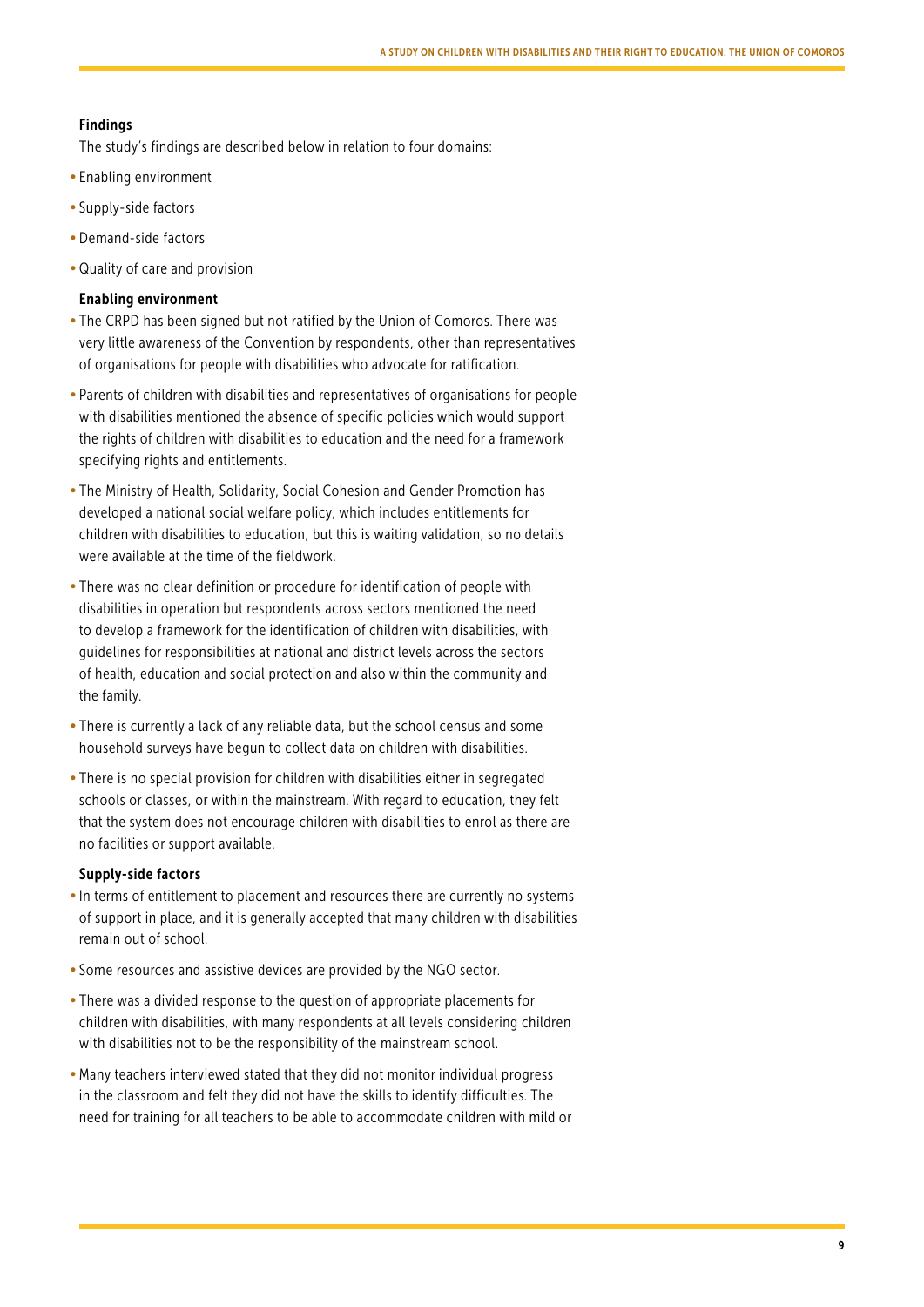moderate disabilities in mainstream classes, with a range of strategies to remove barriers beyond sitting the child at the front of the class was highlighted at school and district levels.

- **•** Parents reported that even when barriers to enrolling their children with disabilities were overcome, they faced considerable difficulties in bringing their children to school.
- **•** Physical environment of schools is not accessible to some children with disabilities. The schools observed were in poor condition, and even renovated and newly constructed classrooms demonstrated maintenance issues caused by poor construction. Litter and inaccessible latrines also posed a challenge to children with disabilities that affect their mobility or sight.
- **•** Even when pupils with disabilities were enrolled in school they were not always included in learning activities.

## Demand-side factors

- **•** The respondents all referred to strong cultural attitudes that prevent many parents admitting they have a child with a disability. The stigma and taboo surrounding disability means parents are ashamed and will try to hide their child. There is a widespread belief that any type of disability equates to a diminished intellectual capacity.
- **•** The need for coordination between authorities, teachers and parents on decisionmaking regarding children with disabilities was highlighted by parents.

## Quality of care and provision

- **•** It is apparent that in Comoros more children with disabilities are out of school than in school, and that the problems which many children face in relation to enrolment and attending school are compounded for children with disabilities.
- **•** There is an overall lack of general teaching and learning materials, with many classes having no textbooks. There are no specific resources available for children with disabilities.
- **•** While there are inspectors with a remit for ensuring the curriculum is implemented and schools are following the procedures set, there is nothing formally in place to monitor the support provided for children with disabilities.

## Recommendations

In line with the findings in the regional study (published as a separate part of this series<sup>2</sup>) it is hard to prioritise or order the recommendations  $-$  instead, what the evidence suggests is that a comprehensive and multidimensional approach is required which acknowledges the multiple barriers to the education of children with disabilities as well as the multiple bridges that can help overcome these barriers. This approach has been applied in the creation of full recommendations later in the report. At the same time we recognise the difficulty of implementing wide-scale system reform so have highlighted first steps in the recommendations listed on the following page.

2 See *An Eastern and Southern Africa regional study on children with disabilities – with a focus on education,* available at www.educationdevelopmenttrust.com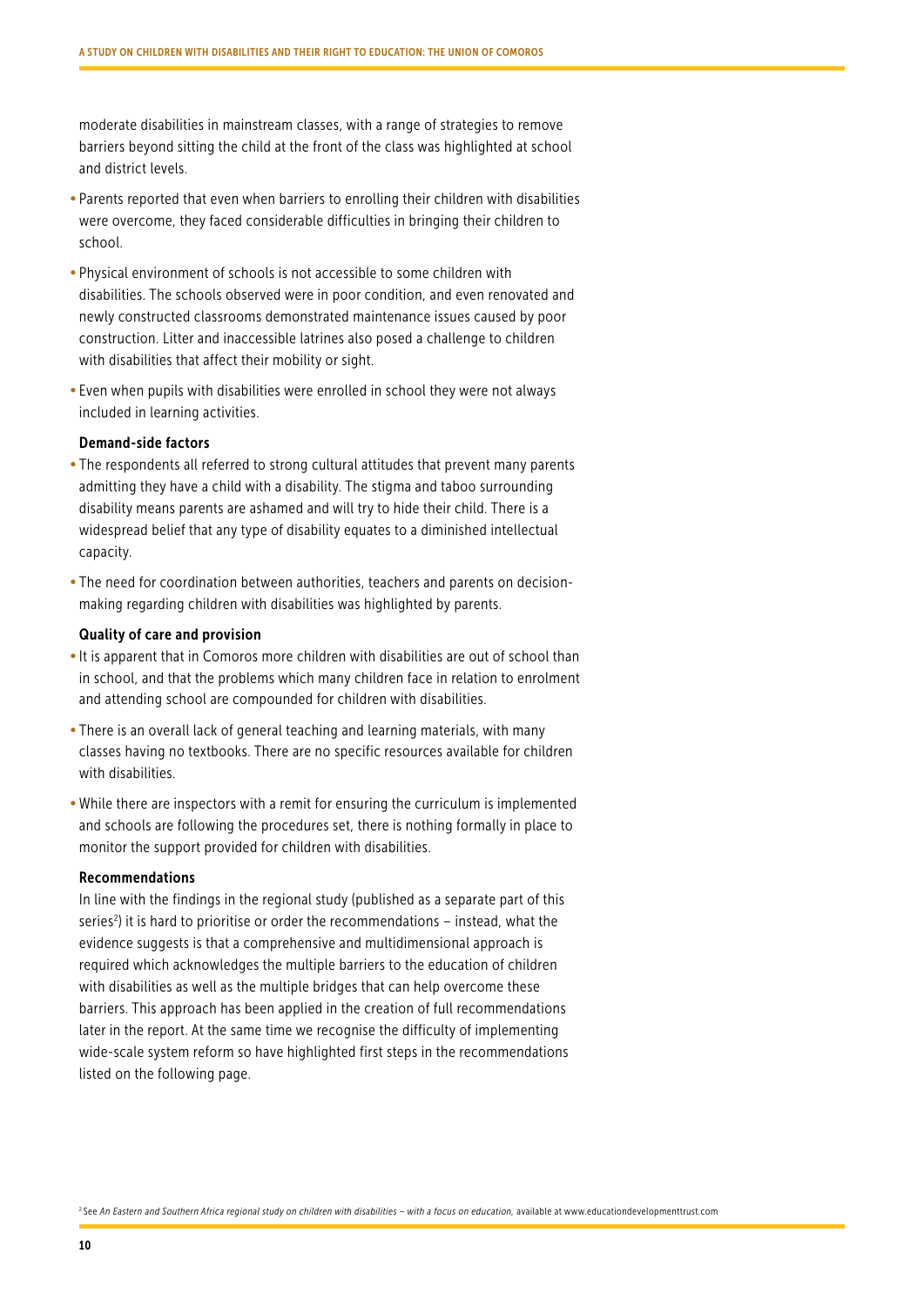## Key, immediate recommendations:

1. Develop a clear vision of what education for children with disabilities in the Union of Comoros should be. Create a clear policy that defines the rights and entitlements of children with disabilities to education. The vision and policy should be widely disseminated across the education system and to the public. The implementation of the policy should be set out in a long-term plan.

2. Review teacher training pedagogy and ensure that inclusive issues are included in all training for teachers:

- **•** Provide additional training in assessing student needs and further strategies for removing barriers to learning for school-based focal points or coordinators.
- **•** Review the delivery methodology of both initial and in-service teacher training, to demonstrate participatory practices and provide trainees with experience of the methodologies required in the classroom.
- **•** Develop a general module on inclusive education and incorporate it into the initial teacher training course for all teachers. Ensure that issues of inclusion are reflected across all subjects.
- **•** Incorporate issues of inclusion into any pedagogic in-service training for serving teachers, as standard, within each subject.

3. Collaborate with the Ministry of Health, Solidarity, Social Cohesion and Gender Promotion to provide health screening for early identification and intervention of children with disabilities on entry to pre-primary and primary school.

4. Work towards a tiered system of specialist teacher support by identifying a focal point or coordinator as a second tier, to lead and support the move to inclusive education in every school, or in every CIPR.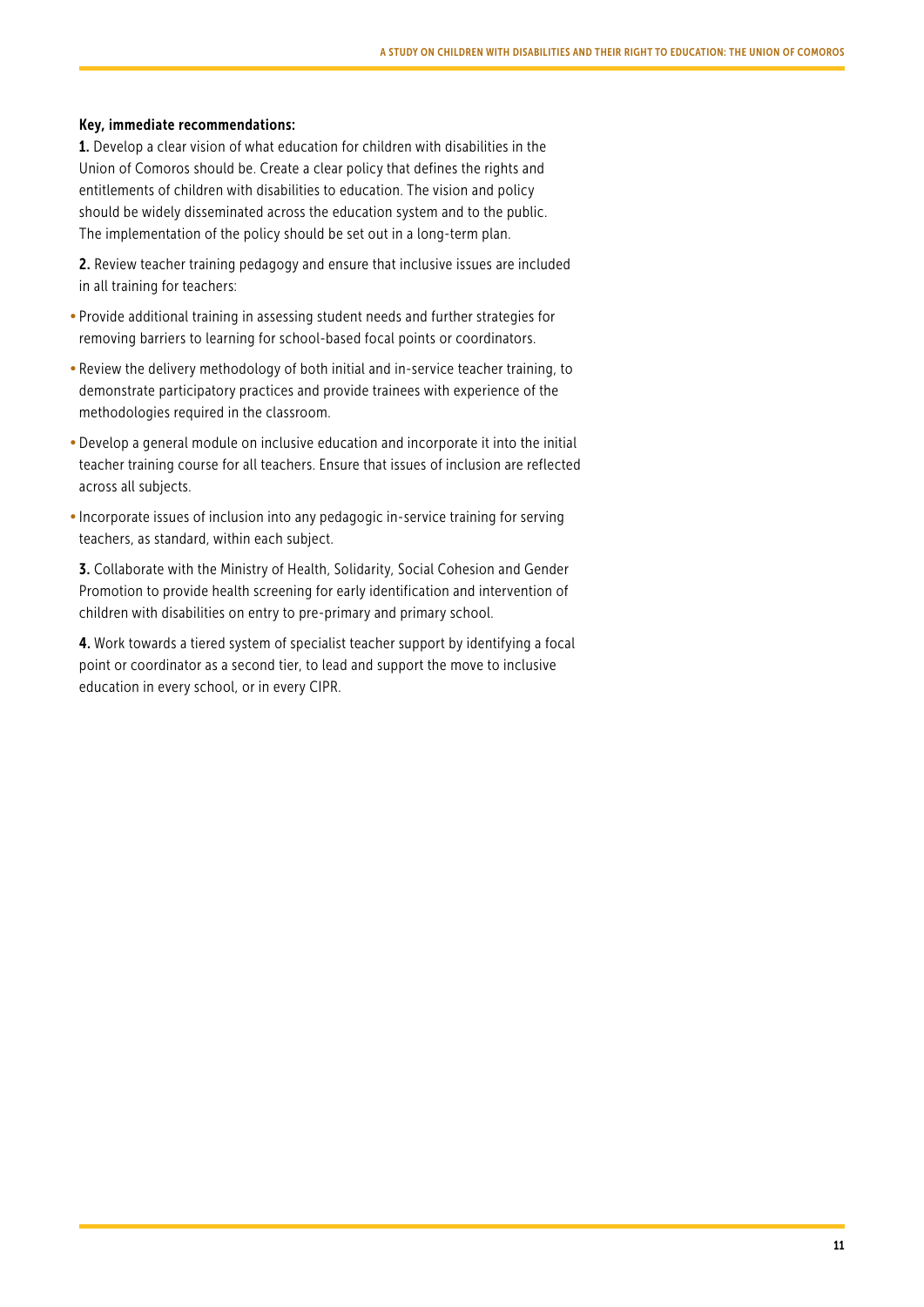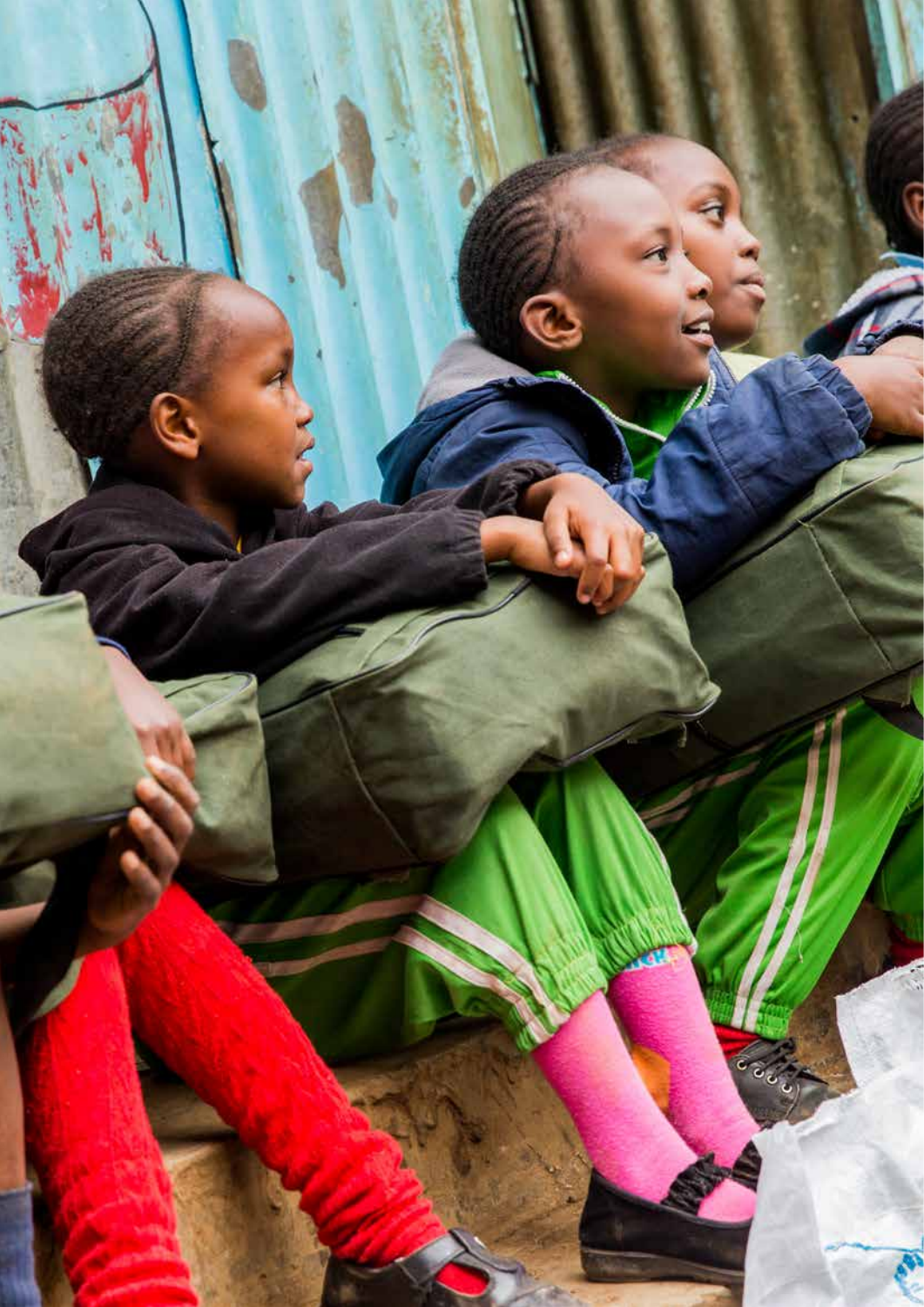## Introduction

Despite the efforts and achievements of Education for All (EFA) and the Millennium Development Goals (MDGs), it is recognised that children with disabilities remain one of the main groups around the world that continue to be excluded from education, and those that do attend school are more likely to be excluded in the classroom and to drop out (UNESCO, 2015). This study, conducted in partnership between UNICEF Eastern and Southern Africa Regional Office and Education Development Trust (formerly CfBT Education Trust), forms part of a broader regional study on the right of children with disabilities to education. It is one of a series of three case studies conducted in Madagascar, Comoros and Rwanda in the early part of 2015.

Since 1994, the government of Comoros has been committed to the EFA objectives to provide quality, basic education for every child. In 2013, the Union of Comoros joined the Global Partnership for Education (GPE) and received a grant of USD 4.6 million for the period 2013–2016. One of the priority areas of the grant is to increase access to basic education for vulnerable children, including children with disabilities, and this is reflected in the Interim Education Plan 2013–15. This study aims to inform policy discussion and the direction of implementation activities towards education provision for children with disabilities. The study provides an overview of the general context within which the education of children with disabilities takes place, and presents the findings from interviews with a wide range of stakeholders and school-level observations regarding education for children with disabilities. Recommendations are made based on these findings, supported by national and international literature.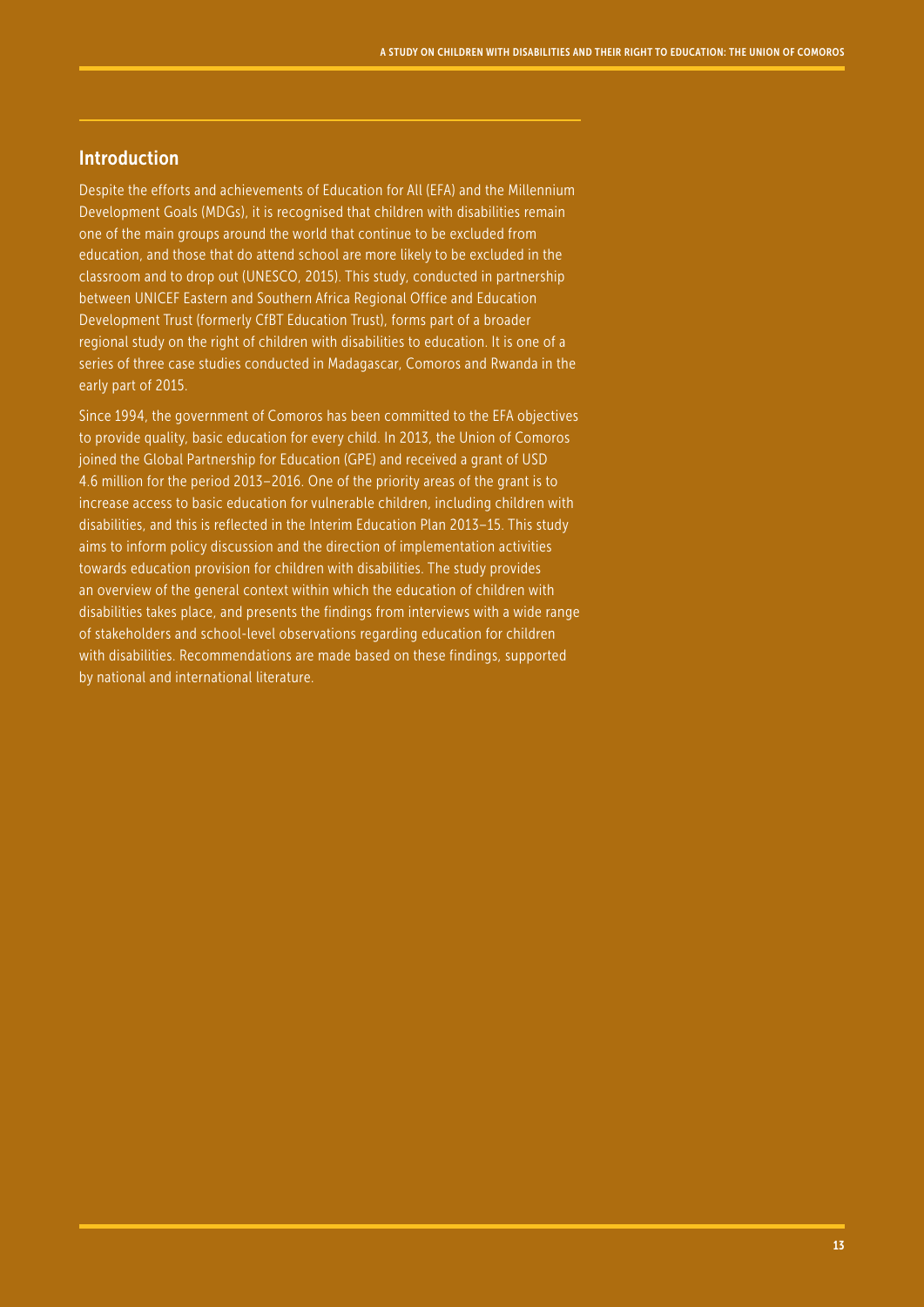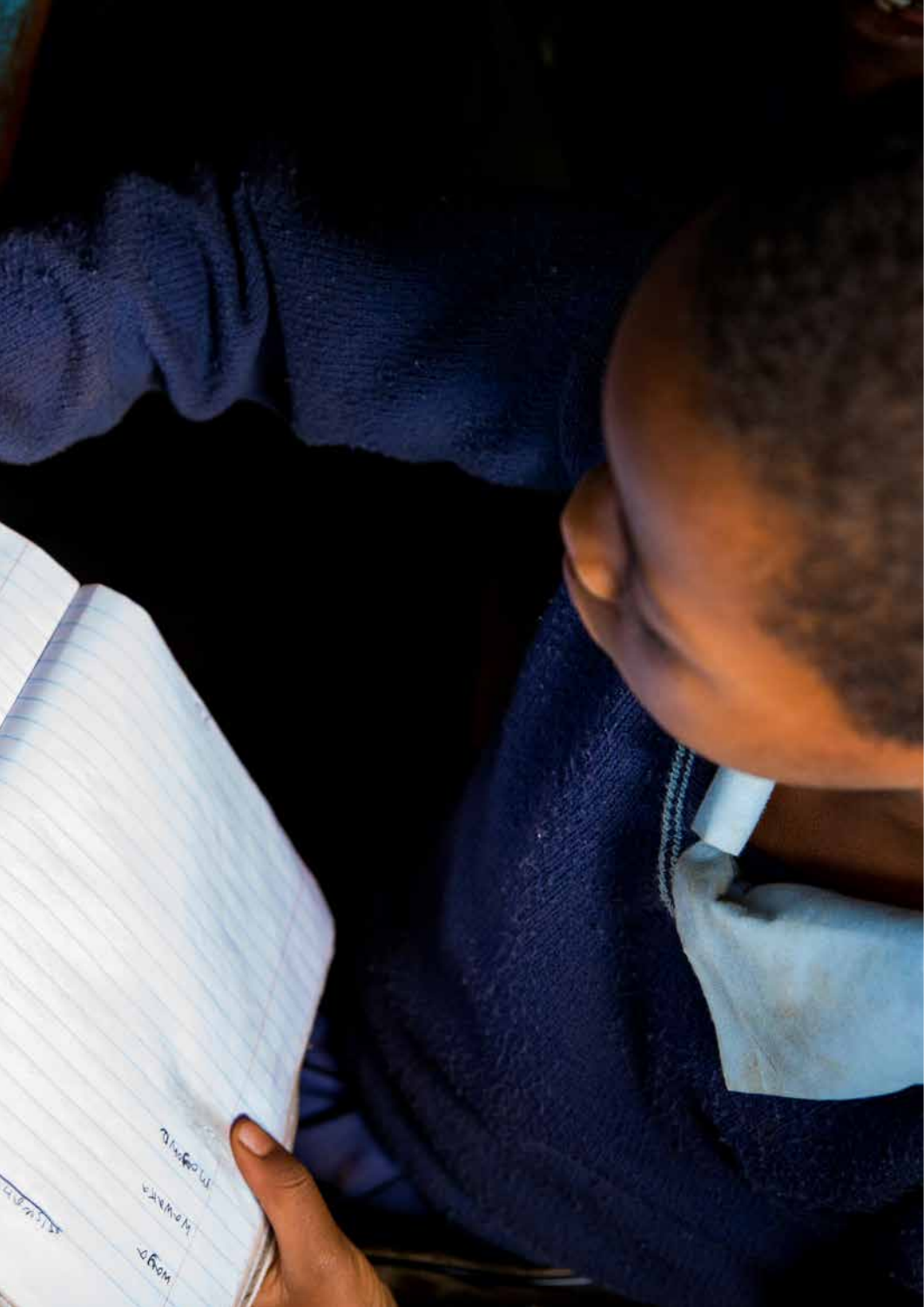# The Comoros context

## General country background

Lying in the Indian Ocean, at the entrance of the Mozambique Channel, the archipelago of Comoros consists of four volcanic islands: Ngazidja (*Grande Comore*), Mwali (*Mohéli*), Ndzuani (*Anjouan*) and Maore (*Mayotte*). The Union of Comoros is a country with a century and a half of French colonisation as part of its history, and the island of Mayotte remains under French administration. The Union of Comoros continues to claim the sovereignty of the four islands, with the aim of maintaining their territorial integrity. Every year, this claim appears on the agenda of the UN General Assembly.

The Union of Comoros is a country with a century and a half of French colonisation as part of its history, and the island of Mayotte remains under French administration

### FIGURE 1: MAP OF THE COMOROS ISLANDS

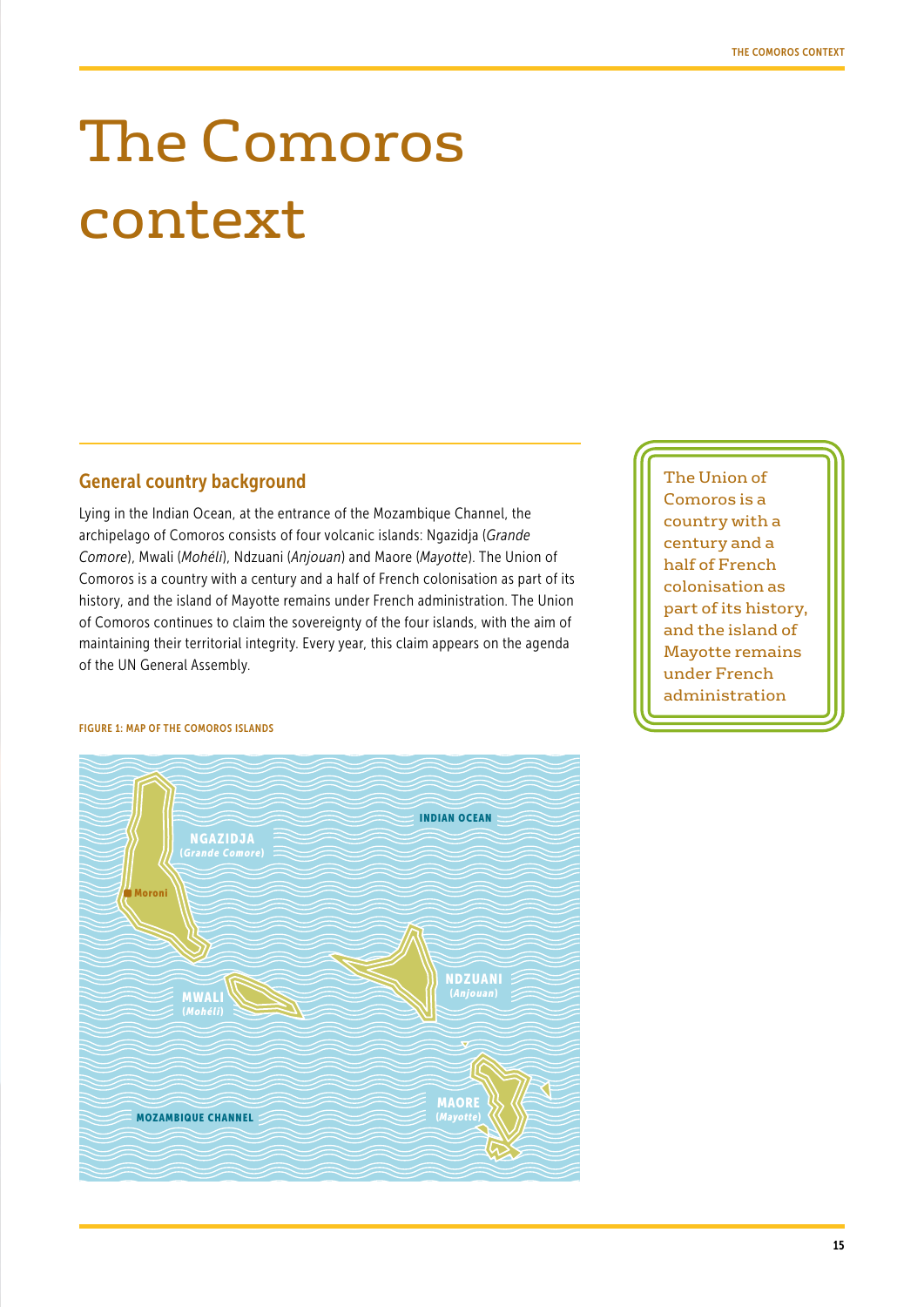The Comorian population, with varied origins (Bantu, Persian, Shirazian and Indian), is experiencing rapid growth and is particularly marked by strong regional inequalities. The annual demographic growth rate is 2.1 per cent (3.3 per cent for the island of Mwali) and demographic projections show a rate of 2.6 per cent in 2019. With such growth, it is expected that the Comorian population will double in the 30 years from 2003, and the country will have approximately 1,151,320 inhabitants in 2033. In 2003, the density of population was 574.8 inhabitants per km2 (Union of Comoros, 2014). However, if we consider the area of agricultural land instead of the total area of the islands, the population density is higher. Thus, this rate of population growth remains concerning, and detrimental to the economic development of the country, because it leads to strong social demands.

Since the end of the colonial period in 1975, the Union of Comoros has suffered from a series of political coups which, together with Mayotte's remaining under French control, has seriously undermined the development of the islands. In addition, the secessionist crisis that began in 1990 divided and isolated the island of Ndzuani for almost a decade. All these factors led to a deterioration in the functions of the state: poor performance of public services and governance characterised by corruption which has weakened economic growth, management of public finances and the operation of the judiciary. Therefore, poverty has set in and continues to increase.

In 2001, with the help of the international community, including the African Union, a peace agreement was signed and a new constitution was adopted. These both led to a new constitutional architecture, and the birth of the Union of Comoros, replacing the Islamic Federal Republic of Comoros. Now, the state consists of two constitutional levels: the Union level headed by the President and the island level headed by an elected governor on each island. The election of the second President in 2006 restored territorial integrity, ending the separatist crisis in Ndzuani. The constitutional order and peaceful atmosphere suggest that both democratisation and the peace process are on the right track, although this remains fragile.

The severe consequences of political instability have had a great impact on the Comorian economy. The economy is dominated by agriculture, which itself is very fragile due to the deterioration of the soil and the absence of diversification and control of the price of products. The service sector represents an average 48 per cent of Gross Domestic Product (GDP) but its multiplier and induced effects remain less important compared to the agricultural sector.

The Union of Comoros is caught in a vicious cycle of poverty characterised by a double gap: (i) a deficit due to weak exports of goods and services; and (ii) a domestic deficit due to the weakness of the national economy. Therefore, the government is forced into unsustainable debt, which causes negative net transfers and hinders any possibility of real financial or economic development, or poverty reduction.

The GDP experienced a substantial growth of 1.5 per cent per year over the period 1993–2010 (Union of Comoros, 2014). The Human Development Index (HDI) was 0.433 in 2011, placing Comoros in 163rd place out of 185 countries. Moreover, in the same period, the country achieved levels of governance performance that

It is expected that the Comorian population will double in the 30 years from 2003, and the country will have approximately 1,151,320 inhabitants in 2033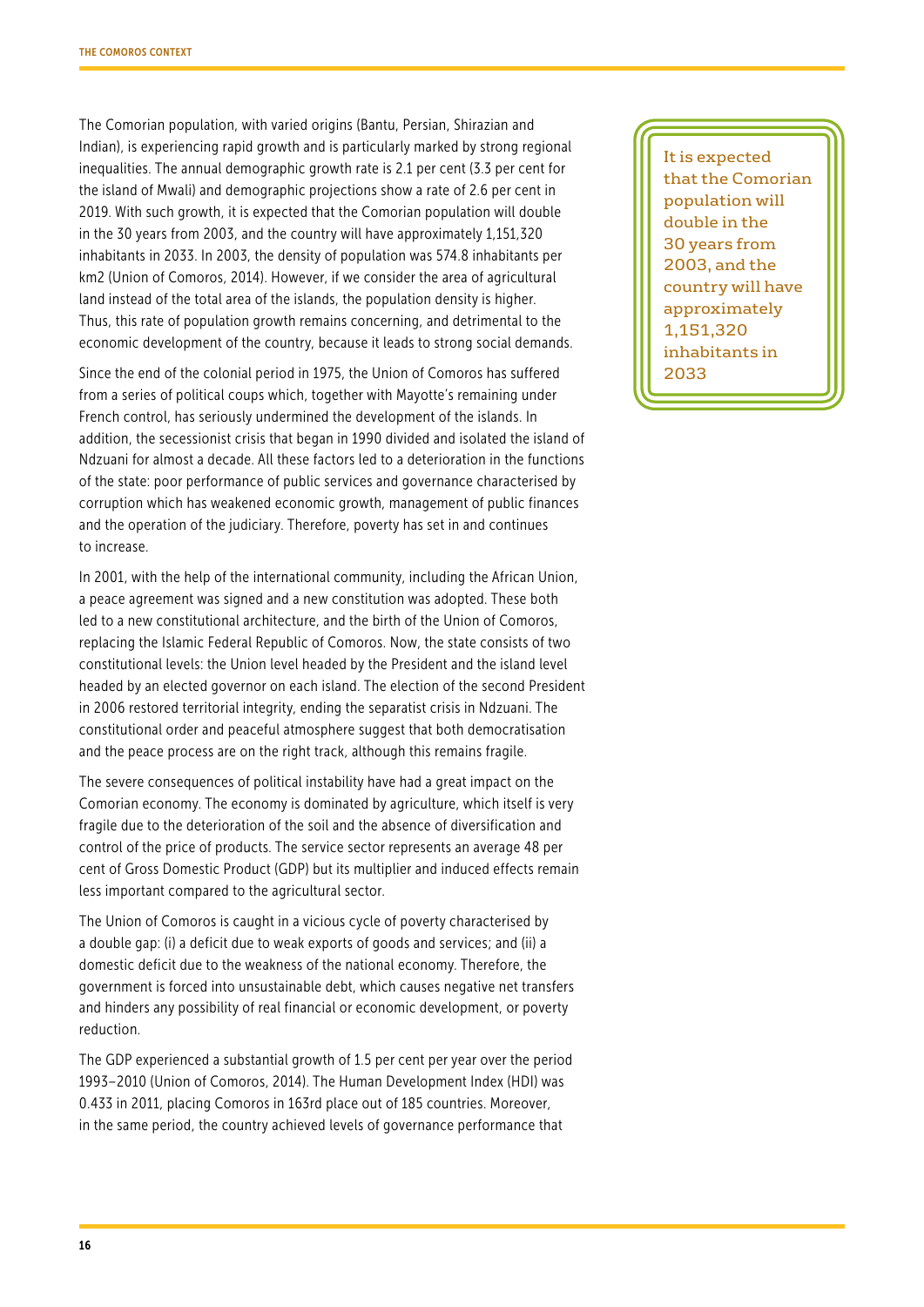allowed it to benefit from the initiative for Heavily Indebted Poor Countries (HIPC). This resulted in a reduction in the interim debt granted by the creditors, and thus lowered pressure on public finances. The completion point – the second stage of this process – took place in December 2012. The debt relief to come will release additional funds for the social sectors, including education.

## An overview of the education system

In the Union of Comoros, the education system is controlled and regulated by the Education Orientation law n° 94/035/AF, dating back to 20 December 1994 and enacted by the decree n° 95-012/PR, dated 20 January 1995.

The 1st article of the Education Orientation law states: *'Every child has the right to a school education [which], complemented by the education received within his/ her family and the combination of both, must allow him/her to acquire the basic knowledge/skills and to learn how to think by him/herself. The competencies learned at school must ease his/her start in the professional world and prepare him/her to assume his/her future responsibilities as a man, a woman and a citizen.'*

Article 2 of the same law states: *'School education is compulsory between the ages of 6 and 12.'* The law and its articles have informed the framework of the national development strategy documents: the 5th axis of the Growth and Poverty Reduction Strategy implemented from 2010 to 2014 and the 3rd axis of the new strategy for the period 2015 to 2019 'Accelerated Growth and Sustainable Development Strategy', dealing with the strengthening of access to education and quality training.

Sector-level planning, on the other hand, under the coordination of the Ministry of Education, was framed by the Education Master Plan (*Plan Directeur de l'Education*) 2010–2015. The education planning process continued under the leadership and coordination of the Ministry of Education (MoE), in collaboration with the local education authorities in each island and the local education partners, with the publishing of the Country Status Report for Education. This diagnosis was undertaken in order to implement the EFA objectives. It has generated the education framework note, the letter of education policy and two policy statements for the sector with a vision to 2020, as well as the Interim Education Plan 2013–2015. Thanks to all these efforts, the Union of Comoros became a member of the Global Partnership for Education (GPE).

The Comorian education system comprises two sub-systems:

- **•** a traditional Koranic education system, which is a non-formal system provided by community members
- **•** a formal, government-led education system, inherited from the colonial period, which includes both public and rapidly-expanding private provision.

The education system is structured as follows: (Kouak et al., 2012)

• **pre-primary education** – provides for children from 3 to 5 years of age, through three classes called *petite section, moyenne section* and *grande section*; this subsector is relatively new and still in development

In the Union of Comoros, the education system is controlled and regulated by the Education Orientation law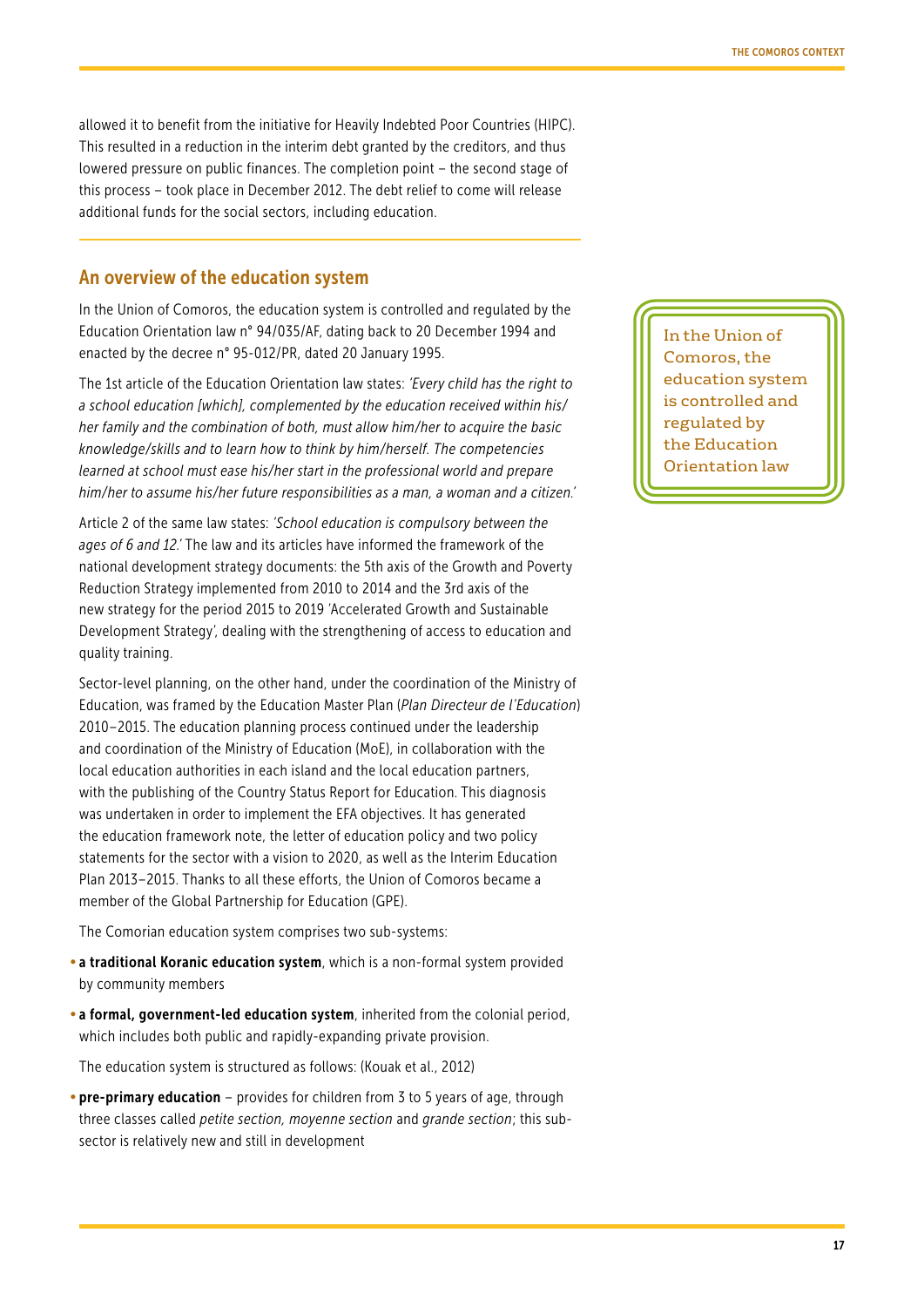- **primary education** provides for students from 6 to 11 years of age, through six classes (from CP1 to CM2, i.e. from preparatory and elementary to middle courses). At the end of the primary cycle there is a national examination to award the *Diplôme de Fin d'Etudes Elémentaires* (DFEE), also known as the *Certificat d'études primaires et elémentaires* (CEPE), which is a prerequisite for access to secondary education
- **•** secondary education divided into two cycles:

1. The lower level, or *Collège* (from *6ème* to *3ème*), provides for students from 12 to 15 years of age. Students must first pass an entry exam for the *6ème* (first year of *Collège*) in order to enrol in *Collège*. The cycle ends with the *Brevet d'Etudes du Premier Cycle* (BEPC) examination which students must pass to access the next phase

2. The upper level, or *Lycée*, covers another three years (from *2nde* to *Terminale*) and is composed of different branches: literature, biology, physics and management

• **higher education** – essentially provided by the University of Comoros which opened in 2003.

## Pre-primary education

Until 2010, access to pre-primary education was still very limited, with a gross enrolment rate of 5.1 per cent (MoE, 2013), with the majority of these children attending traditional Koranic schools from the age of three, before joining the formal education system at the age of six. For a long time pre-primary education was exclusively provided by the community on the one hand, and by private education providers on the other, under the name of *école maternelle* following the three levels mentioned above. According to the Interim Education Plan 2013– 2015, in 2010, 85 per cent of pre-primary pupils were enrolled in private schools, mainly based in urban areas.

At the same time the government introduced the 'Renovated Koranic Education' approach. This approach was implemented as an experimental phase for about ten years. The approach combines some of the objectives of the Koranic schools by introducing an appreciation of the writing and reading of the Koran and the learning that takes places in pre-elementary education programmes, associating social activities and play to literacy appreciation. This process has facilitated the introduction of Koranic education '*petite, moyenne* and *grande*' classes in government primary schools in 2013/2014 for three- to five-year-old children. A total of 243 classes have been established in Ngazidja, Ndzuani and Mwali. As a result the gross enrolment rate for pre-primary has increased to 22 per cent in 2014 (Union of Comoros Ministry of Education Research, 2014).

In 2010, 85 per cent of preprimary pupils were enrolled in private schools, mainly based in urban areas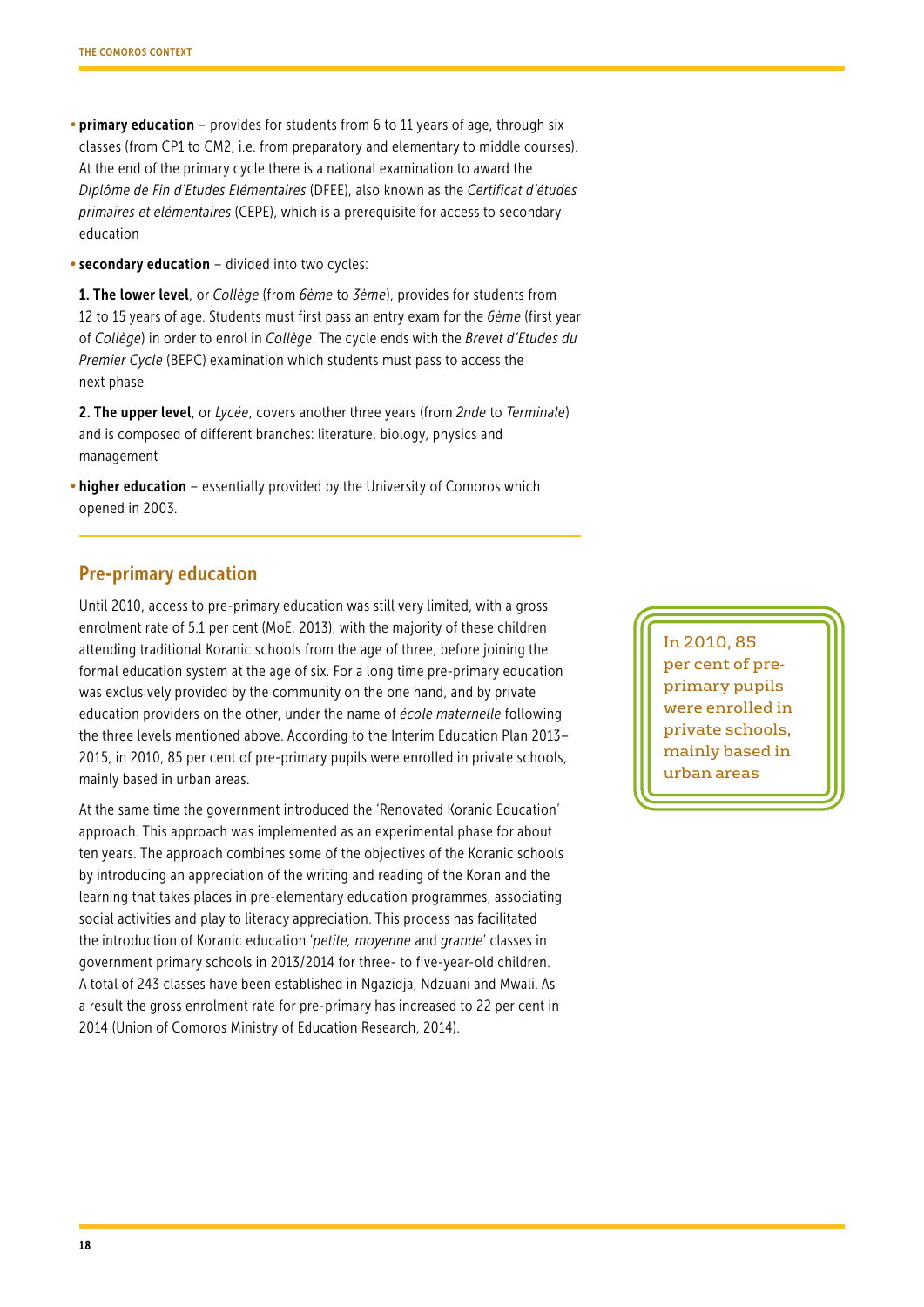## Primary education

As far as primary education is concerned, the Country Status Report shows that, in 2010, 116,564 students were enrolled in primary schools, with 100,127 in government and 16,437 in private schools, or 14.1 per cent. For the same year, the gross enrolment rate is estimated at 107.9 per cent. The report underlines that the '*gross enrolment rate does not measure the actual coverage of the system but only its physical capacity to ensure coverage. In this case, the figure (more than 100 per cent) means that the number of places in the existing system would, normally, be able to ensure the enrolment of all Comorian children of primary age; however, it does not mean that it is the case effectively*.' Despite the planning efforts of the MoE, the system does not currently provide net enrolment rates, nor data relating to numbers of teachers with pedagogical training, because there is no control over teacher movement and turnover.

In general, teachers attend a two-year pre-service training course at the University of Comoros Institute for Teacher Training and Educational Research, IFERE, or alternatively they may have attended teacher training institutes abroad. In addition, all teachers, whether trained or not, receive on-going in-service training. The General Inspectorate of National Education (IGEN) is responsible for this training, which is provided by the CIPR at the regional levels, whilst additional training is provided by other partners such as NGOs. This training is designed to strengthen teachers' skills in educational psychology, childcare, classroom organisation and fundamental skills. Training is also provided to keep teachers up to date on education reforms such as the introduction of pre-primary education in government schools, or the competency-based approach. Teachers may also elect to undertake specific courses dealing with particular themes such as environment protection, education in emergency contexts, school hygiene etc. However, due to lack of resources this package of training is not fully provided.

The Interim Education Plan 2013–2015 outlines 'an average size of 30 students per classroom in 2010' and the GPE objectives plan to increase it to 40. However, the operation of the system in double shifts and the physical reality of the students' sizes in the majority of the schools show a different situation – overcrowded classrooms.

The Country Status Report reports that around 28,000 children between 6 and 11 years old are out of school, and nearly 12,000 of these (40 per cent) have never been to school. This is essentially because of economic reasons or the distance between their house and school when it involves a travel time of more than 30 minutes. Of those children that are enrolled in primary school, the retention rate in 2009/2010 was 74 per cent, and the completion rate for the same period was 63.2 per cent. Of these completing the cycle, the transition rate to lower secondary was 73.6 per cent, even though enrolment is conditional on passing the *6ème* entry exam.

In general, teachers attend a two-year preservice training course at the University of Comoros Institute for Teacher Training and Educational Research, IFERE, or alternatively they may have attended teacher training institutes abroad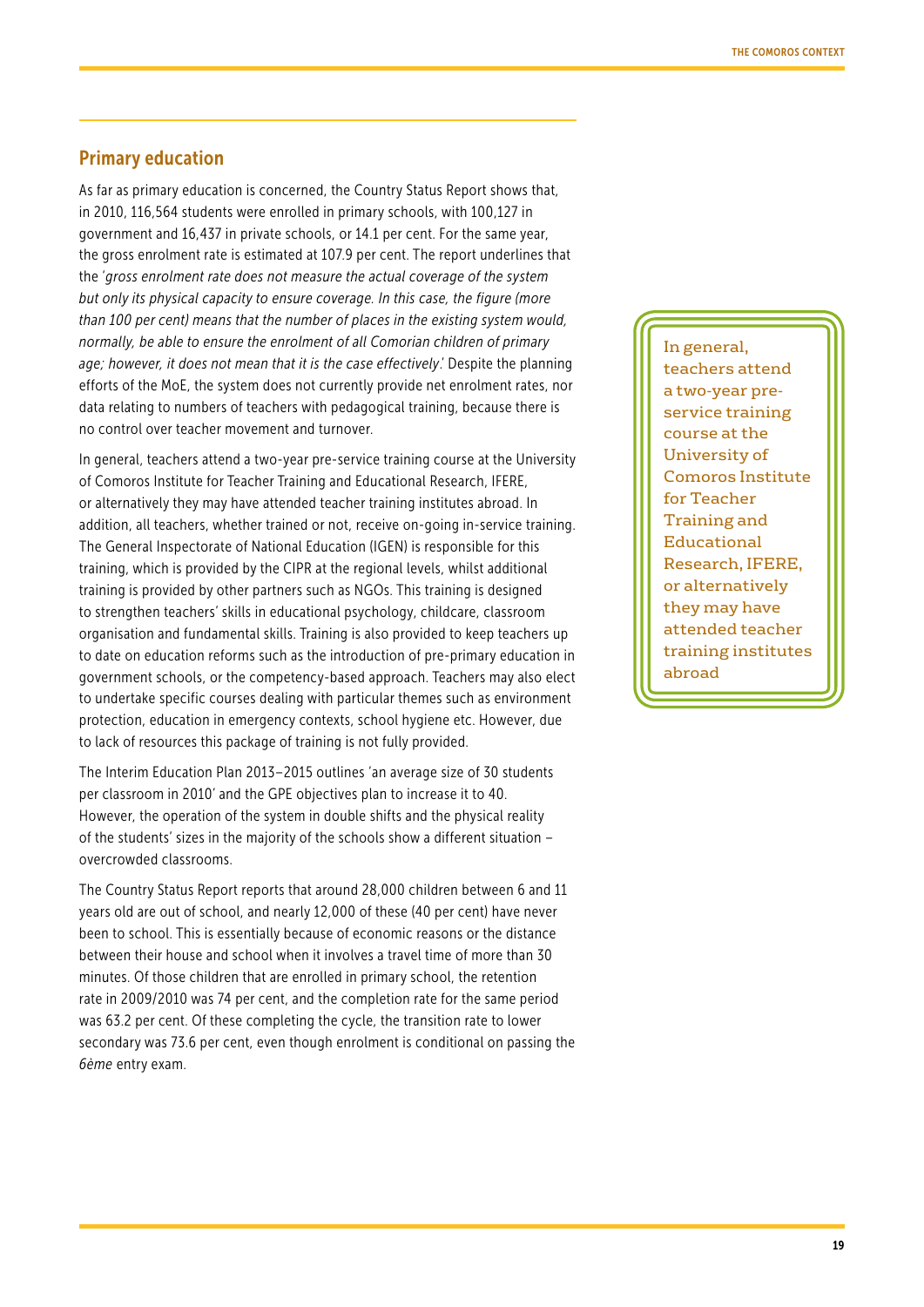## Secondary education

This study covers children of lower secondary school age, so the data provided is for the first cycle of secondary school, i.e. students from 12 to 15 years old. In 2010/2011, the Country Status Report reveals that, for this age group, 34,125 children were enrolled in this cycle. This comprised 21,453 in public education – with an average class size of 34 students – and 12,672, or 37.1 per cent, in private schools. It is notable that the percentage of those enrolled in private education is significantly higher at secondary compared to primary level. Moreover, for the same year, the gross enrolment rate was estimated at 44.1 per cent (compared to 107.9 per cent in primary education for the same year), showing that a high proportion of Comorian young people do not have access to secondary education.

The Interim Education Plan 2013–2015 (Union of Comoros, 2013) reveals that almost all teachers have appropriate academic training. It is important to highlight, however, that almost all of them work in both government and private schools at the same time, which deeply impacts on their effective teaching time in public schools. In addition, the majority of teachers only teach one subject, although they are qualified to teach two subjects.

The lower secondary education ends with the BEPC examination. Those who graduate are able to continue to the *Lycée*, while the others (including those who graduate) can opt for technical and vocational training (TVET); this is an important issue for the Comorian education system because of the limited access to the employment market. In the Union of Comoros, there are three systems for technical and vocational training: the formal public one, the formal private one and the informal one. The 2007 TVET census reveals that of the total of 7,230 learners, 905 (12.5 per cent), were in the formal public system; 250 (3.5 per cent) were in the formal private system; and 6,025 (84 per cent) were in the informal one.

At the secondary level, the formal public system of technical and vocational training is provided by five schools: two located in Ndzuani (one for industrial techniques, construction, electricity etc. and the other for fishing, and both deliver professional certificates) and three located in Ngazidja (one providing horticulture training, one for tourism and hospitality, and the third one providing electrical works, IT and sewing).

The formal private system of technical and vocational training essentially targets students who failed the higher secondary education examination and particularly offers training with tertiary education.

Finally, the widely prevalent informal system, provides training focused on both the secondary and tertiary sectors, particularly handicraft, industrial production, construction, and maintenance. It is led by community associations, NGOs, private companies and individual workers who recruit learners. Thus, this informal system – through its learning mechanism or 'schoolyard' system – produces good quality results, particularly in terms of self-employment.

The percentage of those enrolled in private education is significantly higher at secondary compared to primary level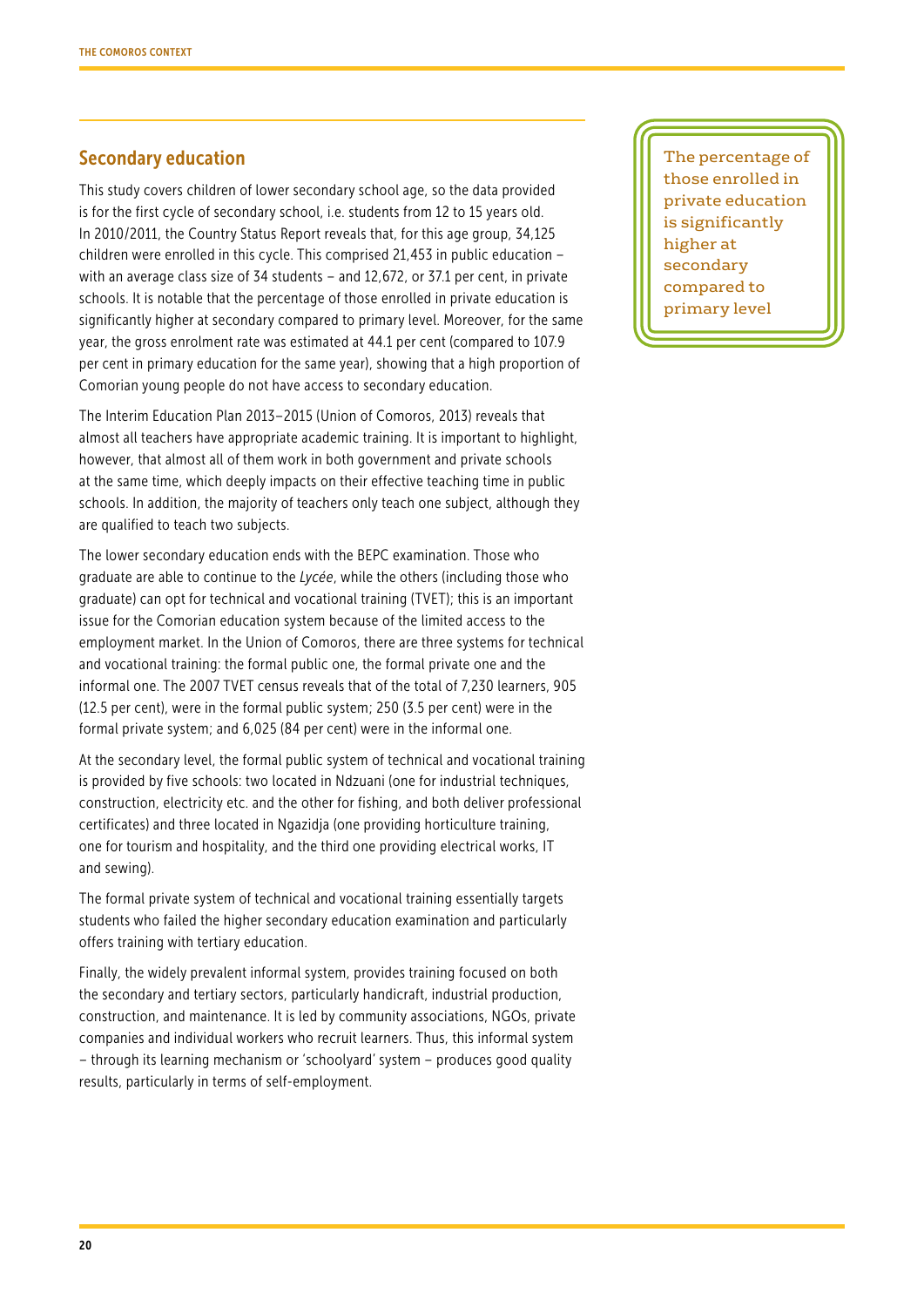#### FIGURE 2: EDUCATION PROVISION IN THE UNION OF COMOROS



## Education provision for children with disabilities

Forty years after the universal declaration on human rights that made education a right for every child without any distinction of race, colour, sex, birth, or any other situation, the World Conference on Education for All (EFA), in Jomtien, Thailand on March 1990 under the aegis of UNESCO, UNICEF, UNFPA, UNDP and the World Bank, produced the world declaration on EFA. All participants of this world assembly, including the Union of Comoros, agreed that education is the right of every human being and represents one of the main development factors of a society.

Taking into consideration the alarmingly low enrolment rates in many countries, the Jomtien conference unanimously proclaimed the declaration on EFA and the framework for action needed in order to satisfy fundamental education needs. Every country, including the Union of Comoros, committed to urgently implement the recommendations of the conference, and elaborate their own action plans. Therefore, in 1994, the Comorian MoE made a crucial turn by carrying out the *Etats Généraux* on education in July 1994, adopting a new education orientation law – that still regulates the current education system – and elaborating the first education and training master plan (*Plan directeur de l'éducation et de la formation*) in 1996 for the period 1997–2001. The guidelines of the education policy focus on '*the student as the centre of interest of the educational activity in order for him/her to benefit from every educational action which aims to*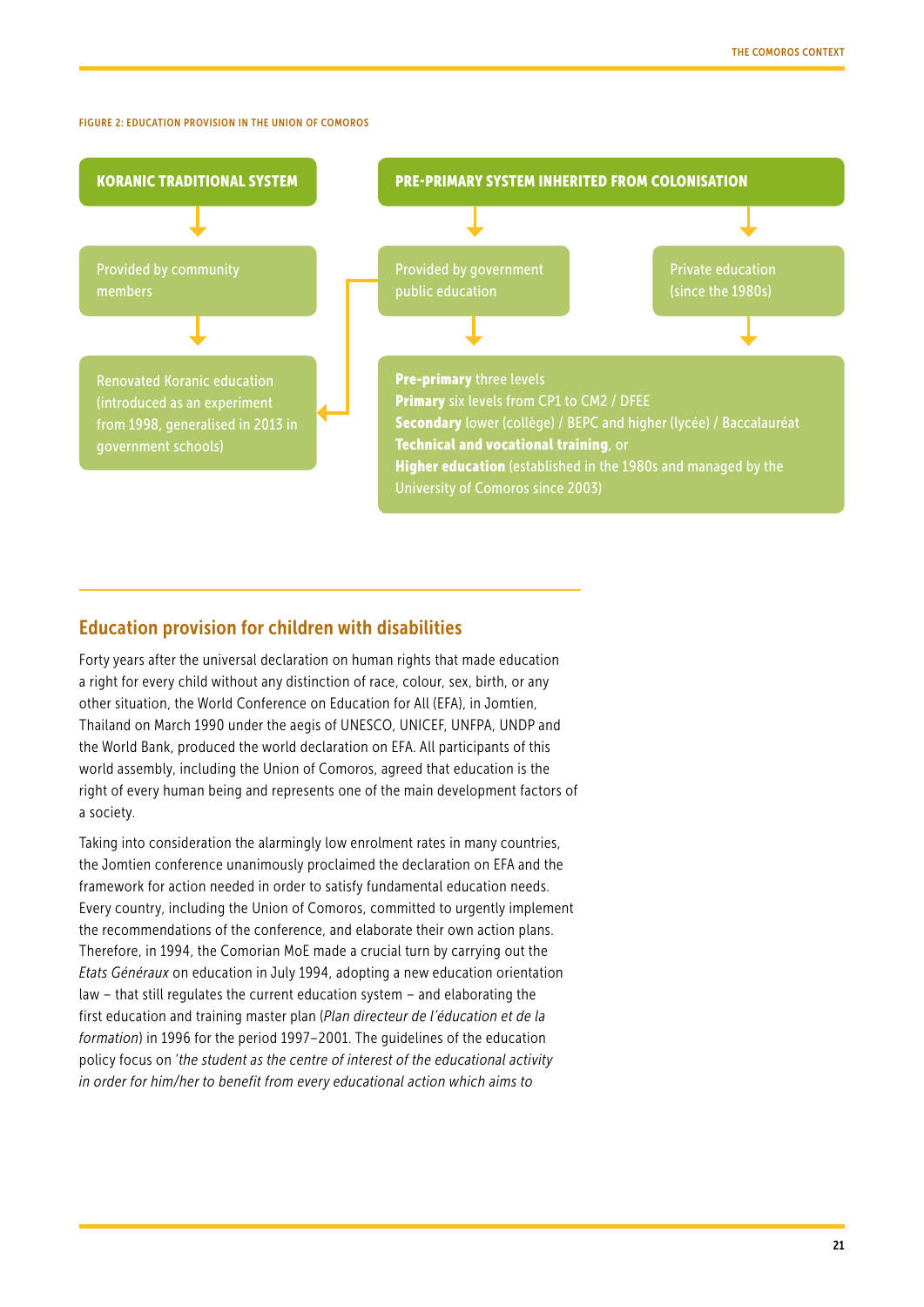*satisfy his/her needs according to his/her capabilities and competencies'; and on 'school, as the development centre of community as a place fitted to the social and economical environment of every individual where he/she can change and be strengthened*'. There is no specific information about the educational provision for children with disabilities.

Today, the MoE, as the Ministry responsible for the inclusion of children with disabilities in the education system, maintains its willingness to enhance the Comorian education system for it to become more efficient and productive and guarantee quality and equity. Thus, since the development of the master plan 2010–2015, four important documents have been produced: the Country Status Report, the education framework note, the letter of education policy, and the Interim Education Plan 2013–2015. Indeed, this Interim Education Plan '*is guided by the requirement to change the adopted strategies into actions to be implemented*'. Hence, this document is '*the reference for the efforts to be undertaken in the education sector for these three years in the framework of the GPE*'. Under the third pillar of the strategy dealing with inclusive education, the Interim Education Plan provides for '*extension of access to children with disabilities*'.

The need for such provision is based on a report commissioned by the Ministry of Social Affairs and Decentralisation, with UNICEF support, analysing the results of research on the situation of people with disability (Djoumoi and Mohamed, 2003). According to this report, in 2002 there were 10,220 people living with a disability (i.e. 1.6 per cent of the Comorian population). Three quarters of this identified population were found to be located in rural areas. In addition, the report showed that the majority of them lived in Ngazidja (57.4 per cent), a third of them in Ndzuani (36.6 per cent) and just 6 per cent lived in Mwali. A total of 4.6 per cent of the people living with disability were found to be less than 6 years old and 21.2 per cent aged between 6 and 14. Thus, 25.8 per cent of the sample was less than 14 years old. The report underlined the absence of appropriate institutions or support to meet the needs of the different types of disability and highlighted the closure of a department for equipment and rehabilitation that existed in the regional hospital of Ngazidja, *l'Hôpital El-Maarouf*. It also noted the closure due to lack of resources of a specified centre for people with intellectual impairments. Consequently, a large proportion (85 per cent) reported dissatisfaction with access to health services, and the majority were excluded from the education system. Despite construction guidelines designed to ensure accessible buildings, the research revealed that 60 per cent of people with disabilities did not attend school, as the schools were not physically accessible to them. However, among people with a disability who did attend mainstream school, 41.5 per cent of them attended primary education, 26.7 per cent attended secondary education, and just 2.9 per cent attended beyond secondary education. The majority of these had a motor disability. It is important to underline the weakness of statistics in the Union of Comoros, and the scarcity of data related to the social inclusion of people with disabilities. It is also of great significance that during the 2003 research, the researchers noted that some respondents did not acknowledge their own or family members' disabilities, because of modesty, embarrassment, or shame for the family.

It is important to underline the weakness of statistics in the Union of Comoros, and the scarcity of data related to the social inclusion of people with disabilities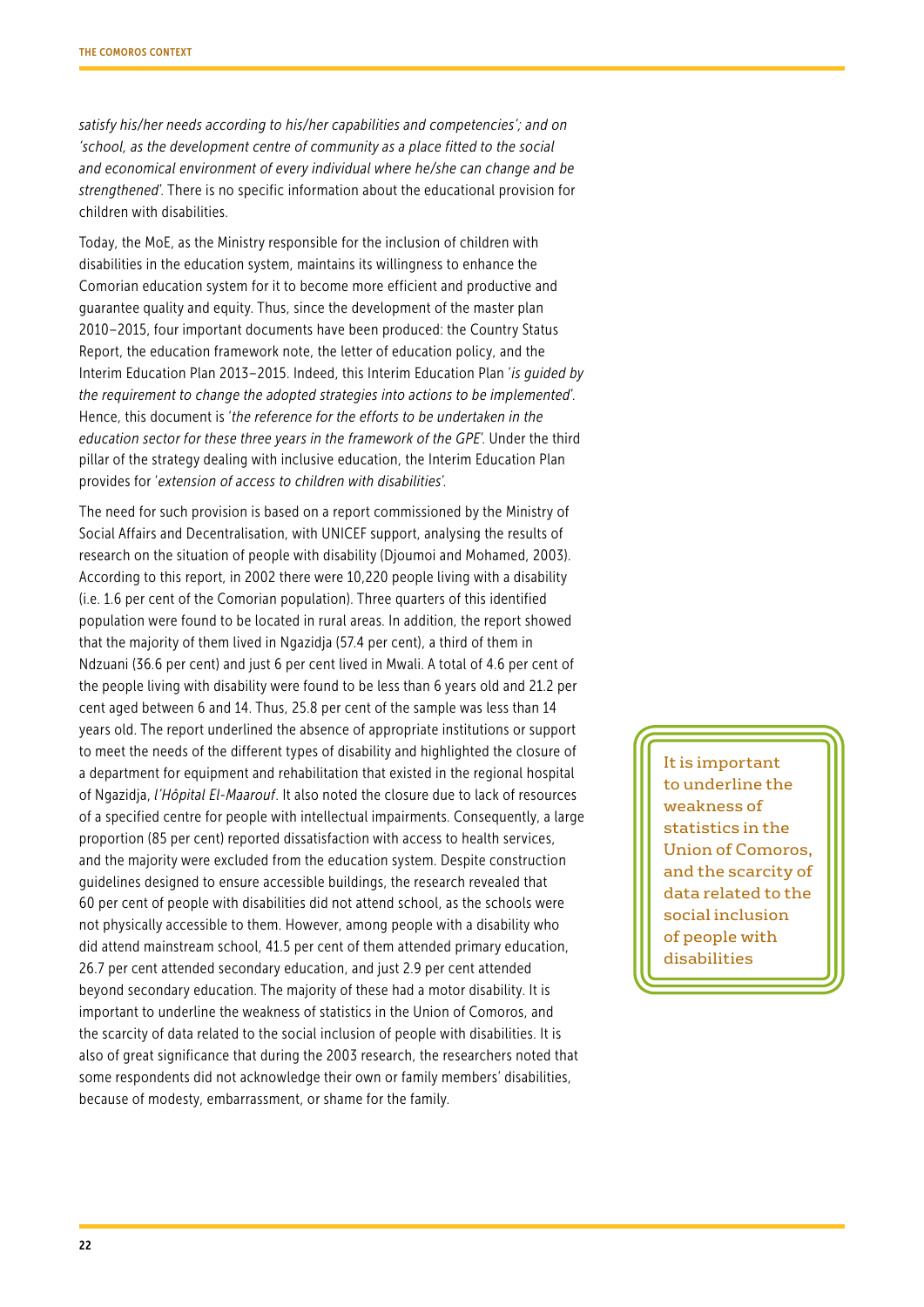Due to this critical situation, the Interim Education Plan 2013–2015 includes the implementation of an awareness campaign on education of people with disabilities that would allow the government to create a database to act as a statistical steering device based on need. Through this campaign, the MoE planned to organise regular screening for children during enrolment into their first year of primary school. This would detect any children with hearing or visual impairments and they would then be provided any assistive devices or equipment as necessary. In addition, as there was no trained teacher for children with disabilities, it was planned to provide three months' training in sign language and/or Braille for teachers and volunteer trainers to enable them to teach children enrolled in the two first years of primary education within special classrooms in some schools. This implies the purchase of specialised equipment. The idea was for those children to be included in mainstream classes from the third year of primary education. However, these plans were not implemented.

The Country Status Report highlighted that the system of collection of statistical data within the education system was not efficient. The school census should be conducted every year in every school in all levels of education. However, for the past ten years, there are either no education statistics available for some years, or, there are some statistics available but not for all three islands. In this case, the administration of the data collected is sometimes neglected, with no systematic checking of the coverage or the data consistency. It appears that despite the ratification of the recommendations of the world declaration on EFA, and the acknowledgement of the right of every human being to education, Comorian people living with disability are widely excluded from the education system. If people with disabilities, this somewhat unknown category of the population, do manage to access and complete education, it is most probably due to their courage, their personal ambition and the solidarity of their family.

If people with disabilities, this somewhat unknown category of the population, do manage to access and complete education, it is most probably due to their courage, their personal ambition and the solidarity of their family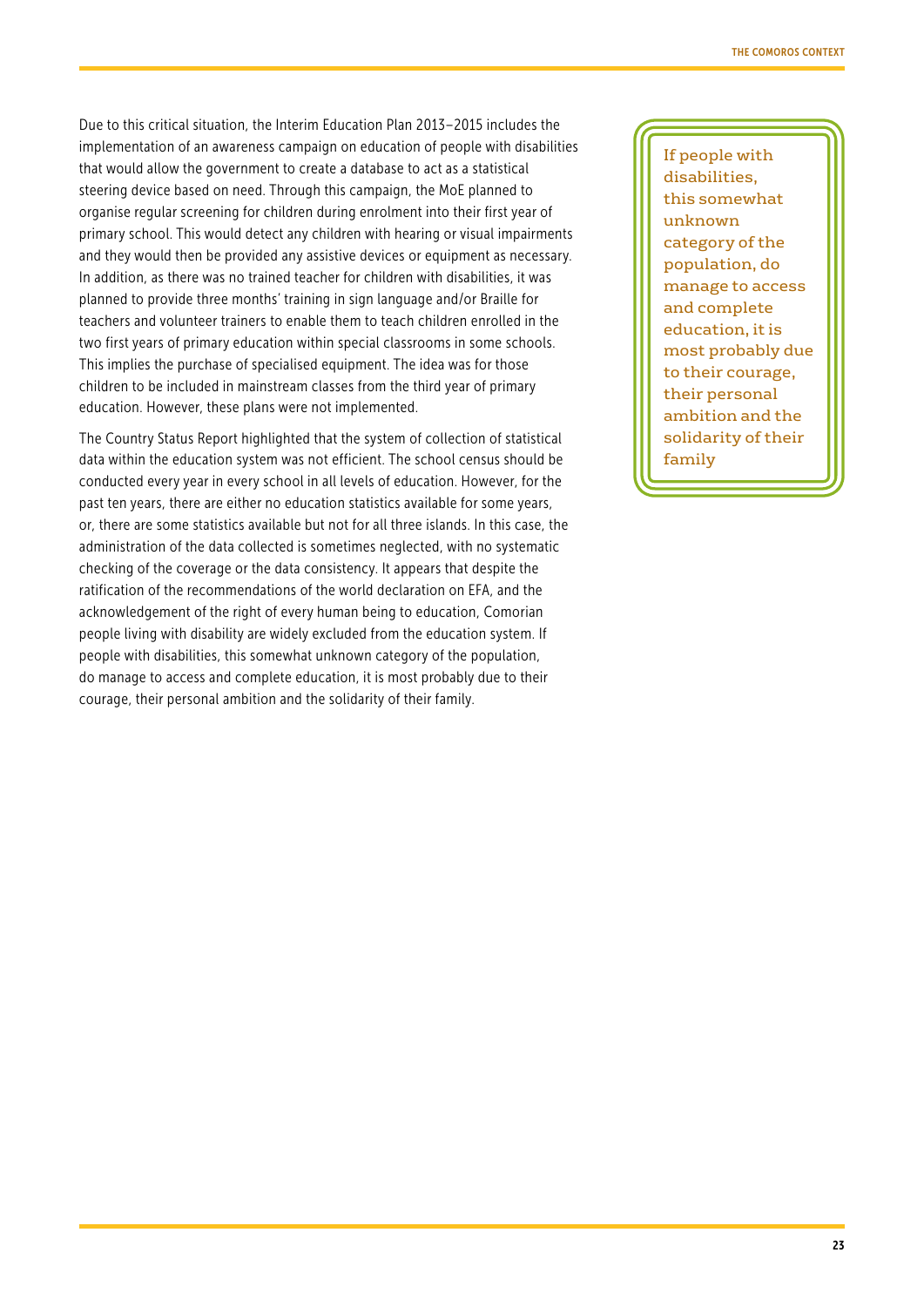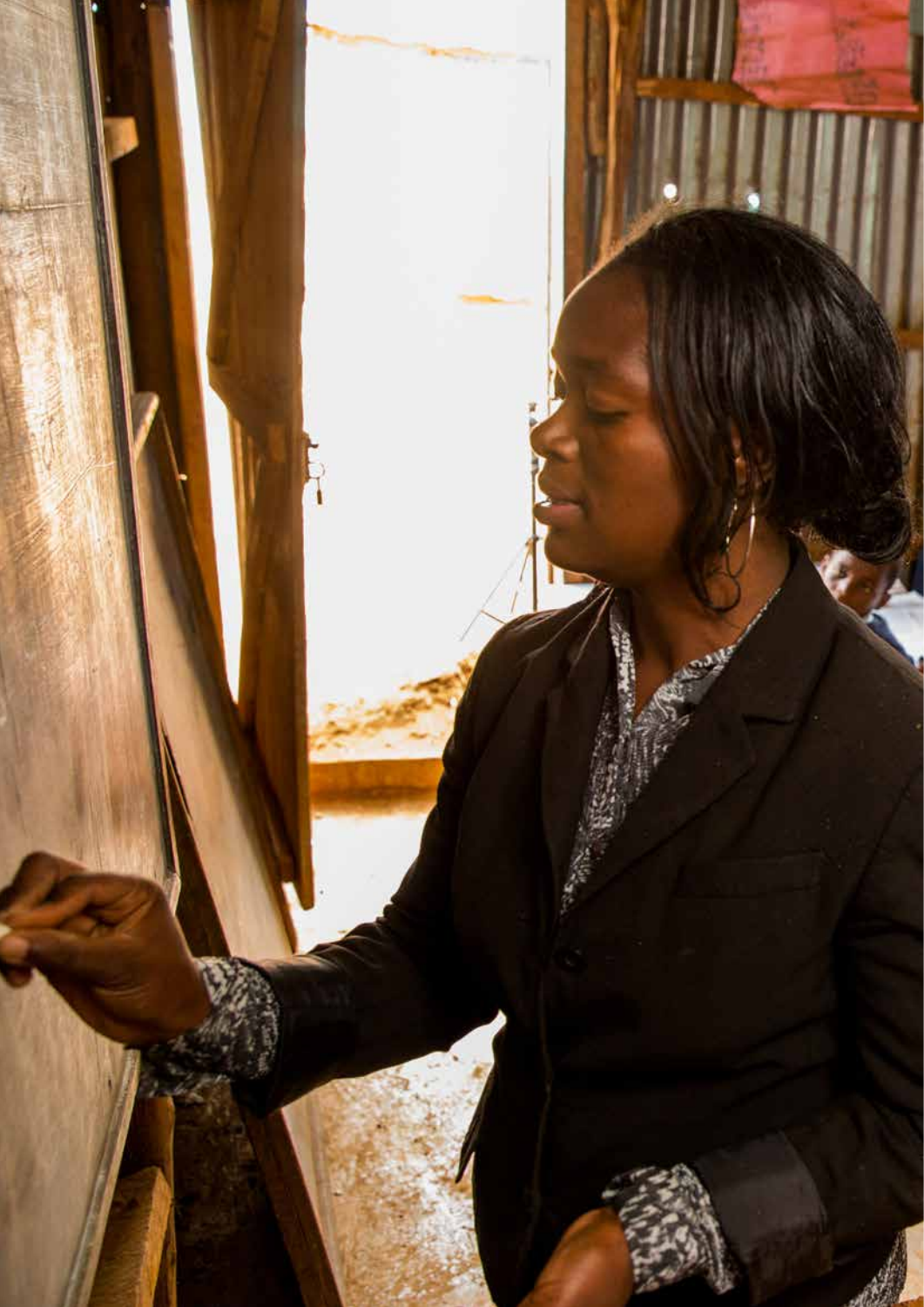## The study

This study forms part of a wider regional study aimed at generating evidence on the status of the fulfilment of the education right of children with disabilities in Eastern and Southern Africa.

The in-country studies were undertaken in three countries with an aim to provide a more in-depth analysis of the realisation of the rights to education of children with disabilities. The field work in Union of Comoros took place between 3 and 13 February 2015, with the meeting and visit schedule being set by the UNICEF country office, and included:

- **•** a total of 40 interviews and focus group discussions with stakeholders at all levels including representatives of government, NGOs, civil society organisations and in schools and communities
- **•** visits to a selection of government schools on all three islands (eight in total – each which included interviews with the headteacher, teachers, parents of children with disabilities and children with disabilities themselves)
- **•** consideration of four domains of barriers and bottlenecks: enabling factors, supply-side factors, demand-side factors, and factors relating to quality of care/provision.

A full list of interviews, meetings and school visits undertaken is provided as Appendix 1 (page 54). The tools used to guide the fieldwork were developed for use in different country contexts and therefore needed to be applied according to the situation in Comoros. For example, respondents were asked about the enabling environment, supply- and demand-side factors and the quality of provision and care that was provided for (and experienced by) children with disabilities. Questions were therefore selected from the guide set accordingly. On completion of the fieldwork in all three countries the tools were reviewed and revised to provide a generic set that can be used to conduct the study in other countries as required. These will be presented in a separate paper discussing the methodology of this study.

The in-country studies were undertaken in three countries with an aim to provide a more in-depth analysis of the realisation of the rights to education of children with disabilities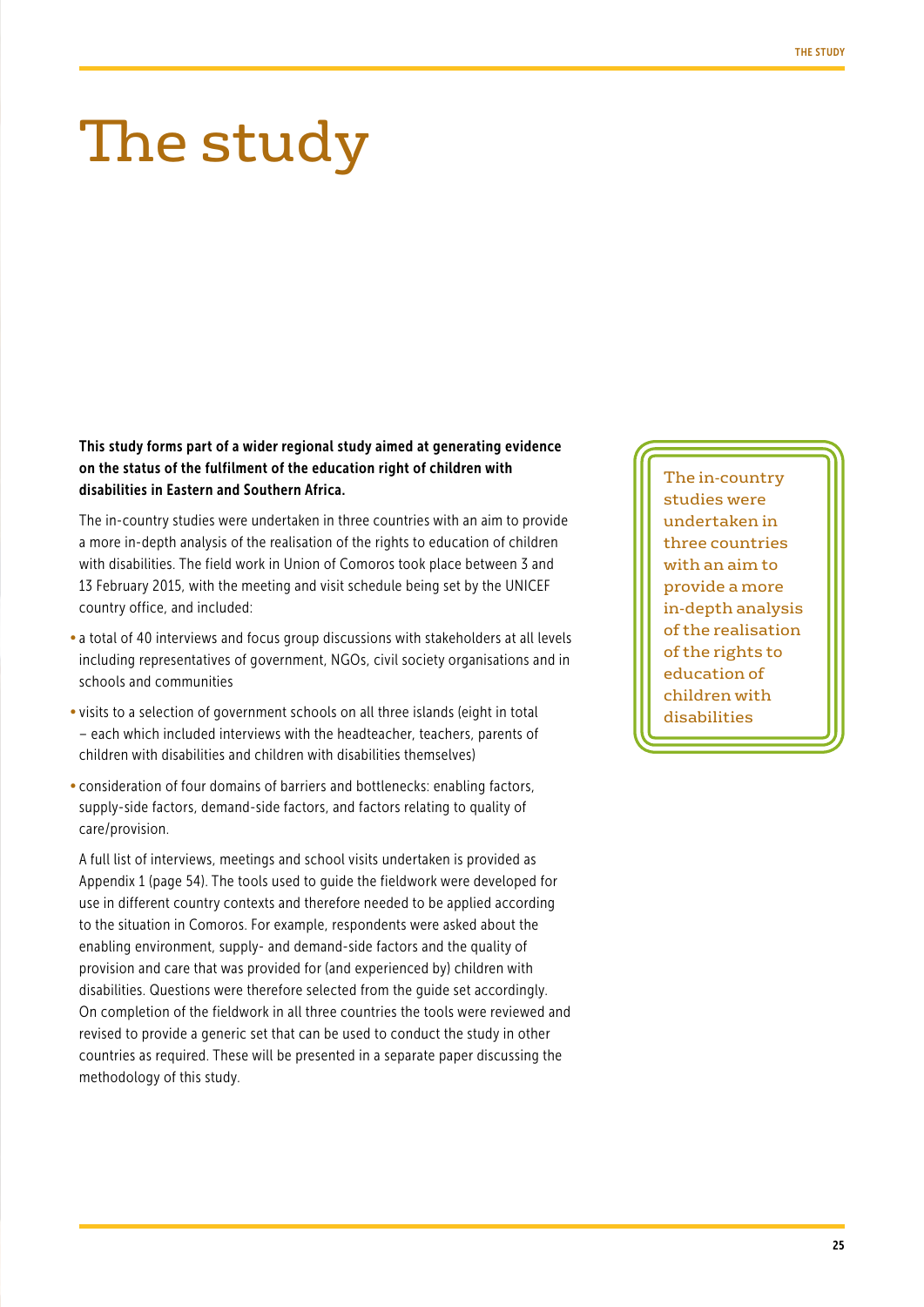The study aimed to examine the systems available to support the development and education of children with disabilities by looking from the supply side as well as the demand side to identify initiatives already in place, what the gaps are and what can be built on to provide education and other learning and development opportunities to children with disabilities. A summary of the data collected during the fieldwork is provided as Appendix 2 (page 55), the main points of which are presented as a narrative in the findings below. This includes the identified strengths, constraints or bottlenecks and any specified needs, which together with relevant documents form the evidence base for the recommendations.

## Limitations of the study

Although the study encompassed all three islands of the Union of Comoros, it was naturally restricted by the available time and resources. With just a two-person team in country for ten days, school visits were limited and although conditions in every school visited were observed, extensive observation of teaching and learning in classrooms was not possible due to the limited time available.

Although the study encompassed all three islands of the Union of Comoros, it was naturally restricted by the available time and resources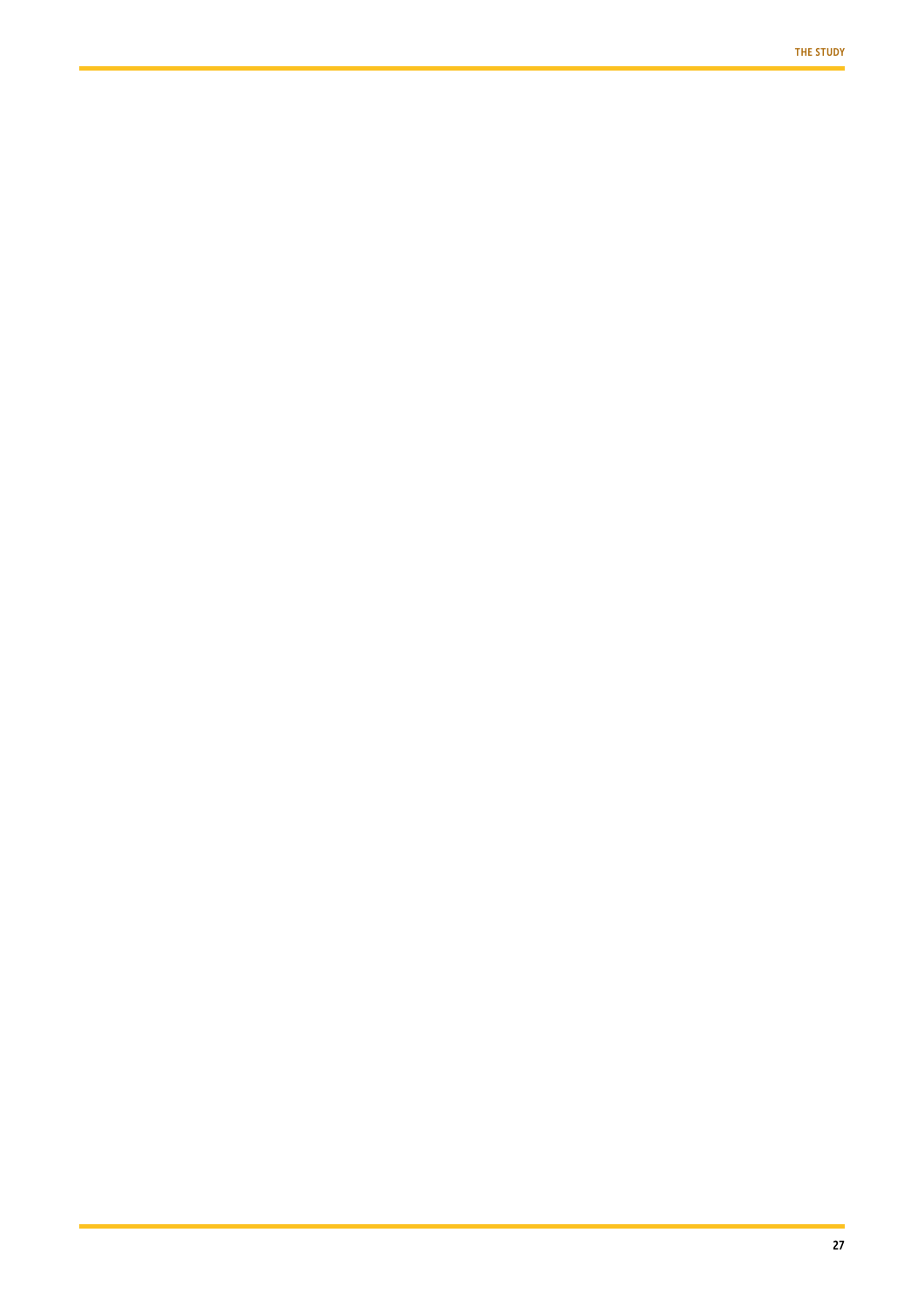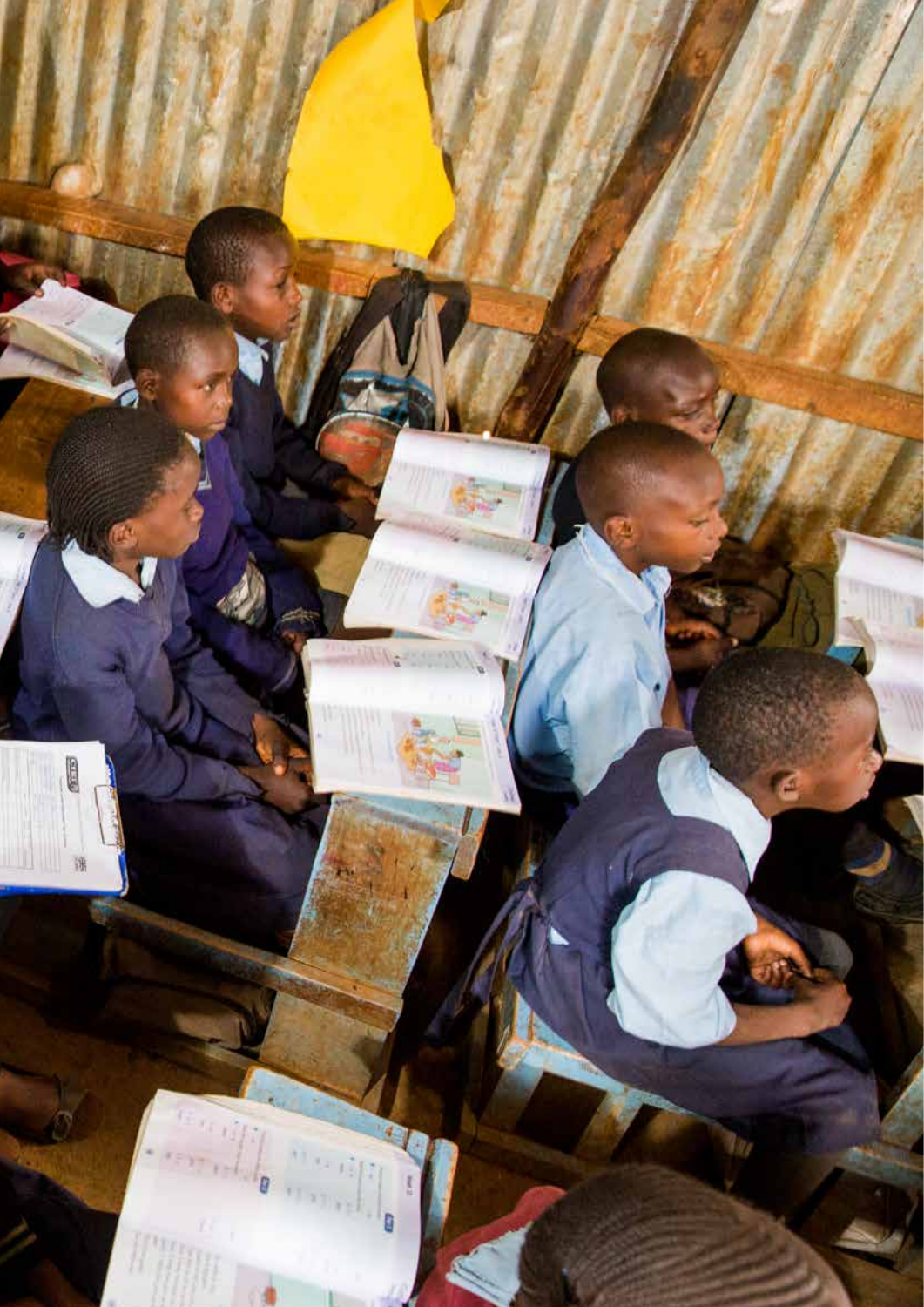## Findings

## Enabling environment

## Knowledge of laws and policies

The CRPD has been signed but not ratified by the Union of Comoros. There was very little awareness of the Convention by respondents, other than representatives of organisations for people with disabilities who advocate for ratification, but do not currently have any specific activities towards that goal. One of the recommendations of the eighteenth session of the universal periodic review (UPR) of the CRPD early in 2014 was for the State to '*seek technical assistance to increase children with disabilities' access to education in accordance with article 24 CRPD*' (International Disability Alliance, 2014).

The majority of stakeholders interviewed referred to the EFA commitments to ensure education for all children, and the legal framework of the islands being in line with those commitments and therefore for all children. Although many had not considered the need for policies referring specifically to the rights of children with disabilities, some respondents, particularly parents of children with disabilities and representatives of organisations for people with disabilities, mentioned the absence of such policies and the need for a framework specifying rights and entitlements. Guidelines and standards for construction to ensure accessibility for people with disabilities that were approved in 2014 were referred to by government officials, but do not appear to have been widely disseminated. This means that where buildings are being constructed by community or local-level initiatives, they are not compliant with the standards. This is underlined by the UPR of the CRPD recommendation to '*develop, promulgate and monitor the implementation of minimum standards and guidelines for the accessibility of facilities and services open or provided to the public*' (International Disability Alliance, 2014).

The Ministry of Health, Solidarity, Social Cohesion and Gender Promotion has developed a national social welfare policy, which includes entitlements for children with disabilities to education, but this is awaiting validation, so no details were available at the time of the fieldwork. The Association for People

Guidelines and standards for construction to ensure accessibility for people with disabilities that were approved in 2014 were referred to by government officials, but do not appear to have been widely disseminated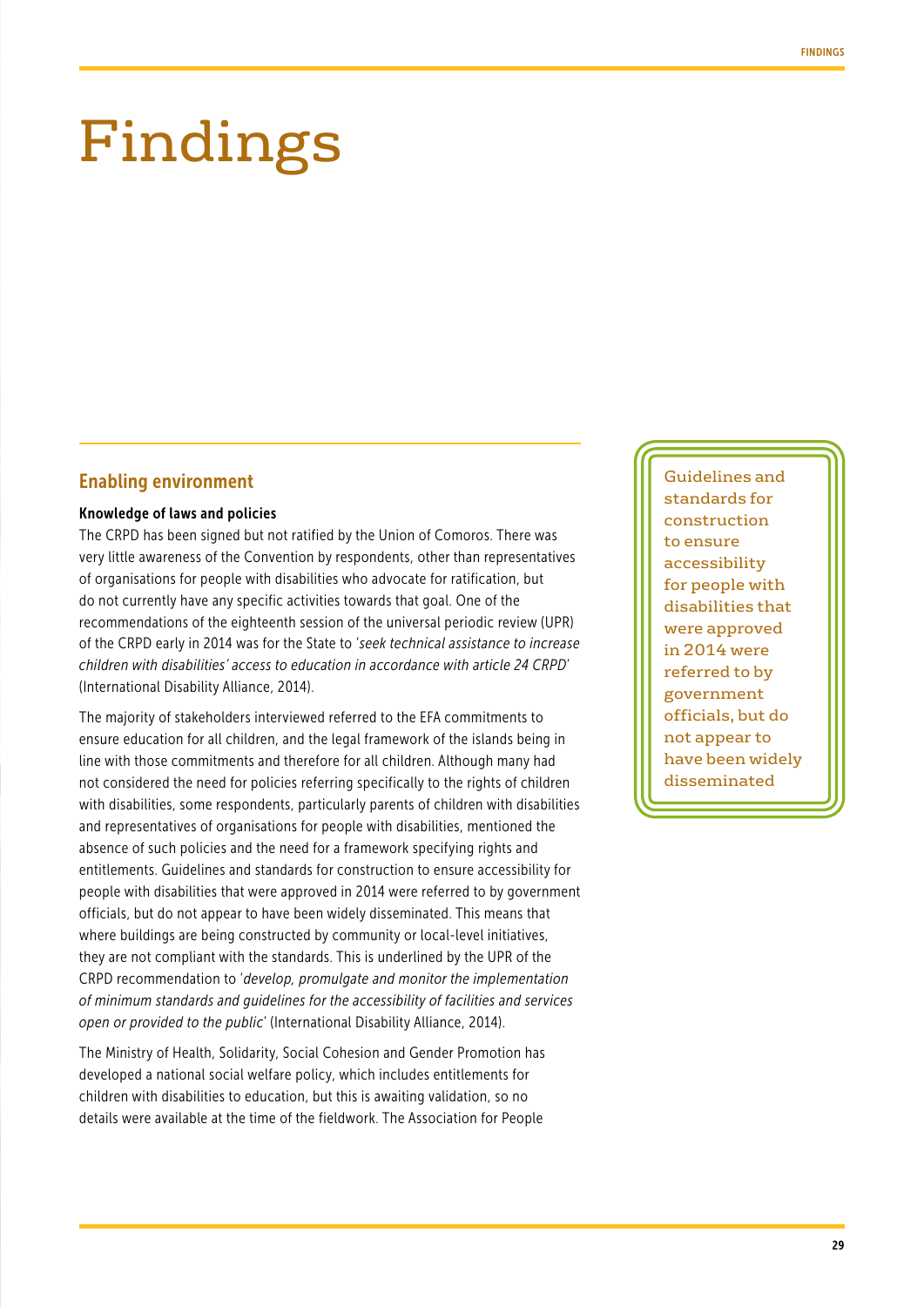with Disabilities (AHAM) on Mwali reported developing a Law stating the Rights of Persons with Disabilities, which has been approved by Parliament but not yet signed. However, this was apparently developed by the association in isolation from key players and other organisations either in Mwali or on the other islands. Respondents considered that a reluctance by government to demonstrate responsibility for meeting the requirements of people with disabilities, caused by a lack of awareness and the necessary competencies, means there is a reliance on individual actions rather than a collective effort to support them.

### Definition and identification of disability

In line with the absence of policies, respondents all considered there was no clear definition or procedures for identification of people with disabilities. This means there are different interpretations and various ways of understanding disability. This is highlighted in the Country Status Report (2012), the analysis of which was used to develop the Interim Education Plan 2013–2015.

It is encouraging that respondents across sectors mentioned the need to develop a framework for the identification of children with disabilities with guidelines for responsibilities at national and district levels across the sectors of health, education and social protection and also within the community and the family. Internationally, the past decade of education policy-making has been marked by an increased awareness and understanding of disability from a social perspective, '*as arising from the interaction of a person's functional status with the physical, cultural, and policy environments*' (WHO, 2011). This means many countries are moving away from medically-based models of identification based on health conditions and impairments which located the difference in the individual, towards interactional approaches within education which take into consideration the environment and are more consistent with the International Classification of Functioning, Disability and Health (ICF). The focus on identification by type of impairment reinforces the medical model of disability rather than the social model. It would be more helpful in educational terms to focus on identifying the difficulties that learners face in accessing education and in their participation in learning. It must also be remembered that in many countries social care, education and health providers differ in their definitions of disability. If developing a common definition across the sectors, consideration should be given to categorising disability in ways which best inform service planning.

Respondents at all levels in this study considered it to be the doctor's or medical worker's responsibility to identify children with disabilities, although it was mentioned that not all medical staff are prepared to inform parents due to the associated cultural stigma. It is seen as a parent's responsibility to inform the school if their child has a disability, although the headteacher may inform parents if a problem is identified and requires medical follow-up, for example a visual or hearing impairment. It is widely accepted that some children have a disability that is not identified, especially as parents may not even realise, or will be afraid to admit it. Teachers acknowledge it is not easy to readily identify whether a child has intellectual or hearing difficulties. There is also some confusion in the difference between learning difficulties and intellectual impairments. They consider this to be a result of lack of training.

It is widely accepted that some children have a disability that is not identified, especially as parents may not even realise, or will be afraid to admit it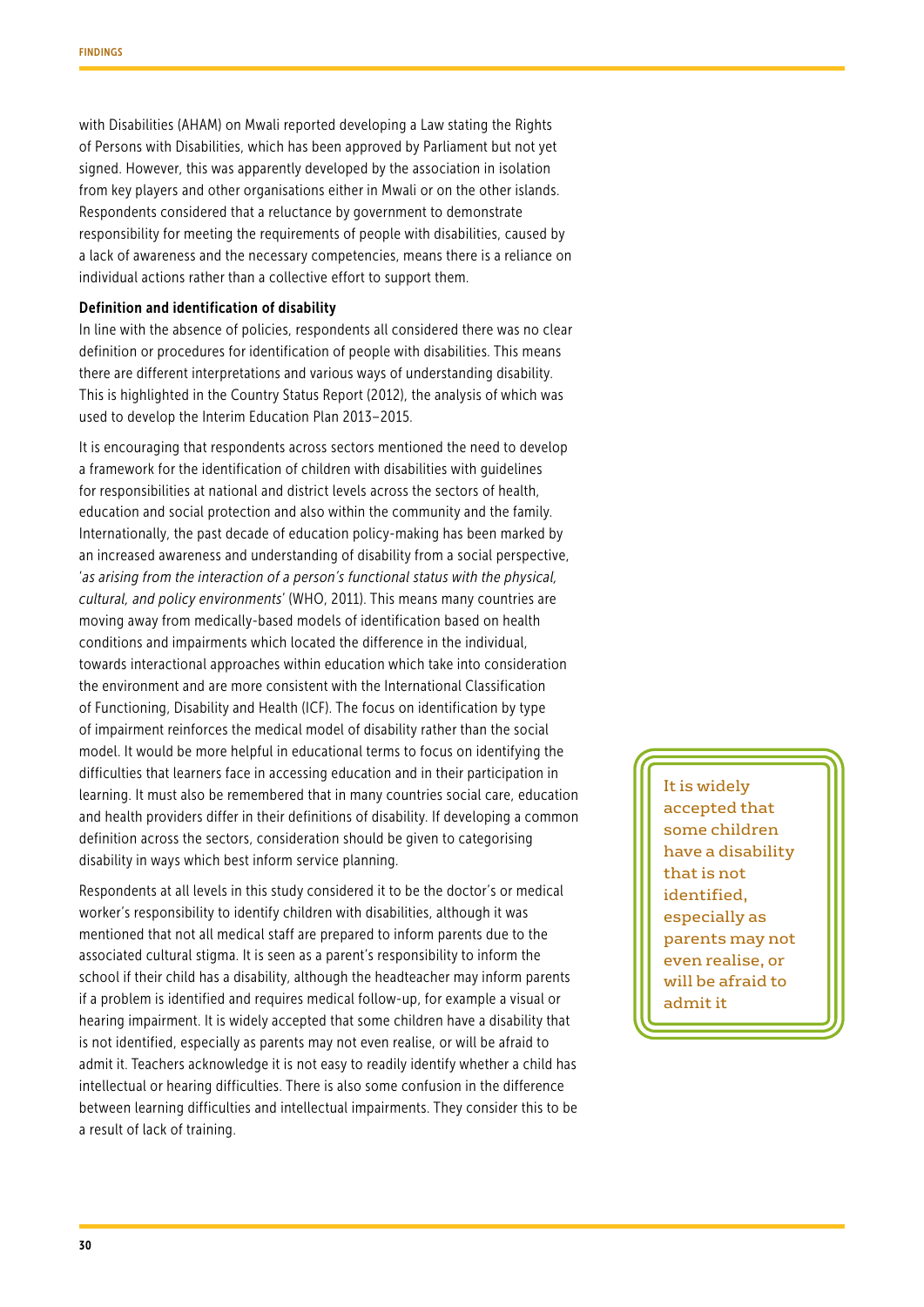The need to identify children with disabilities at an early age was highlighted as a priority, together with the need to provide health checks at school. Priority should also be given to provide teachers with training to identify children with disabilities and to take responsibility to ensure their participation in learning.

## Data collection and availability of information

With no clear systems in place for the identification of children with disabilities, it is not surprising that there is a lack of any reliable data. Indeed, the International Disability Alliance (2014) reports that a priority recommended by the UPR of the CRPD was to '*collect appropriate information, including statistical and research data, to enable the State to formulate and implement policies to give effect to the CRPD in accordance with article 31*'. According to respondents interviewed, it seems that health records do not provide information regarding numbers of newborn children with disabilities, and there are no indications as to the effects of such factors as poor nutrition on children's health and development.

The school census now includes information on numbers of children with disabilities in schools by categories of physical, visual, hearing, severe intellectual and multiple impairments. Numbers are recorded by the headteacher and are reliant on information being passed on by the teacher, or parents of children with disabilities. This census does not collect any information about children with non-visible types of disabilities or children with learning difficulties, and does not reflect the numbers of children who require support in their learning. As the census is developed by and returned to the MoE, it is seen as being for Ministry use. It was acknowledged that the information is not used for planning at district or school level. In order to plan interventions for children with disabilities, the island Commissions require a clear direction from the MoE. There is no current policy or direction that requires their response in terms of implementation.

A house-to-house survey in 2013 in sample villages in four municipalities in Ndzuani identified children with disabilities in those communities and provided recommendations for action to be taken. However, none of the recommendations were followed up with the exception of the recommendation to undertake another survey to sample every village in the Union. A household survey based on a sample of 19 households per village is therefore being conducted in 2014/2015 by NGOs through UNICEF support, to identify children out of school and those with disabilities. The data is being collected through a questionnaire, and it is recognised that the identification of children with disabilities will therefore be reliant on the willingness and honesty of respondents, and will vary by different individuals' interpretations of disability. Respondents to this study raised their concerns that collecting data in this way may also cause inaccuracies because parents often are not prepared to admit their child has a disability. As with the census in schools, the focus in this survey remains on counting children with visible types of disabilities only, taking little or no account of whether there are any barriers to their access or participation in school. In the absence of any other reliable data, the MoE will develop the Education Sector Plan 2016–2018 based on information from such surveys.

The need to identify children with disabilities at an early age was highlighted as a priority, together with the need to provide health checks at school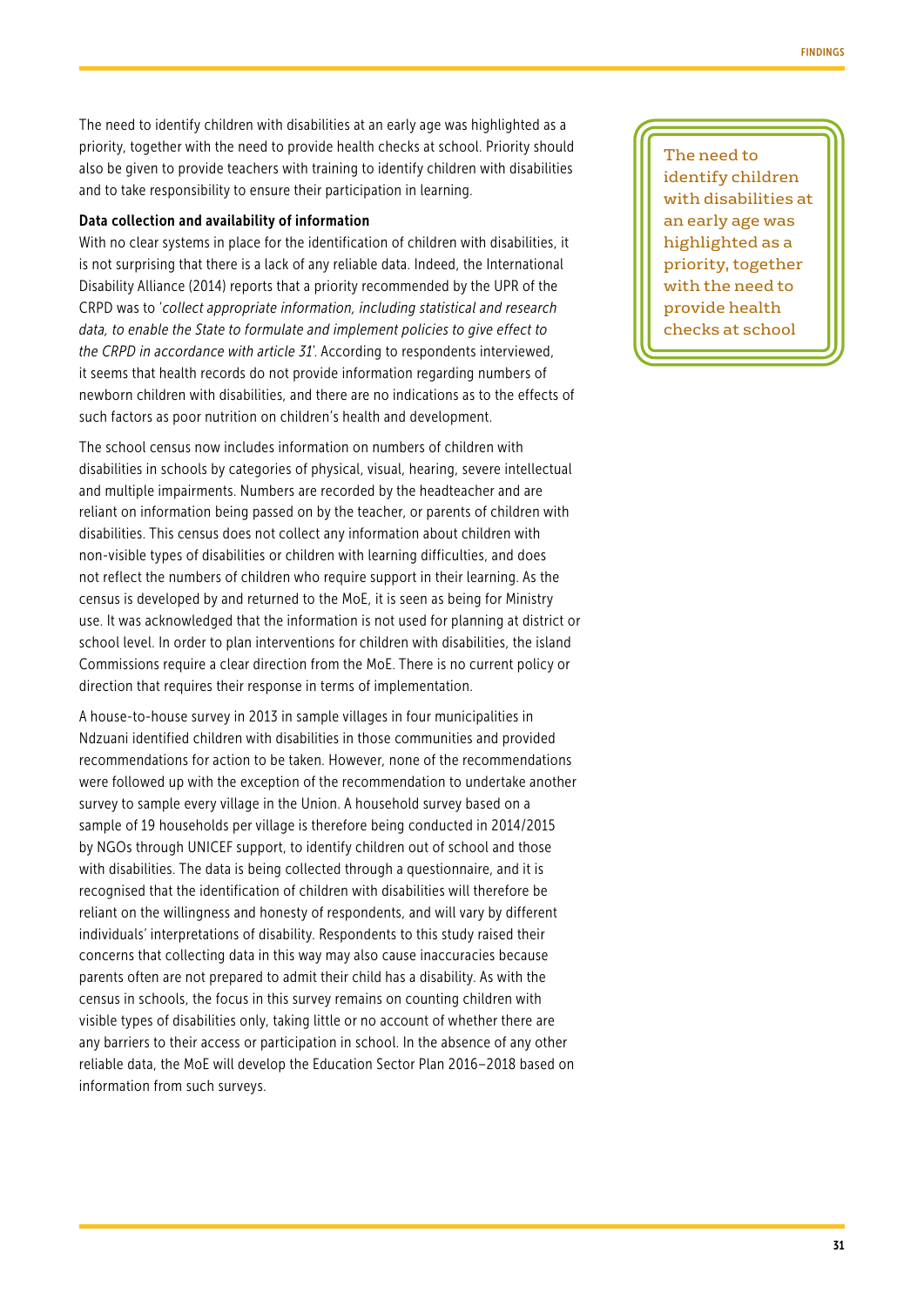The difficulties of collecting reliable information on the prevalence of disability is demonstrated by the very low figure of 1.6 per cent of the population identified with disabilities and the wide variation in distribution across the three islands as found in the survey of 2003, outlined in section 2.3 of this report. This is in keeping with the World Health Organisation (WHO) report (2011) which shows that the prevalence of disability, and of different types of disability, varies greatly between developing countries but is generally recognised to be under-reported. Unreliable or incomplete census data, varying definitions of disability and data collected using a narrow set of impairments all contribute to the likelihood that total numbers of children with disabilities in a range of countries are underestimated. Even if the collection methods were reliable, due to the complex relations between the child and the barriers that he/she faces in the physical and social environment, the usefulness of numbers of children with impairments is found to be limited. The report recommends that data on all aspects of disability including contextual factors are collected to construct a complete picture of disability and functioning to inform planning levels of support and services required (WHO, 2011). A scarcity of data is highlighted by UNICEF (2013) as a major challenge to ensuring the inclusion of children with disabilities in education, as it reinforces and perpetuates their invisibility and restricts an informed approach to planning.

The WHO (2011) estimates that approximately 5.1 per cent of the population below 14 years of age have a disability, with this figure being slightly higher, at 6.4 per cent overall, for Africa due to health and contextual conditions. OECD (1999) however, estimates that up to 20 per cent of learners will have a special educational need at some point in their school career. This would encompass a broader group of learners, some of whom may have a temporary learning difficulty caused by specific events or trauma in their lives. It must also be remembered that not all children with disabilities require any adaptations, special provision or support to participate in learning.

## Organisation and coordination of initiatives to support children with disabilities

There is no special provision for children with disabilities either in segregated schools or classes, or within the mainstream. Officials mentioned that in the absence of any means or specific resources to meet the needs of children with disabilities in school, they can only offer them the same learning conditions provided to other children. However, this does not mean culturally and socially they are necessarily treated in the same ways within the school.

The decentralised structure gives the responsibility for policy development to the MoE while the Local Education Authority for each island decides on the implementation programme. There is no specific current plan for the education of children with disabilities. Some respondents accept that the system is facing enormous difficulties in striving to provide a good quality education for children without disabilities, and therefore feel powerless towards including children with disabilities in schools. A small number of district officials mentioned that as prevalence rates of disability were very low, children with disabilities are therefore not considered a priority.

There is no special provision for children with disabilities either in segregated schools or classes, or within the mainstream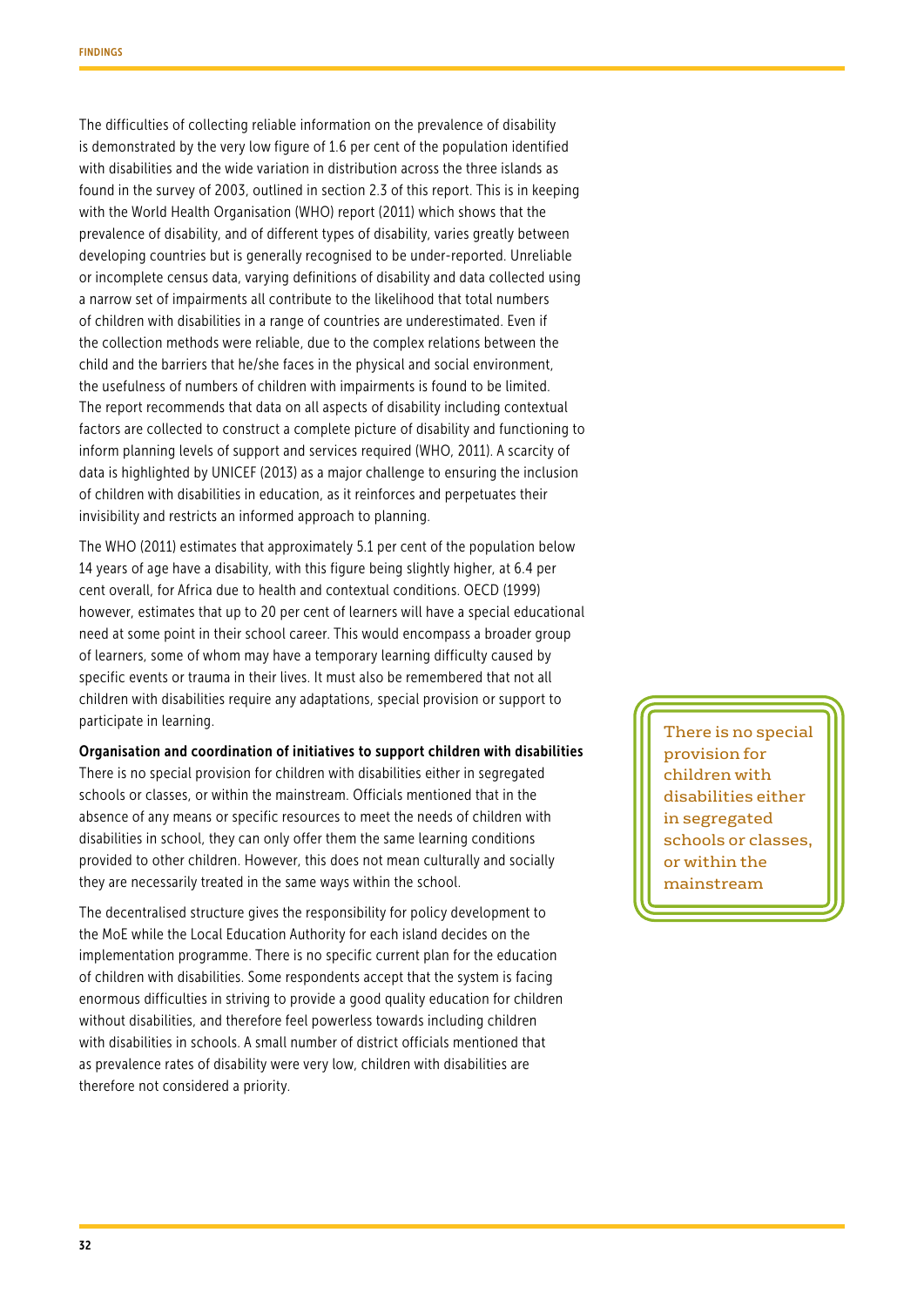Respondents at all levels considered that generally people with disabilities are left out of all types of services. With regard to education, they felt that the system does not encourage children with disabilities to enrol as there is no support or facilities available. It was acknowledged that children with moderate or severe hearing, visual, intellectual or physical impairments all tend to be excluded as there is no equipment, facilities or specialist teachers available to support them. There is no budget allocated for education interventions for children with disabilities, including teacher development, learning materials and equipment. '*There are no resources for children with disabilities – many schools are inaccessible, teachers do not have any tools to support the children*.' Some respondents thought that children with moderate physical impairments would be able to succeed if they could overcome the barriers to access, but this would also depend on them being especially determined in order to overcome the verbal abuse of other children. The problems are exacerbated at secondary school level, making it very difficult or impossible for the few children with disabilities who do succeed at primary level to transition to the next stage of education.

A small number of NGO programmes support government education, but there is a lack of coordination in their programmes, and they do not specifically target children with disabilities. The organisations representing people with disabilities mainly provide an advocacy role and collaboration tends to be limited to sports activities.

## Supply-side factors

## Entitlement to placement, resources and support

As mentioned earlier in this report, there are currently no systems of support in place, and it is generally accepted that many children with disabilities remain out of school. There is a conflict of opinion between parents and schools on the reasons for this, with parents suggesting in interviews that schools do not allow children with disabilities to enrol, and schools suggesting parents of children with disabilities do not bring their children to enrol. Some parents and headteachers reported that parents may try to hide their child's disability and do not inform the school until some time after enrolment, as they think the school will reject their child. However, it was clear from the school visits that schools do not actively encourage children with disabilities to enrol and it was rare to find any support for those that do enrol. Children with even minor physical impairments not only face barriers in terms of access but also can face difficulties and discrimination through the attitudes of other children and their parents, and teachers.

The school health mutual insurance, set up in 2014, was intended to provide free hospital care for all children in primary schools in Ngazidja but is not as yet operational. A partnership between the Ministry of Health, Solidarity, Social Cohesion and Gender Promotion and the MoE had planned to provide financial support for school fees to vulnerable families in areas identified with low enrolment rates. In theory this could have included children with disabilities, although they were not specifically targeted, but this remains hypothetical as the plan has never been realised. A small allowance is paid to people with disabilities from the government but this is only received by a few of those eligible.

It was acknowledged that children with moderate or severe hearing, visual, intellectual or physical impairments all tend to be excluded as there is no equipment, facilities or specialist teachers available to support them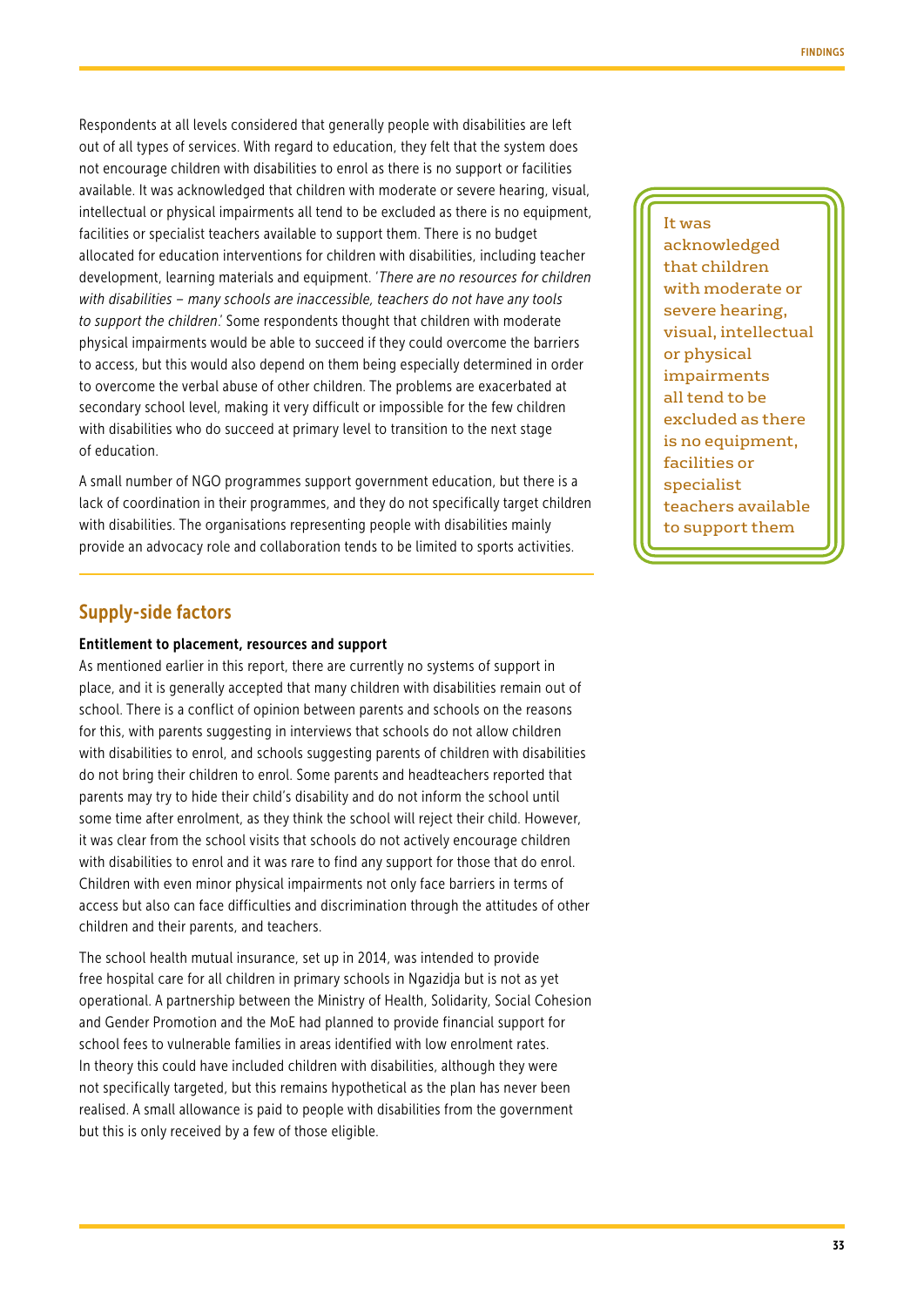Handicap International provided assistive devices for people with mobility and sensory impairments some years ago but they are no longer working on the islands and there is currently no service provider. The Interim Education Plan 2013–15 allowed for support to hearing and visually impaired children through the provision of assistive devices, but due to the lack of available expertise to provide correct diagnosis, prescription and maintenance of the devices it was decided to allocate the resources to conduct surveys and extend the school census to provide initial data to elaborate a longer-term strategy for the inclusion of children with disabilities in education. However, it is recognised that the absence of specialist teachers, especially in Braille and sign language, significantly impacts on the ability of children with sensory impairments to access the curriculum. The need to provide a centre with specialist support for visually- and hearingimpaired children was mentioned by both officials and teachers in this study. Some respondents reflected that children with disabilities need to be given the appropriate support and materials to succeed if they are to be enrolled in school, and this is not happening. All respondents acknowledged the lack of specialised staff to be able to identify needs and provide appropriate support to children with disabilities.

Across the system, there was a divided response to the question of appropriate placements for children with disabilities, with many respondents at all levels considering children with disabilities not to be the responsibility of the mainstream school. Many felt they would be best placed in special, separate provision. On the other hand, some respondents felt selection and segregation is not a realistic option and children with disabilities should be in mainstream classes to '*minimise their exclusion, provide stimulation and improve self-esteem*'. It was recognised that a minority of children with severe disabilities may benefit from provision in a special centre or class. However, mainstream teachers expressed concern about the inclusion of children with disabilities in their classes as they do not feel they have any strategies to provide them with adequate support. Some respondents felt children with disabilities '*cannot learn in the mainstream classes but might be able to if they had special classes or schools. This would not be a problem for them as they already know they are different to the others*.' It must be remembered that these comments refer to children with the most visible types of disabilities, and not necessarily those that would have difficulties that impact on their learning. Children with disabilities seemed to be considered as a homogenous group, with no distinction between type and severity of disability.

## Disparities in provision by gender, age, geography or type of provision

According to the evidence gathered in this study there is currently no specific support for children with disabilities in any type of school. Some respondents felt it was '*better not to provide anything as there are many types of disabilities and we cannot provide support for them all*.' Respondents at all levels mentioned that the increased cost associated with sending children with disabilities to school, such as transport and materials, excludes children from poorer families. Difficulties were reported to be exacerbated in rural areas where transport is less readily available and it was considered there are also likely to be more untrained teachers.

All respondents acknowledged the lack of specialised staff to be able to identify needs and provide appropriate support to children with disabilities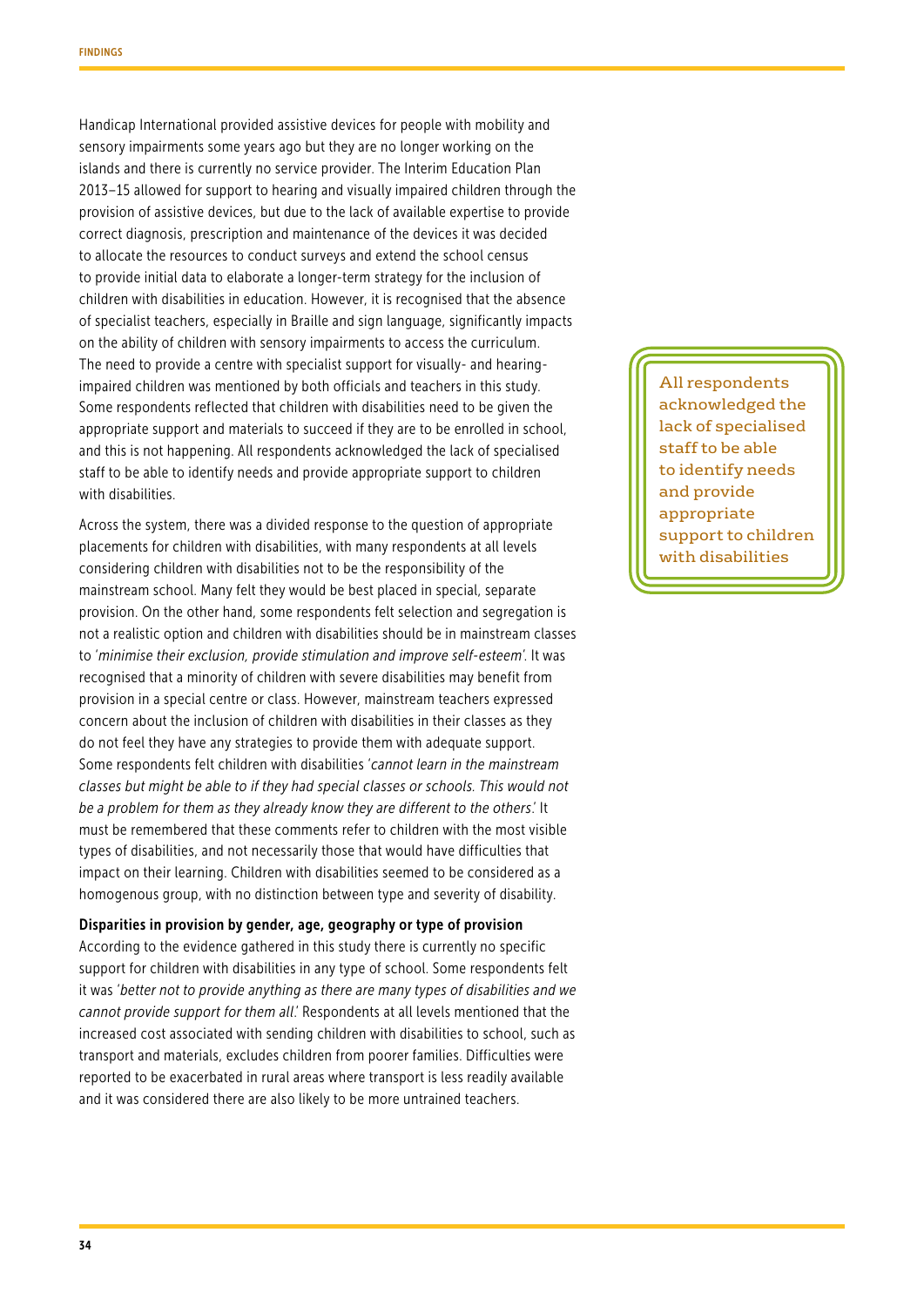Many teachers interviewed stated that they do not monitor individual progress in the classroom and feel they do not have the skills to identify difficulties. These views were supported by parents of children with disabilities who felt many teachers would not notice if a child had a difficulty. School-level respondents mentioned that if a child's disability is identified, either by the parents or the teacher, it is noted but in general no action is taken within the school. If a child does not achieve the necessary level he or she does not progress to the next class, but must repeat the class. A disability may be noticed when a child has repeated the same class several times, or if there is a change of teacher to the class. Respondents at all levels suggested that this overwhelming lack of support for children with disabilities to participate leads to them becoming frustrated and drop out, '*even if they are in school there is no support and they are unable to participate'*. Respondents also felt that even where teachers do try to be supportive, parents often choose to take their child out of school because of the additional costs involved such as for transport, food, stationery, and also in their own loss of wage-earning in time needed to take their child to school. Social pressure from family and friends relating to the lack of value in educating children with disabilities was also mentioned as being a factor that influences parents to withdraw their children from school.

### Accessibility to school and within school

Parents reported that even when barriers to enrolling their children with disabilities were overcome, they face considerable difficulties in bringing their children to school. Parents of children with mobility difficulties found difficulties in accessing transport as drivers and other passengers are unwilling to allow children with disabilities to enter, and public transport lacks space and is generally inaccessible. This means parents face additional logistical burdens and costs in sending their child to school. This can be a deciding factor in whether a child goes to school or not for those affected by poverty. Parents of children with disabilities feel there is a need for government financial support to families to meet transport, school fees and other related costs. Not only do they have additional costs, but they also face a loss of income due to the time required to take their child to school and back.

The schools observed were in poor condition, and even renovated and newly constructed classrooms demonstrated maintenance issues caused by poor construction. In some schools the renovation programme included painting the classroom walls but did not allow for holes in the floor or leaking roofs to be repaired. Similarly, ramps have been fitted to some classroom entrances, as prescribed in the national guidelines for the construction of pre-primary and primary schools, *Directives pour les normes et standards dans les constructions scolaires*, published in 2014, which includes a section on site accessibility. However, access to the ramp is generally hampered by rubble, litter and lack of pathways. In most schools, latrines were completely inaccessible, with many obstacles and no clear pathways to arrive there. Many steps are in disrepair. Classrooms being constructed by the support of local communities were not aware of the need to comply with accessibility standards. There appeared to be no system to monitor construction of new buildings in place. Headteachers mentioned the need to disseminate policy requirements and raise awareness of the need to comply.

The schools observed were in poor condition, and even renovated and newly constructed classrooms demonstrated maintenance issues caused by poor construction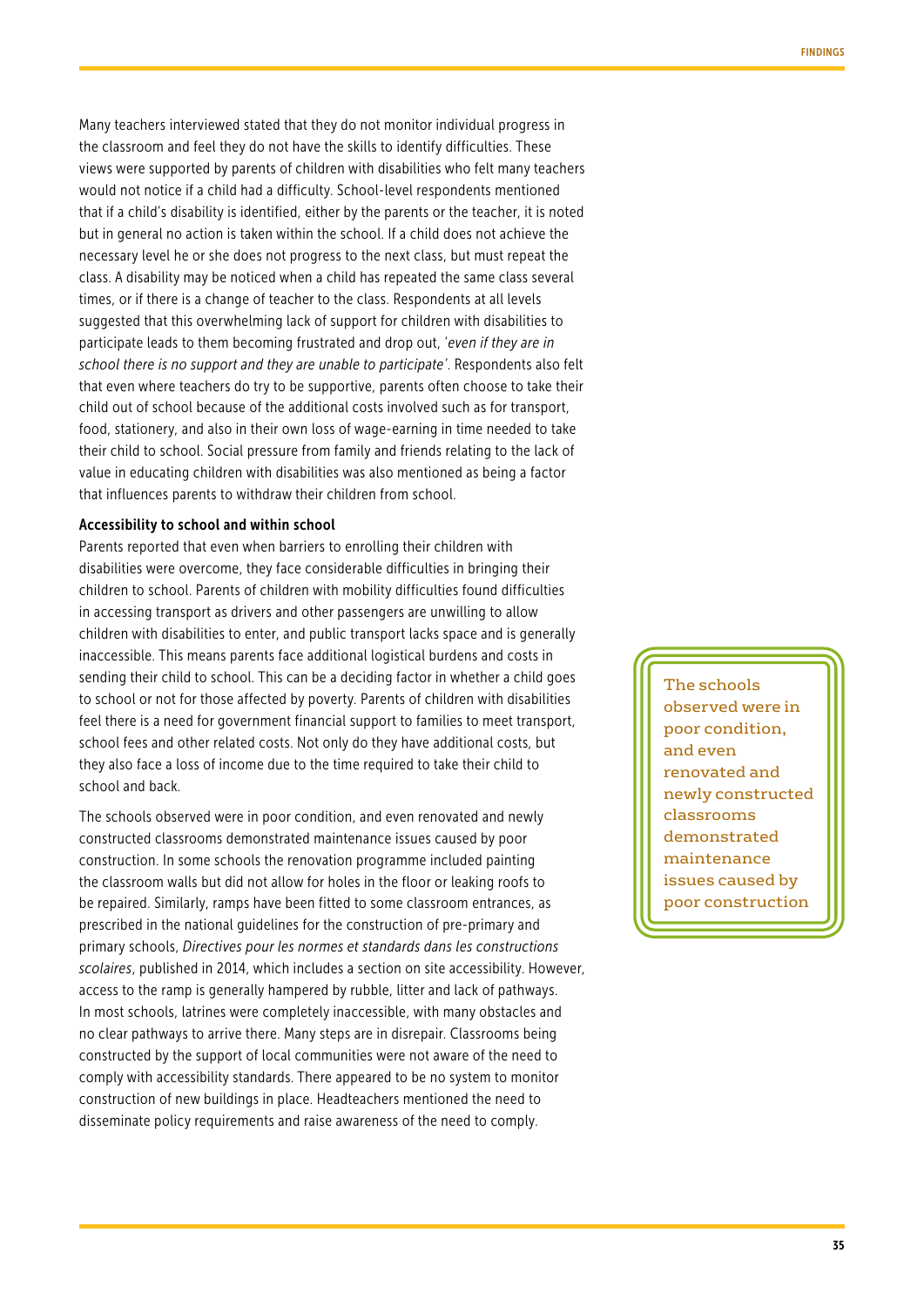Classrooms observed were quite spacious, but the space tends not to be used effectively, and space at the back of the room was often taken up by broken furniture. One school-level respondent observed: '*our schools are not built to be able to accommodate children with disabilities and that is why we do not like to admit them here*'. On the contrary, one school housed in crowded and multilevelled buildings had accommodated a wheelchair user by moving the class to a ground-level room and providing a make-shift ramp to the entrance. The child could not access the latrines but the school had an arrangement with a nearby hospital for the child to use their facilities.

Respondents at all levels mentioned the need to improve access for those with mobility difficulties and the need for schools to be safe for the inclusion of children with disabilities. Teachers and parents also mentioned that consideration should be made to ensure all children with disabilities can access the national examinations.

Even when pupils with disabilities were enrolled in school they were not always included in learning activities. During two different school visits it was evident that two children with unidentified disabilities exhibiting '*poor concentration*' were not enrolled in a specific class, but were free to wander from class to class within the school as they chose. This meant not only did they not follow a course of learning, but there was no continuity or follow-up. In fact one of these children was reported to move between different schools, with long absences between appearances at each school. Teachers were widely reported not to monitor progress or provide strategies to reduce the barriers to learning.

## Teacher training and professional development

New teachers follow a two-year pre-service training course, although some existing teachers are untrained. This course currently does not provide any information on the identification of, or strategies for teaching children with disabilities. Supervisors (*encadreurs pedagogiques*) visit schools to monitor the implementation of the curriculum, and identify in-service training needs based on any weaknesses in subject knowledge of teachers. However, it was reported that in reality these supervisors do not visit schools very regularly because of a shortage of manpower. Monitoring the teaching of children with disabilities is currently not part of their remit and is therefore not included in the process. '*In order for the needs of children with disabilities to be considered in our training, it would need to be found to be a priority. There are few children with disabilities in school, and many other problems so these considerations take priority*.' School support officers or *animateurs* also visit schools and raise awareness of good practice or discuss methodologies with teachers but do not conduct specific training. Some teacher trainers have been trained to work with secondary teachers to develop their teaching skills and this is hoped to be extended to primary schools, but again does not have any disability focus. The plan is to provide different training according to the teachers' qualification level. Respondents considered that training to provide teachers with strategies to support children with disabilities could only be introduced if supervisors found this to be a weakness.

Respondents at all levels mentioned the need to improve access for those with mobility difficulties and the need for schools to be safe for the inclusion of children with disabilities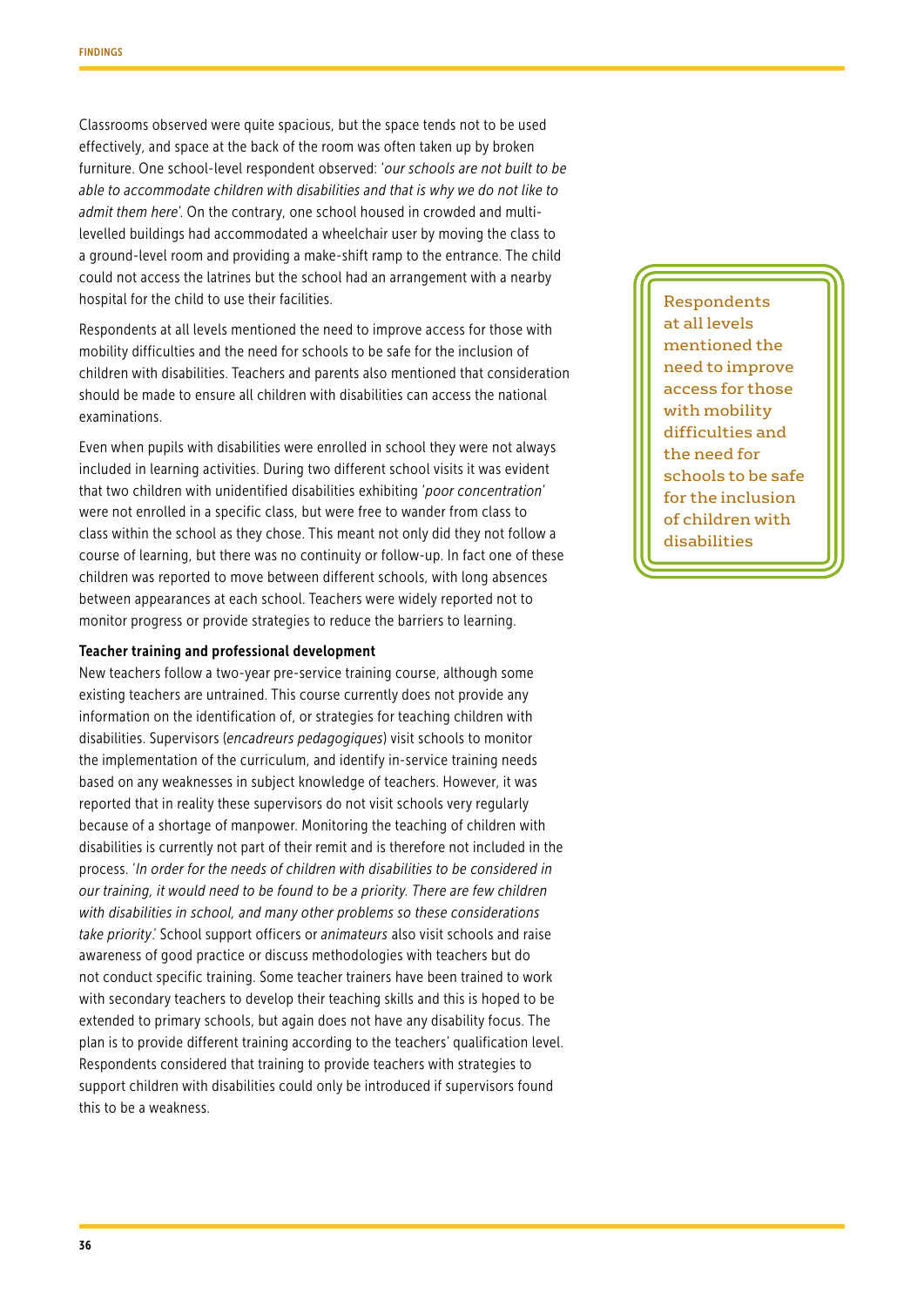The need for training for all teachers to be able to accommodate children with mild and moderate disabilities in mainstream classes with a range of strategies to remove barriers beyond sitting the child at the front of the class was highlighted at school and district levels. It was agreed that teachers need to be responsible for monitoring progress and following up on those who are not learning. Headteachers commented that '*Many teachers do not monitor students' progress and may not notice if a child has a difficulty or a disability affecting their learning*'. Some teachers and officials mentioned the need for a module on identification and strategies for teaching children with difficulties that could be included in both pre- and in-service training. It was explained that this would need to be provided by the Union Ministry to island commissions for implementation.

## Training and capacity building for non-teaching staff/officials

Any existing training provision was not mentioned to the study team. However, officials suggested study tours to other countries to consider best practice would be helpful, but also highlighted the importance of any action or decisions taken as a result would need to be within the local context.

## Availability of technical support and specialists

The majority of respondents at all levels recognise the need to develop a system to identify children with disabilities and provide appropriate support for them to be able to participate in school. The need to train specialist support teachers to move between schools to help and support other teachers and children with disabilities was mentioned, together with the need for specialist teachers for children with hearing and visual impairments, and severe or multiple disabilities.

Respondents also mentioned the need for a department to provide support equipment or materials and devices for children with disabilities, and to provide specialist advice for parents and teachers.

## Demand-side factors

### Cultural issues, attitudes and expectations

The respondents all referred to strong cultural attitudes that prevent many parents admitting they have a child with disabilities. The stigma and taboo surrounding disability means parents are ashamed and will try to hide their child. Many do not attempt to enrol their children in school because they are afraid of rejection and humiliation. They may be aware that their child has a right to go to school, but do not want to subject him or her to the teasing and abuse they may face from other children. The stigma surrounding disability is so deeply entrenched that one parent revealed not being told of their child's disability because the doctor was too afraid or embarrassed to inform them. Some parents of children without disabilities do not think children with disabilities should be in the same class as their child. They think their inclusion will slow the others down. There is also a perceived risk that children without disabilities will decline intellectually if children with disabilities are included in the same class.

The stigma surrounding disability is so deeply entrenched that one parent revealed not being told of their child's disability because the doctor was too afraid or embarrassed to inform them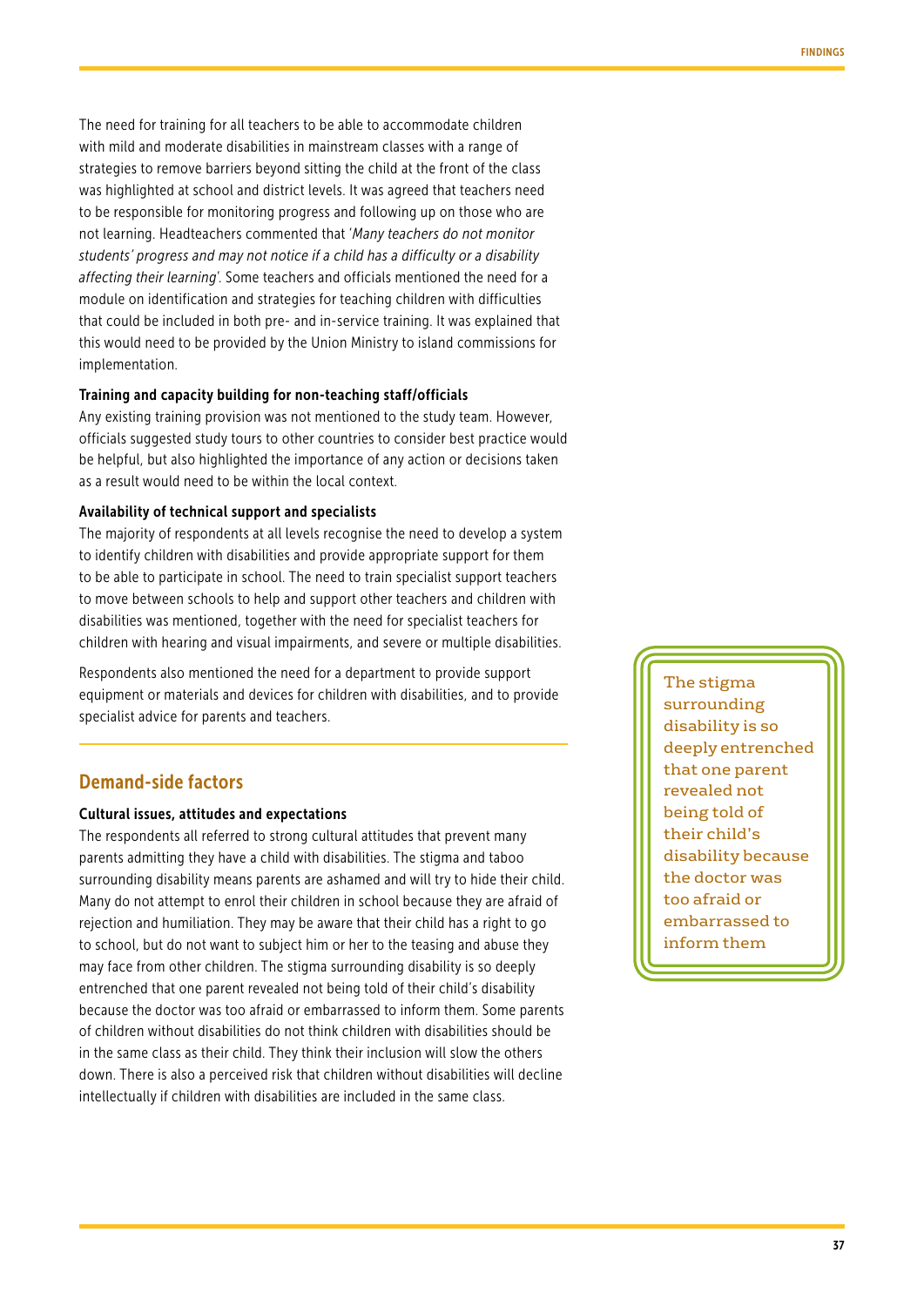Anecdotal evidence, together with attitudes witnessed by some parents and teachers, reveals that there is a widespread belief that any type of disability equates with a diminished intellectual capacity. Children and adults with disabilities are regarded with low expectations and are told they cannot achieve, including by their parents and teachers. It was reported that many teachers do not accept children with disabilities can achieve at the same level as other children and therefore do not recognise their achievements. This can impact on a child's progress through school, and even result in children with disabilities having to unnecessarily repeat grades. Equally, school-level respondents felt parents do not send children with disabilities to school because '*they have a low expectation of what they can achieve and do not think they can learn*'. Some parents prioritise sending their children without disability to school over those with a disability not only because of the additional costs involved but because they doubt their capabilities. Respondents mentioned that it is widely considered a waste of time and money to educate a child with a disability, and it was stressed there is little encouragement for parents to enrol their child in school.

Campaigns to change attitudes rely on the associations for people with disabilities which are lacking funds to do so. Little has been done except some promotion of capability of people with disabilities through sports programmes, and awareness raising activities on the International Day for Persons with Disabilities. The need for awareness raising campaigns was recognised as a key to change attitudes across society and for parents to understand and accept children with disabilities have an equal right to participate and achieve in education. It was suggested that this would require stakeholders working together for a mass campaign, utilising the mayor offices at local level, and parents committees in schools to encourage enrolment. People with disabilities that have succeeded in education could contribute and be used as role models.

## Participation of children with disabilities and their families in decision making

The need for coordination between authorities, teachers, and parents on decision-making regarding children with disabilities was highlighted by parents. They felt there was a lack of communication between parents and teachers – no real dialogue – and parents have to seek out information from the school. They do not feel teachers encourage parents to be involved, only calling them when there is a problem or for the teacher to criticise the child. However, according to teachers, parents do not want to be involved, and seldom attend meetings when they are called. Parents and teachers both felt the education of children with disabilities should not be the responsibility of the teacher alone, and mentioned the lack of support. Both groups expressed the need for training to be able to help the child.

Some of the children with disabilities who participated in the study had asked their parents to take them to school. One child had threatened the parent with self-harm having been told it was not an option to continue to secondary school after successfully completing the primary phase. This is the exception to the norm, however, and in general, the voice of children with disabilities is not heard, and they become invisible. In interviews, children with disabilities wondered why teachers consider them unable to learn, finding it to be based *'entirely on the* 

The need for awareness raising campaigns was recognised as a key to change attitudes across society and for parents to understand and accept children with disabilities have an equal right to participate and achieve in education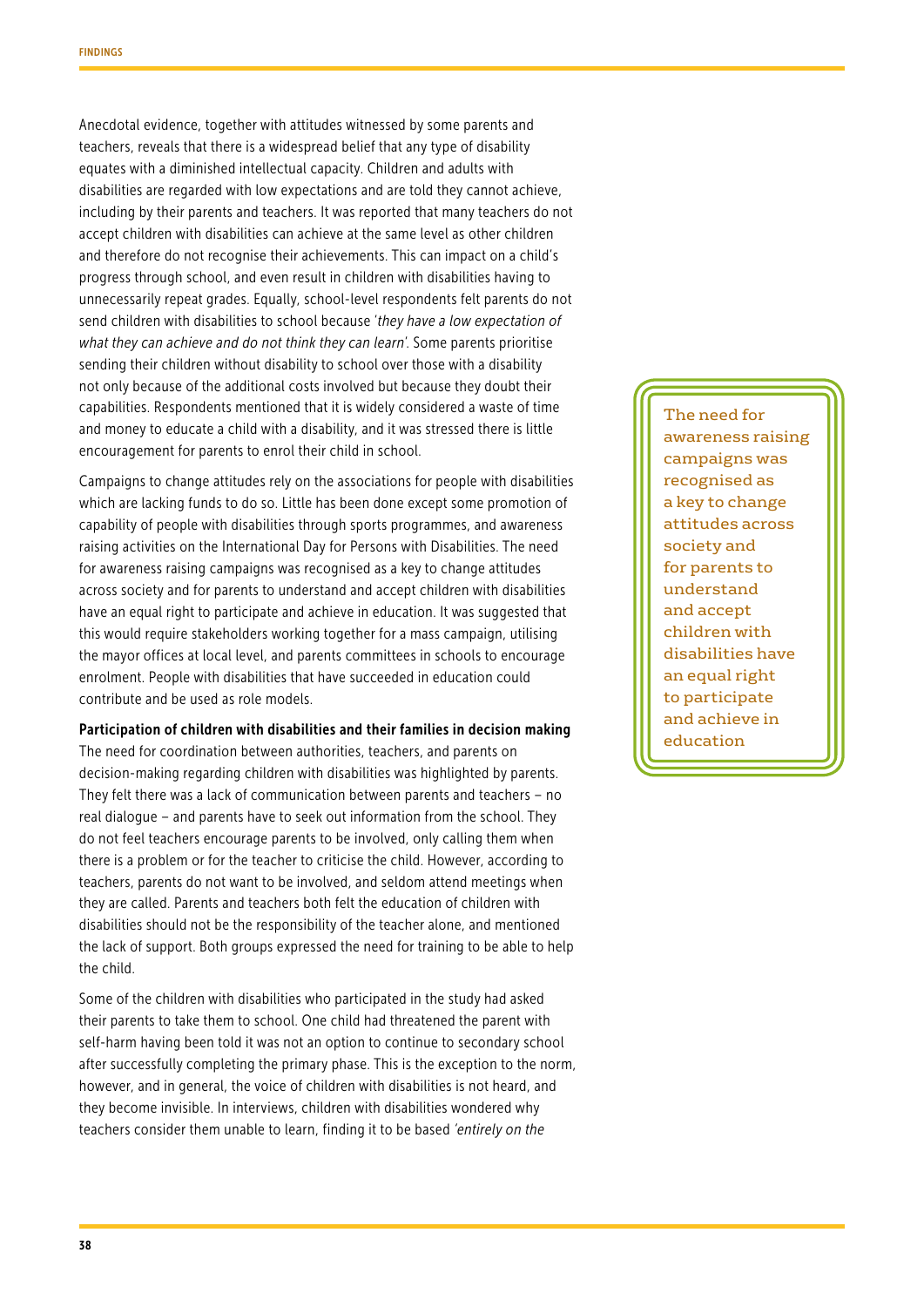*way we look, with no assessment or monitoring*'. Encouragingly, one enlightened official suggested for future planning they should '*talk to children with disabilities to find out what they want*'.

Community involvement in support of education for children with disabilities In the schools visited, the school committee is the main point of contact between the community and the school. At the start of the school year the school committee conducts awareness raising activities regarding the importance of enrolment, but at the moment this does not include the enrolment of children with disabilities. The school committee could encourage children with disabilities to enrol if the school suggested it. The school committee also does not have a remit to follow up with students who are out of school. The low expectations of what children with disabilities can achieve permeated all these discussions, with the general notion that the education of children with disabilities was not a responsibility or concern of the mainstream schools. '*They can come to school but they do not learn properly. They need special classes, teachers and different materials*.' There was mention that there is a need for an association to support and defend the rights of children with disabilities, and that the issues should be separated from the rights of other children.

## Quality of provision/care

## Teaching and learning

It is apparent that in Comoros more children with disabilities are out of school than are in school, and that the problems many children face in enrolment and attending school are compounded for children with disabilities. Analysis of data suggests that once in school, children are given no support or help to remove barriers to enable them to participate. Children with disabilities that are enrolled frequently have to repeat grades resulting in the children (and their parents) becoming discouraged and frustrated. It also means they are much older than the rest of the cohort. This leads to them dropping out and means very few of the already limited numbers enrolled can make the transition from primary to secondary school, and many remain out of school. The need to provide TVET classes for post-primary children with disabilities was raised by some parents who participated in this research.

The classes observed during the fieldwork were based on traditional teaching methods, reliant on students copying from the board. Classes were mainly non-interactive. The headteachers in this study agreed it would be better for all children, and especially children with disabilities, if classes were more activity based, and that this is the pedagogy they are expected to use. However, they do not follow up or advise on teachers' practice in the classroom. It was mentioned that there is a plan to train teachers to use a competency-based approach and evaluation to improve teaching practice and learning outcomes but there is no evidence of this.

Whether teachers attempt to include children with disabilities in the learning process appears to remain very much up to the individual teacher. Some teachers observed were actively trying to ensure participation, and one teacher, for

Children with disabilities that are enrolled frequently have to repeat grades resulting in the children (and their parents) becoming discouraged and frustrated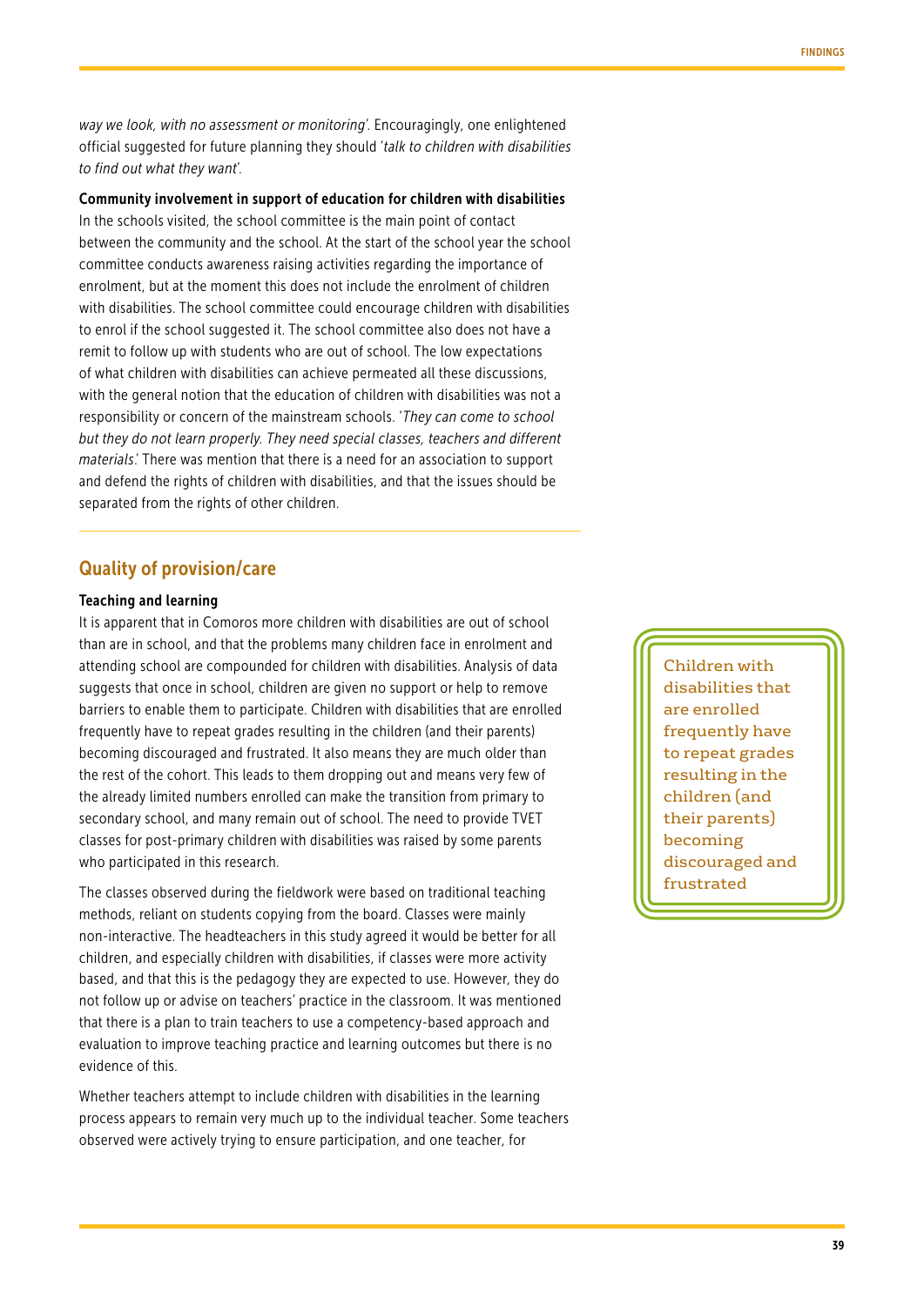example, had developed a system of gestures to communicate with a hearingimpaired student enrolled in the class. The teacher checked understanding through questions directly to the student, using lip reading and gestures during questions to the whole class.

## Teaching and learning materials

There is no representation of children with disabilities in the textbooks, and respondents did not think this had been considered. However, the curriculum has recently been revised and the materials will be aligned over the next three years. UNICEF officials suggested this may provide an opportunity to ensure positive representation of both girls and children with disabilities.

There is an overall lack of general teaching and learning materials, with many classes being without textbooks. There are no specific resources available for children with disabilities. Those children requiring glasses or hearing aids do not have access to them because of the lack of general technical expertise as described earlier in this report.

A pre-primary class visited remained without any of the promised equipment and resources. A workbook was printed for the 2013–14 school year, but was not reprinted for this year. It was an expensive colour production, and proved too costly to replicate. Schools were told to erase previous children's work and re-use the books, but teachers realised this was not feasible. In schools where there were surplus books they remain unused as there are insufficient for all the children in the classes.

## Curriculum flexibility

Officials explained that the plan is to increase levels of participation, including those of children with disabilities, through the introduction of the competencybased curriculum. It was not made clear to the research team, however, how this would be achieved.

## Quality assurance/monitoring of schools/programmes for children with disabilities

Inspectors are responsible for ensuring the curriculum is implemented and schools are following the procedures set. The pedagogical adviser visits schools and advises teachers on curriculum implementation only. Headteachers claimed they have no responsibility to provide support to teachers, or for their professional development. There is nothing formally in place to monitor the support provided for children with disabilities. Anecdotal evidence indicates low morale and demotivation amongst staff at all levels in the education system, which is possibly due to the irregular payment and low levels of salaries.

There is no representation of children with disabilities in the textbooks, and respondents did not think this had been considered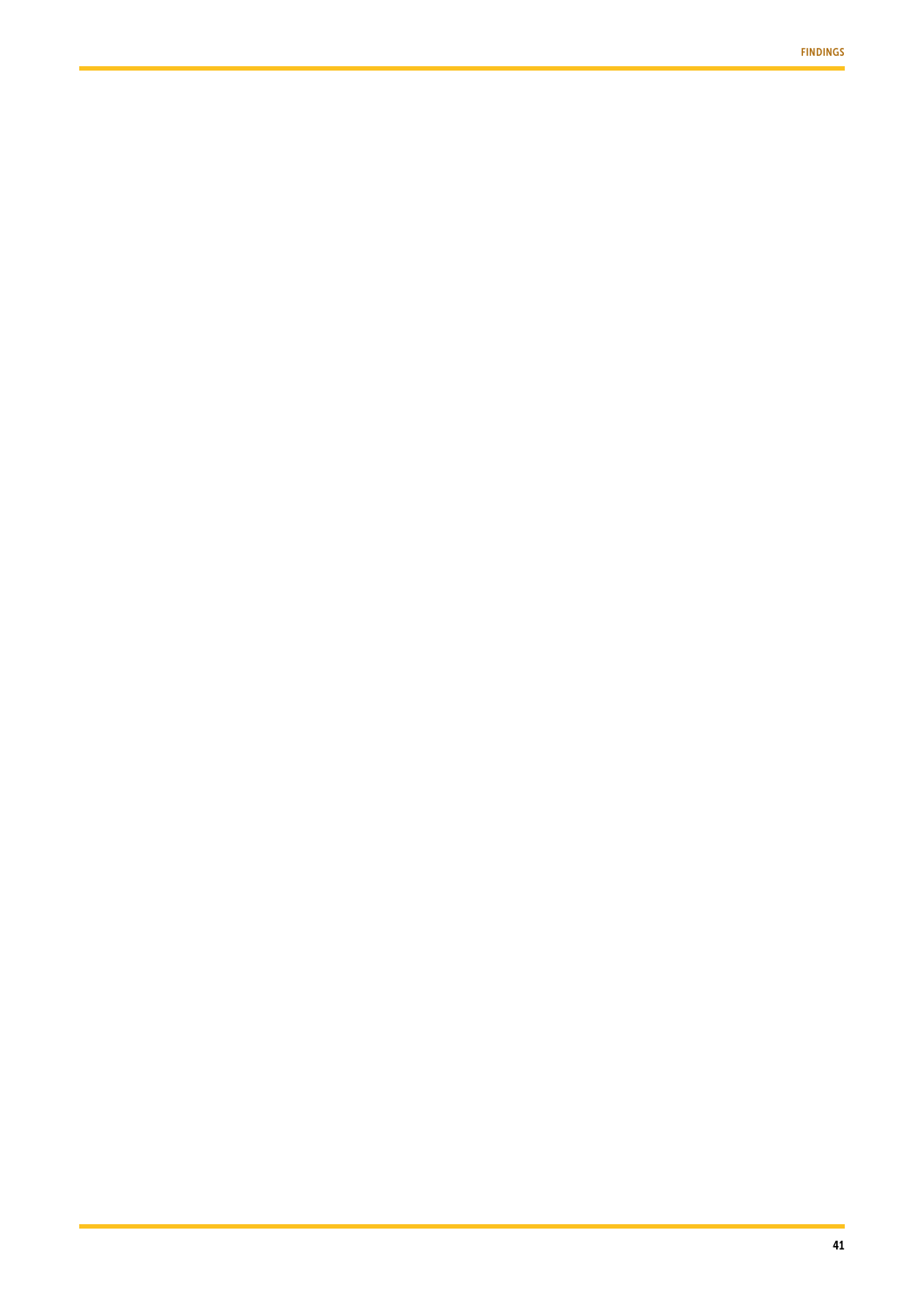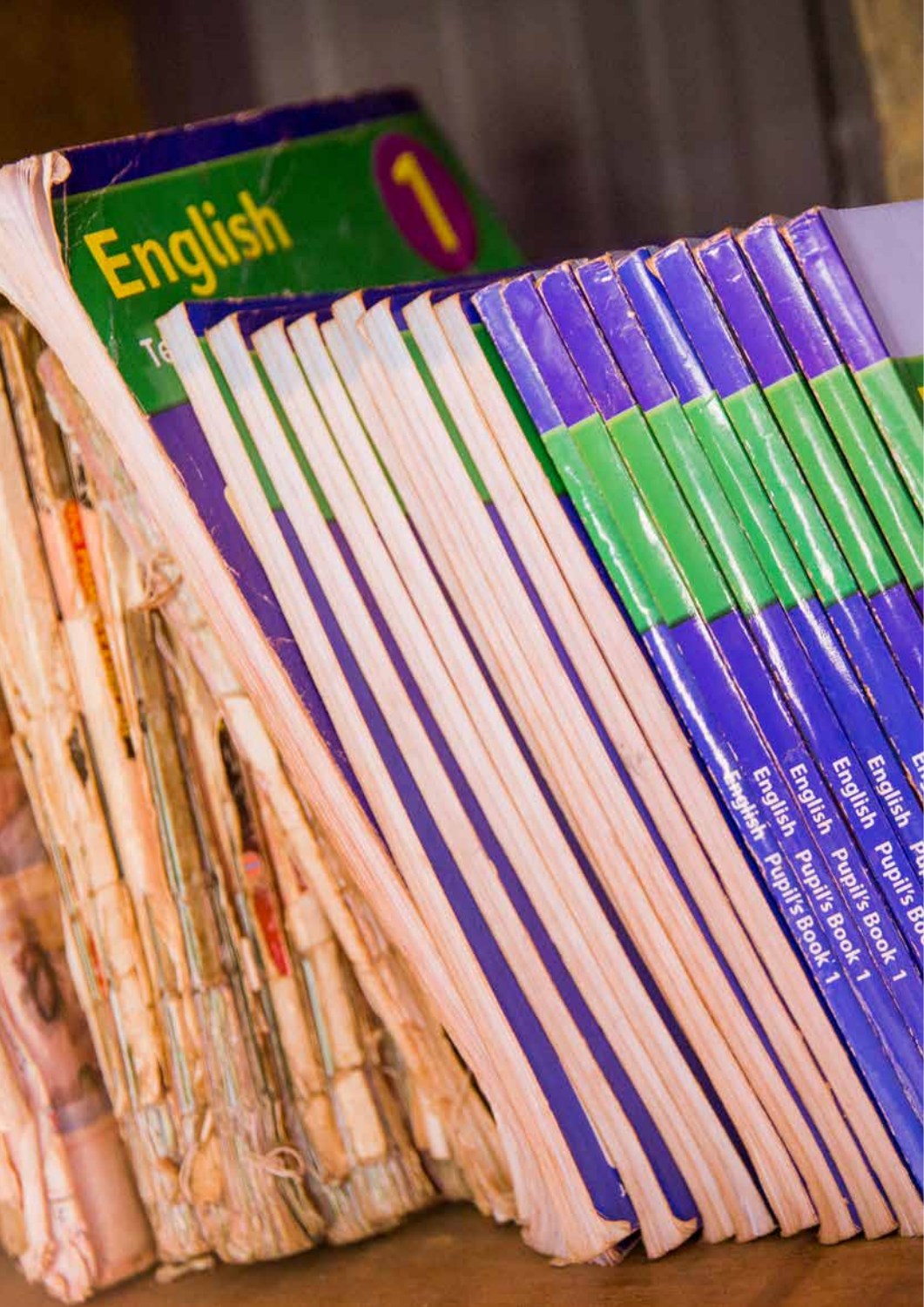## Recommendations

As the findings of this study demonstrate, the prevailing context and conditions make it extremely difficult for children with disabilities to enrol, let alone participate in school. International research highlights the close relationship between exclusion, poverty and disability, with environmental factors potentially disabling the vast majority of students in some contexts (Peters, 2003).

The move towards a more inclusive system needs to be seen as a continual longterm process and an integral part of quality improvement in teaching and learning. Since this is so wide-ranging it is useful to consider this as development through the four dimensions shown in the diagram below. This is loosely based on the widelyused Index for Inclusion (Booth and Ainscow, 2002), which essentially provides a set of indicators to describe levels of inclusion at school level, but here is extended further to apply to development at all levels in the system:

The move towards a more inclusive system needs to be seen as a continual longterm process



## FIGURE 3: THEORETICAL FRAMEWORK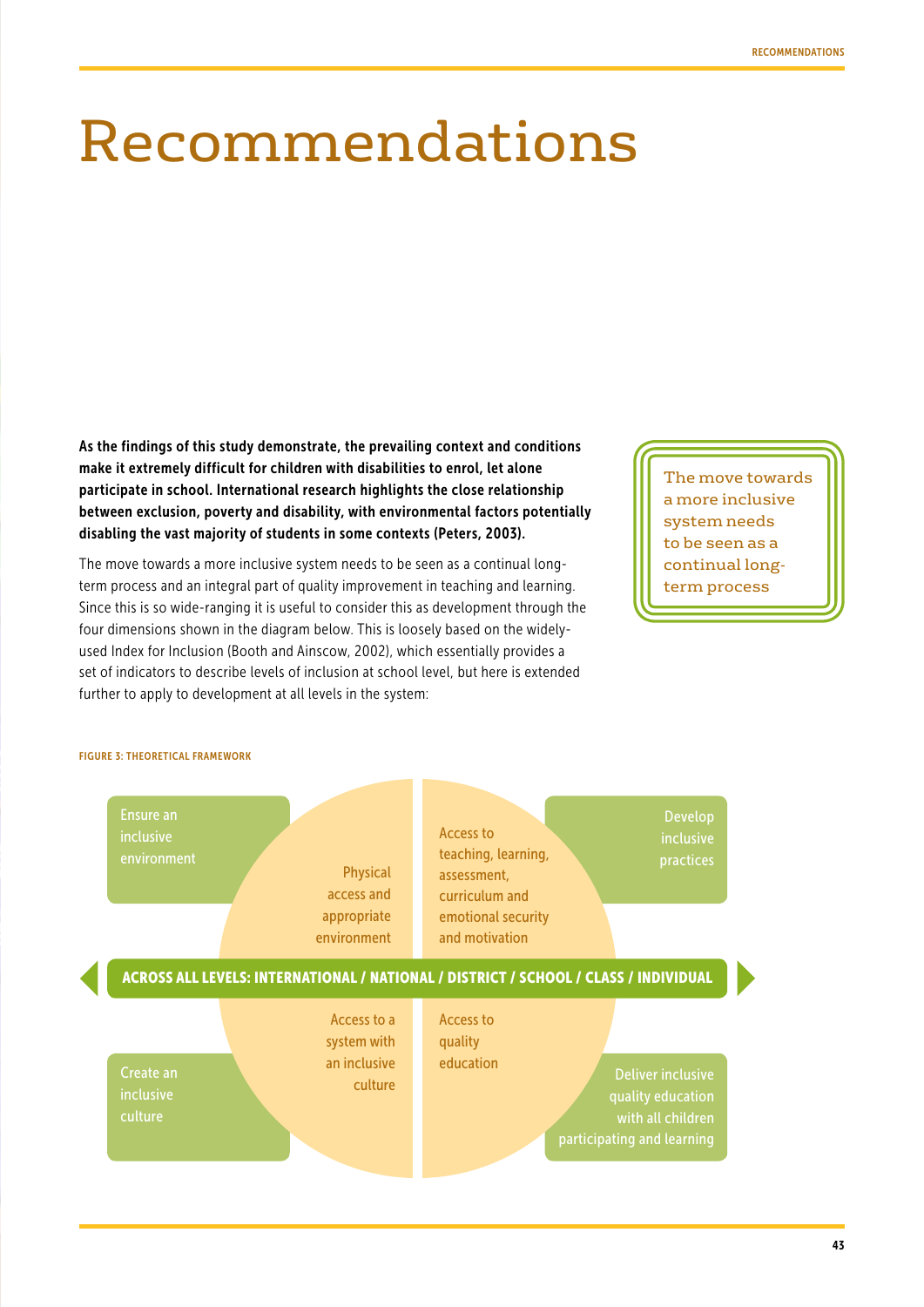- **•** Creating an inclusive culture is focused both within the wider community or society and within the system. It requires the development of a common recognition and acceptance of the right of all children to participate in education without discrimination and the need to reduce the barriers that some children face to do so. This means responding positively to diversity and difference without discrimination.
- **•** Developing inclusive practices is focused at system level (governmental as well as non-governmental systems of practice, programmes and provision) and requires the development of inclusive practices throughout the entire system, whereby every level of the system supports schools to improve teaching and learning and become more inclusive. This is a process of continual development and improvement and relates to all activities that enable the delivery of quality inclusive education, including training activities and teacher development.
- **•** Ensuring an inclusive environment is focused at school level and is not only concerned with the provision, maintenance and accessibility of school infrastructure, but with the general ethos and attitudes within the school. This means providing a safe, stimulating, learner-friendly environment where every learner is welcomed, valued and respected within a system that is committed to ensuring every learner participates and achieves to their full potential. This can also include technologies, assistive devices and other factors that will ensure schools are accessible to children with disabilities.
- **•** Delivering quality, inclusive education is focused at

a. the system level in the creation of monitoring and supportive structures to ensure the educational rights of children with disabilities are met but is also related to

**b.** the classroom in the form of quality improvement in teaching and learning.

This includes curriculum, teaching and learning materials, pedagogy and pupil assessment. Teaching is carefully planned and appropriate to the needs of every learner, ensuring learning. The goal is that all children participate in their education and that they are all valued equally. Through ensuring inclusive issues are embedded in the system, and through the integration of the issues into all activities, momentum is gained and the necessary changes in practice and attitudes can take place.

These dimensions are a guide to ensure all aspects are considered, and should not be seen as clear-cut and rigid areas. There will be some aspects that do not fit neatly into one dimension and some blurring and overlapping may naturally occur.

The reliance on identifying children by visible disabilities focuses attention on physical and sensory impairments rather than on identifying and removing the barriers to learning. Many children already in school will be experiencing difficulties in learning, some of which may be caused by non-visible disabilities, but these are currently not being recognised. For the purpose of educational planning, and especially in the absence of specialists to identify specific types of learning disabilities, it is generally more helpful to identify difficulties in learning through the following four broad categories:

**•** Physical and sensory difficulties (includes difficulties with hearing, vision, motor skills, hand/eye coordination, or mobility)

The reliance on identifying children by visible disabilities focuses attention on physical and sensory impairments rather than on identifying and removing the barriers to learning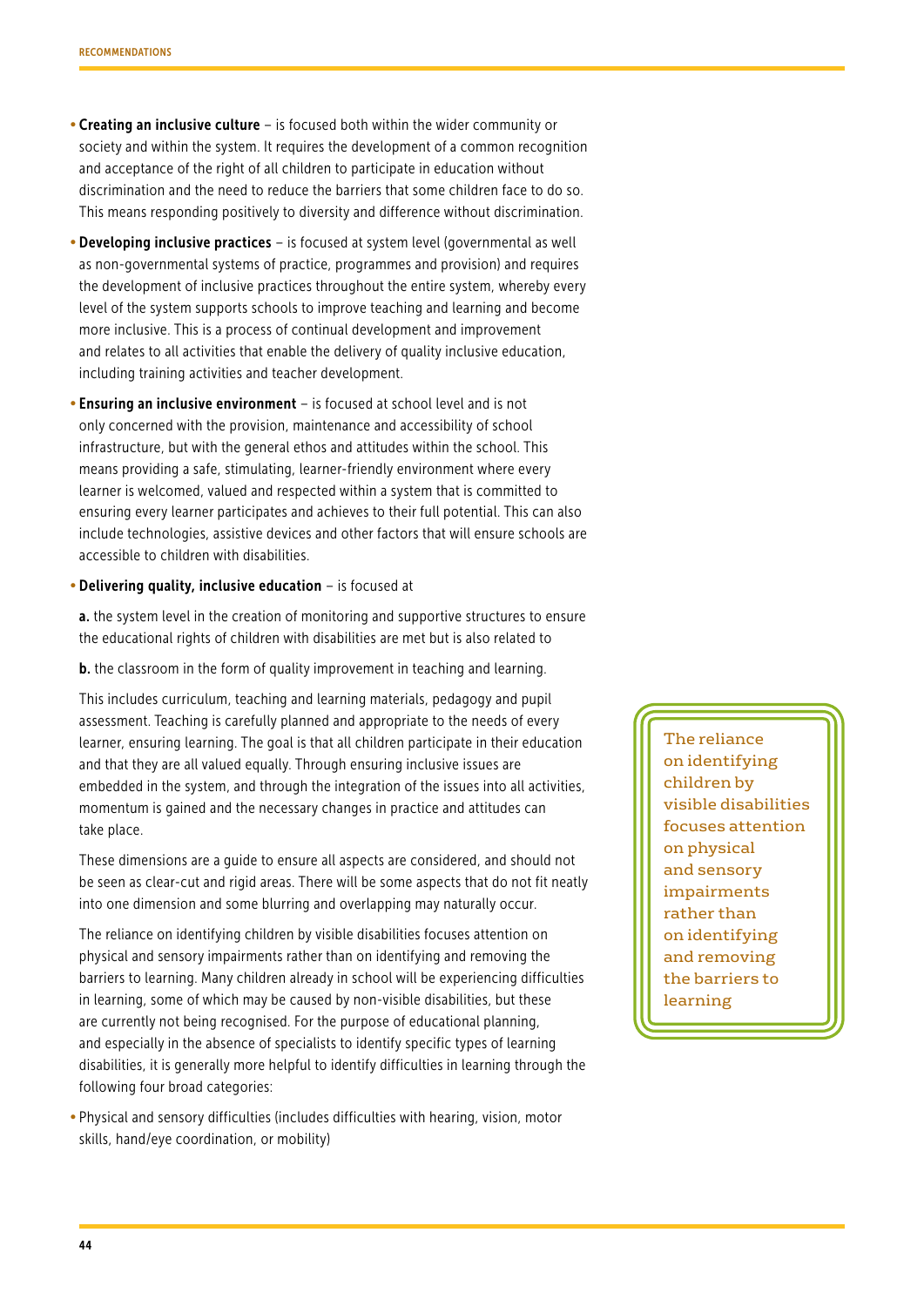- **•** Cognitive and learning difficulties (includes difficulties with reading, writing, or mathematical skills, difficulty understanding abstract concepts, requires more time than peers to absorb learning)
- **•** Communication and interaction difficulties (includes difficulties with language, communication or social interaction)
- **•** Behavioural, emotional and social difficulties (includes difficulties with attention, concentration, managing moods and emotions, or social skills

Rather than focusing on the learner's impairments and difficulties such as their inability to understand the materials being presented, their inability to use written or oral instruction, or even their inability to access buildings, the focus should be on removing or minimising the barriers these learners face. This requires continually changing or improving the teaching/ learning process with consideration given to the relevance of the curriculum, the pace of teaching, the teaching methodologies and processes, the teaching/learning materials, the time given to absorb and practise learning and the methods of assessment being used.

It should be remembered that many children with disabilities do not require any additional support or adaptations to participate in school (see page 31, Data collection and Availability of information), but their inclusion would depend on a major attitudinal shift. Learners frequently face challenges in more than one area and every learner is different. Some children will require proactive measures to identify and remove the barriers they face, and some will require specialist support or facilities.

## Key recommendation A: Creating an inclusive culture

1. There is an urgent need to develop a clear vision of what education for children with disabilities in the Union of Comoros should be, and to work towards the development of a clear policy that defines the rights and entitlements of children with disabilities to education. This would require the engagement of a wide range of stakeholders to define terminology, identify children with disabilities, clarify the right to access, encourage participation, clarify the right to entitlements to receive support and how this will be provided. This should include provision for children with severe hearing, visual, intellectual or multiple impairments. The implementation of the policy would then need to be agreed and set out in a roadmap or long-term implementation plan.

It should be noted that in many countries social care, education and health providers differ in their definitions of disability. In developing a common definition, consideration should be given to categorising disability in ways which best inform service planning. As mentioned above, it may be more useful to focus on identifying and reducing the barriers to learning rather than on classifying children according to a medical model.

The vision and policy should be widely disseminated across the education system and to the public, through existing human resources, including district and mayor offices, community leaders and school committees.

It should be remembered that many children with disabilities do not require any additional support or adaptations to participate in school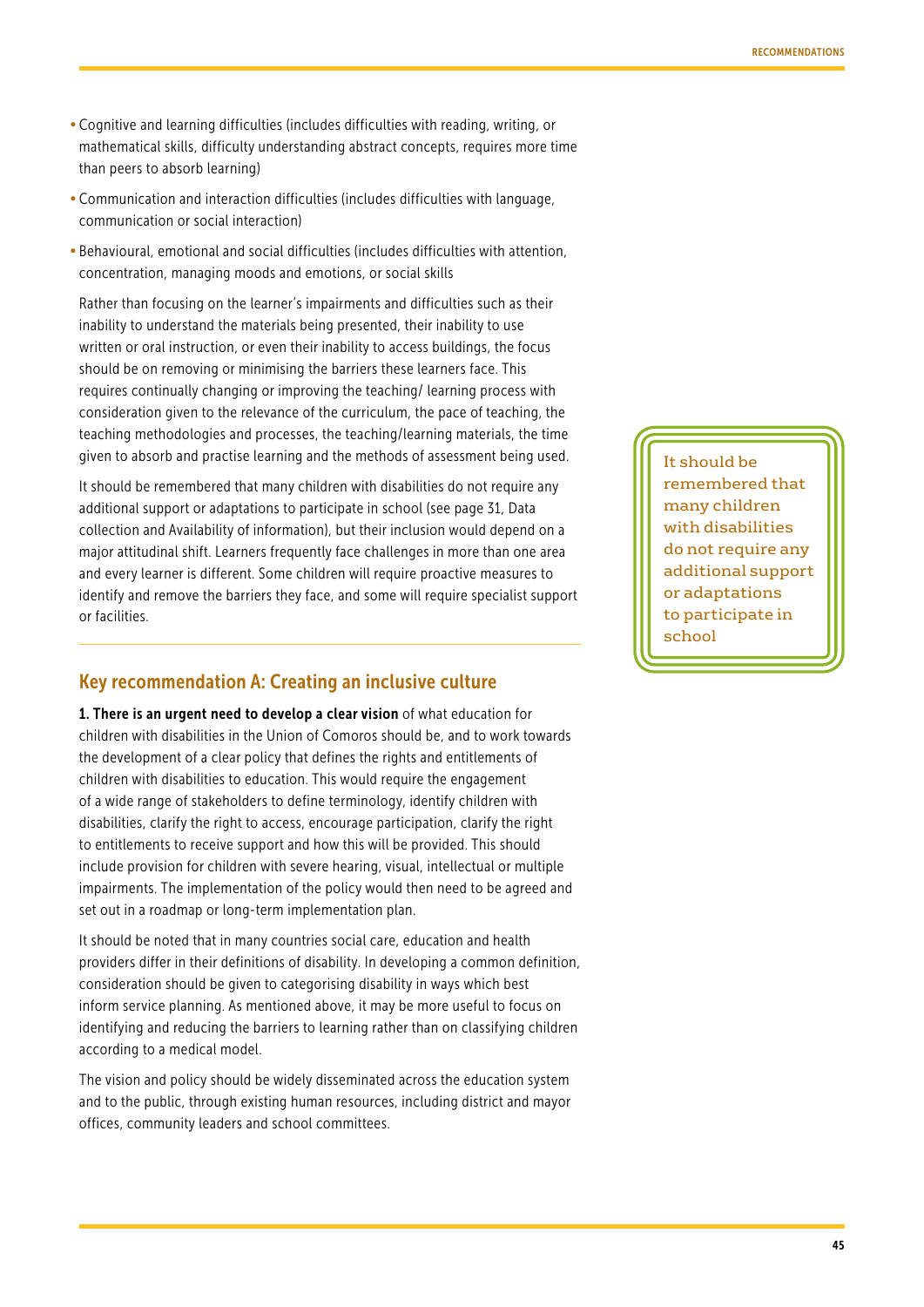2. Plan and implement an inter-ministerial, sustained, long-term awarenessraising campaign to change mindsets and reduce stigma and discrimination

against children with disabilities. The development of the campaign should involve a wide range of stakeholders, including associations for people with disabilities, NGOs, parents of children with disabilities and children with disabilities. The campaign should highlight the right of every child to education and promote the capabilities of children with disabilities. Successful people with disabilities should be celebrated and used as role models.

Interviews revealed a need for attitudinal change within the system and also a lack of awareness of disability and the issues of inclusion. In order to create a supportive, inclusive culture it will be necessary to raise awareness at all levels within the system that everyone has a responsibility to support schools to become more inclusive. (This will be set out in the vision and policy).

3. Strengthen data collection to provide national, district and community level information about the numbers and characteristics of children with disabilities, and their use and need of local service provision. This information to be used in the planning and delivery of effective services.

4. Identify focal points in the MoE and each local education authority to be responsible for the inclusion of children with disabilities in education.

Interviews revealed a need for attitudinal change within the system and also a lack of awareness of disability and the issues of inclusion

FIGURE 4: IMPROVING THE INCLUSIVE CULTURE IN THE UNION OF COMOROS

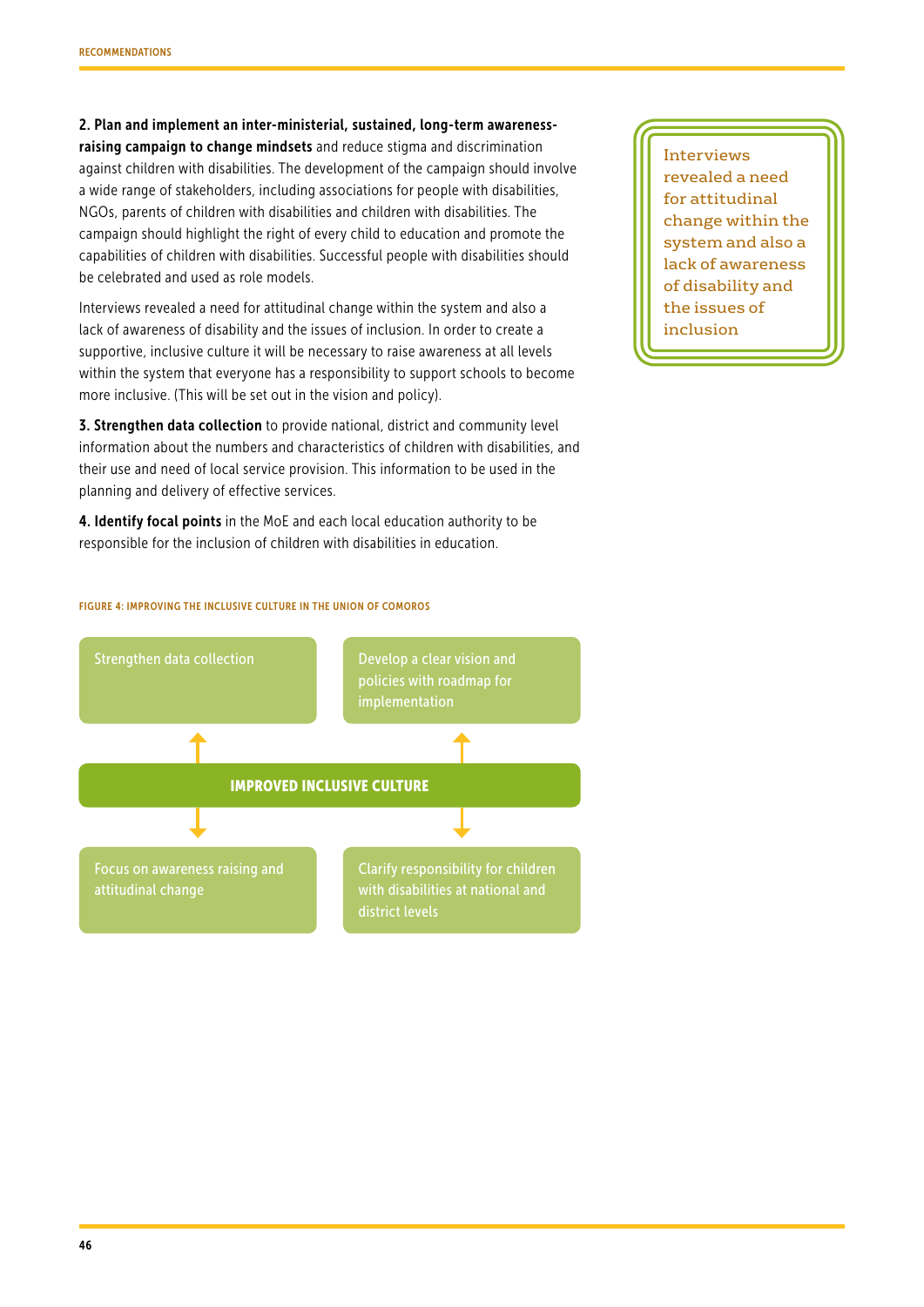## Key recommendation B: Developing inclusive practices

5. Provide officials at all levels with guidelines to ensure inclusion, with orientation and capacity building to enable them to support schools to develop a more inclusive approach. Issues of inclusion need to be incorporated into all workshops and training at all levels.

6. Include issues of inclusion in all inspection, supervision and school monitoring activities and ensure everyone in the system is working towards supporting teachers to be more effective and inclusive. As part of overall quality improvement in education, develop a system to provide mentoring, supervision and professional development to all serving teachers to develop their sense of responsibility towards teaching children with disabilities. This could be done through collaboration between headteachers and pedagogic advisers.

7. Urgently consider the development of a tiered system of expertise, with a small team of highly specialised teachers specifically to support children with hearing, visual or severe intellectual impairments. These teachers may work from a resource base. Due to the lack of existing expertise within the country these may require scholarships initially to study overseas (see also point 15, page 50).

8. Seek technical assistance to work with officials and teachers to develop a simple teacher toolkit for all teachers to provide support to make their classrooms more inclusive and child friendly, together with a checklist for assessment and simple strategies to identify children experiencing difficulties in learning, and practical initiatives that can be applied in the classroom to overcome these. Provide orientation to the toolkit through workshop-style sessions for the teachers, or by orienting the school-based focal point or coordinator to feed back to the teachers in their school.

Especially in the absence of specific support systems for children with disabilities, it is important that teachers are provided with the knowledge to set appropriate learning targets and remove the barriers some children face in learning and achieving. It is important that teachers can distinguish between children that are under-achieving and those who can be identified as having a specific learning difficulty which may require special attention. Under-achievement may be the result of poor quality or inappropriate teaching, or the effect of absence from school, lack of attention by the learner and so on, and interventions need to be made accordingly.

9. Review training for teachers, both initial teacher training and in-service teacher training and professional development, and review the methodologies of teacher training to ensure they encourage and are compatible with inclusive practices:

**•** Incorporate issues of inclusion into any pedagogic in-service training for serving teachers, as standard within each subject. This will develop teachers' awareness that they need to consider not only teaching the syllabus but ensure the content is accessible to all learners.

It is important that teachers can distinguish between children that are underachieving and those who can be identified as having a specific learning difficulty which may require special attention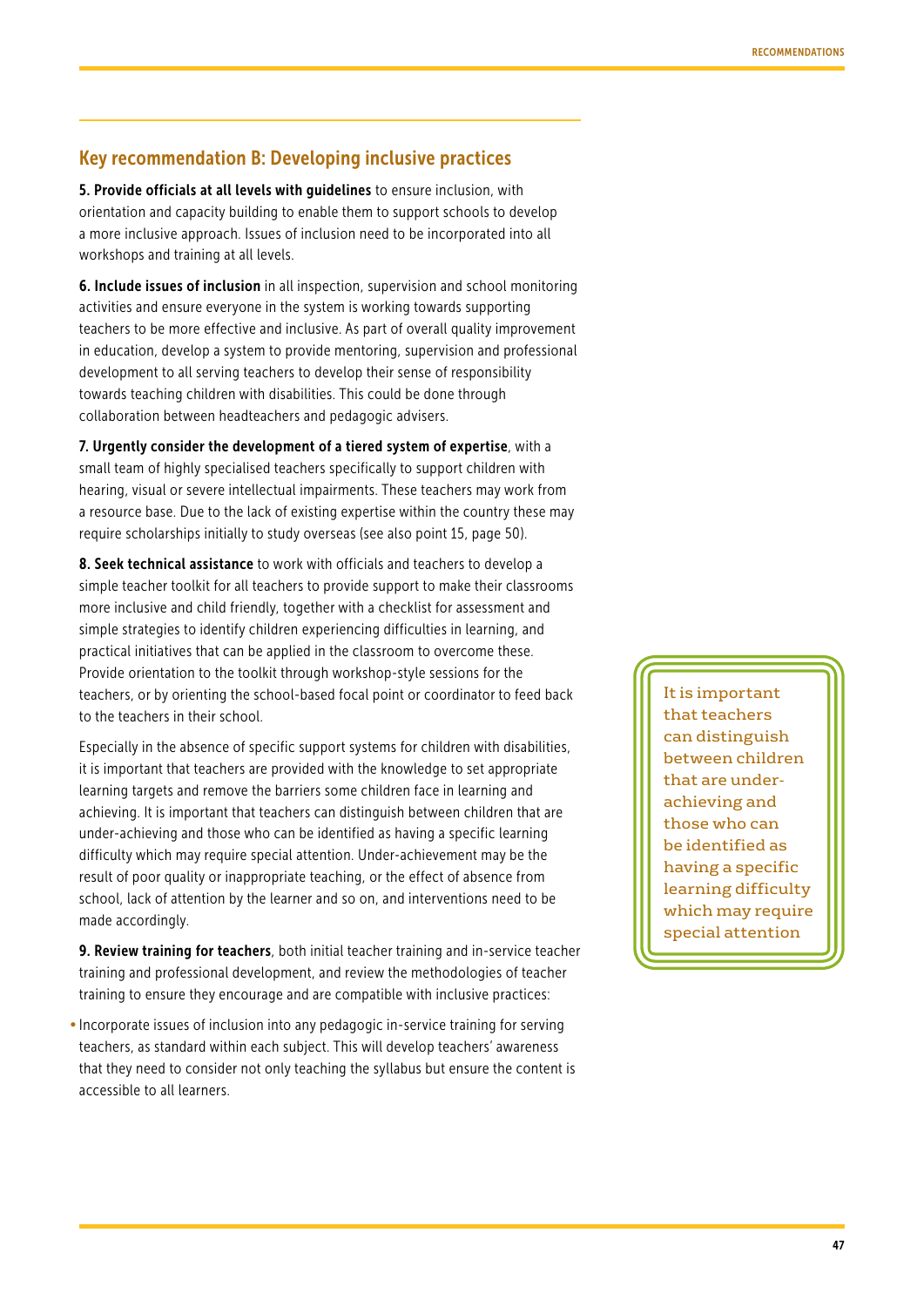- **•** Provide additional training in assessing student needs and further strategies for removing barriers to learning for school-based focal points or coordinators (see also point 14, page 50).
- **•** Develop a general module on inclusive education and incorporate it into the initial teacher training course for all teachers. This should include the rights of all children to education, the importance of ensuring the participation of all learners in the classroom, simple strategies for identifying and removing the barriers some children may face in learning, and practical interventions that can be applied to overcome difficulties in learning particularly for literacy and numeracy. It should not cover teaching children with specific types of disabilities. Ensure that issues of inclusion are also incorporated and reflected within all subjects, reinforcing the idea that teachers have a responsibility to make sure all children are learning, with practical strategies for presenting content in different ways to suit different abilities and learning needs.
- **•** Review the delivery methodology of teacher training, both initial and in-service. Support and strengthen teacher trainers to be able to provide trainee teachers with opportunities to experience learning through the methodologies expected in the classroom. Teachers are unable to change their methodologies if they have no understanding of how theory relates to practice. Teacher training therefore will be most effective if it is conducted using the same techniques they are expected to use in the classroom. Opportunities for training and professional development for teacher trainers are therefore essential, including study tours to observe participatory training methodologies in practice.

#### FIGURE 5: ACHIEVING IMPROVED INCLUSIVE PRACTICES IN THE UNION OF COMOROS



Teachers are unable to change their methodologies if they have no understanding of how theory relates to practice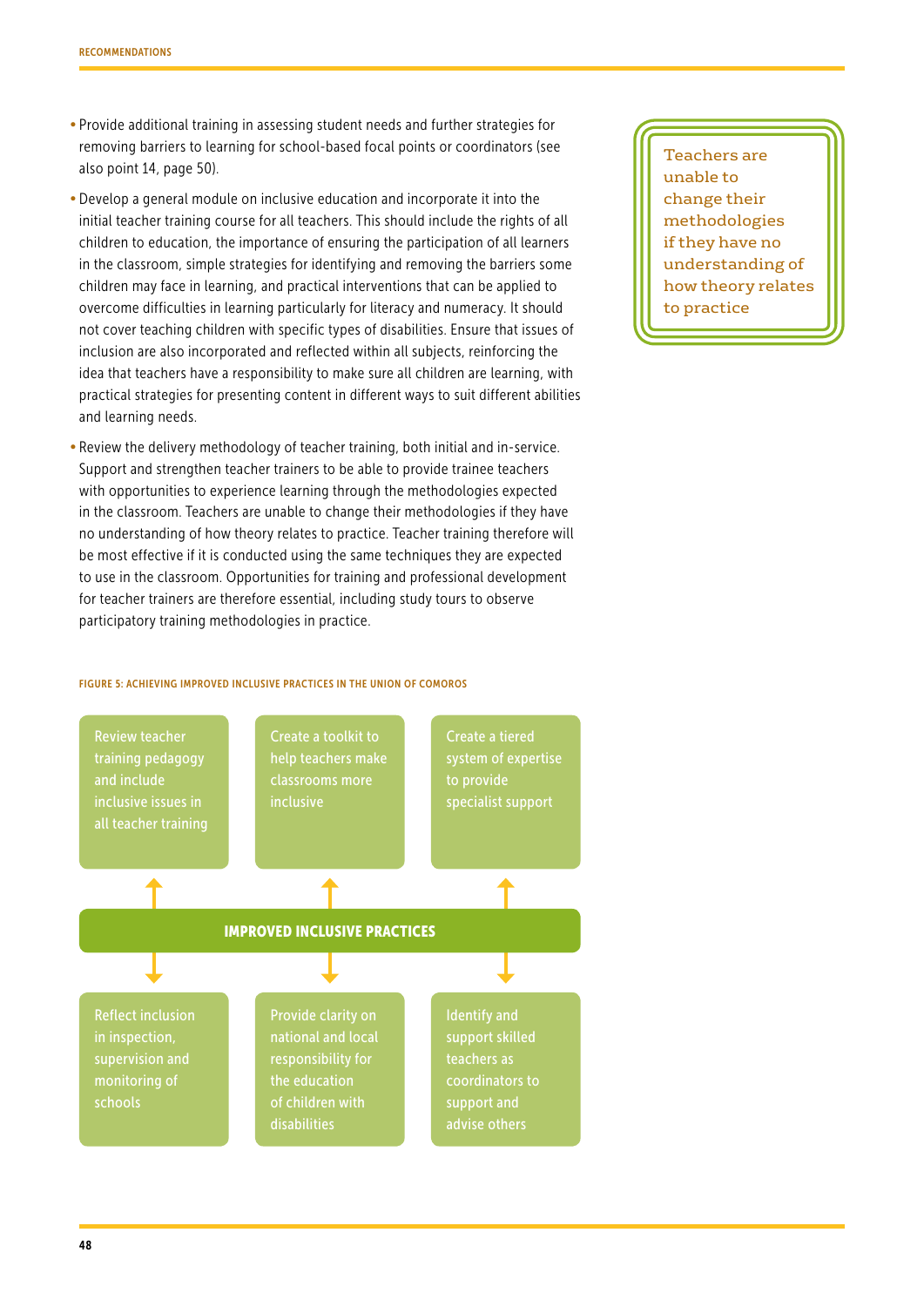## Key recommendation C: Ensuring an inclusive environment

10. Widely disseminate and ensure the enforcement of the accessibility quidelines for construction of all new buildings.

11. Collaborate with other relevant ministries to provide transport or transport costs for children with disabilities who need transport to attend school. Consider allowances for other costs to encourage parents of children with disabilities to enrol their children in school.

12. Ensure community mobilisation to involve community and parents in the identification of strategies to ensure all children's participation and progress in school (and to reduce drop-out and repetition).

13. Collaborate with the Ministry of Health, Solidarity, Social Cohesion and Gender Promotion to provide health screening for early identification and intervention of children with disabilities on entry to primary school.



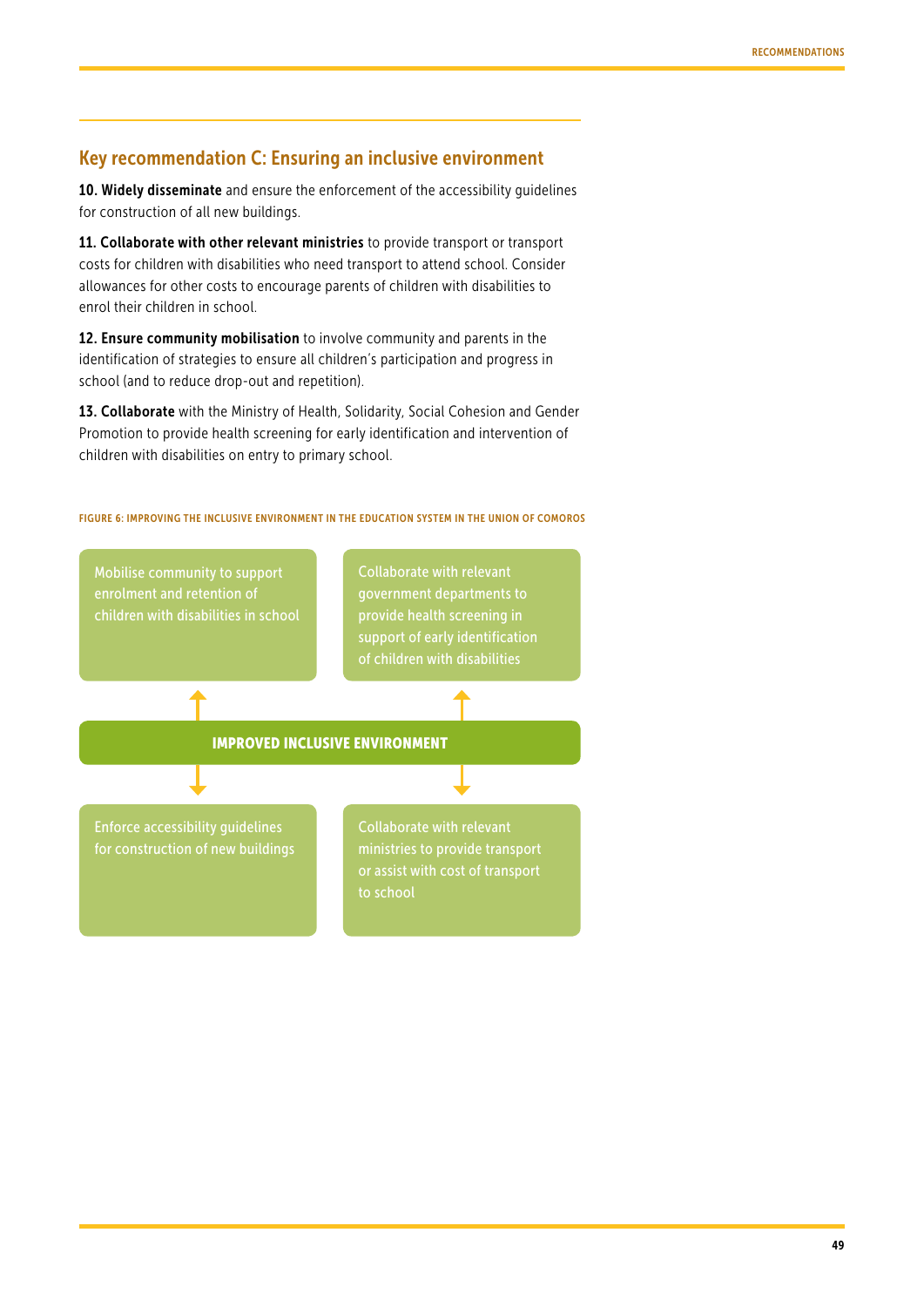## Key recommendation D: Delivering quality, inclusive education

14. Work towards a tiered system of teacher support by identifying a focal point or coordinator in every school, as a second tier. This could be the headteacher or other experienced teacher who would be able to provide guidance and advice to other teachers in supporting children in their learning. They would also be able to raise awareness and guide the school towards becoming more inclusive.

15. The third tier would be provided by a small number of specialist teachers for the hearing, visually and intellectually impaired. These specialist teachers could be based in a resource or competence centre and provide assessment and direct support to learners and their teachers in schools. Some may also teach those few children who require their education to be in specialist centres or classes, depending on the directive of the agreed national policy.

16. Review teaching and learning materials to ensure positive representation of children with disabilities.



#### FIGURE 7: IMPROVING THE QUALITY OF INCLUSIVE EDUCATION IN THE UNION OF COMOROS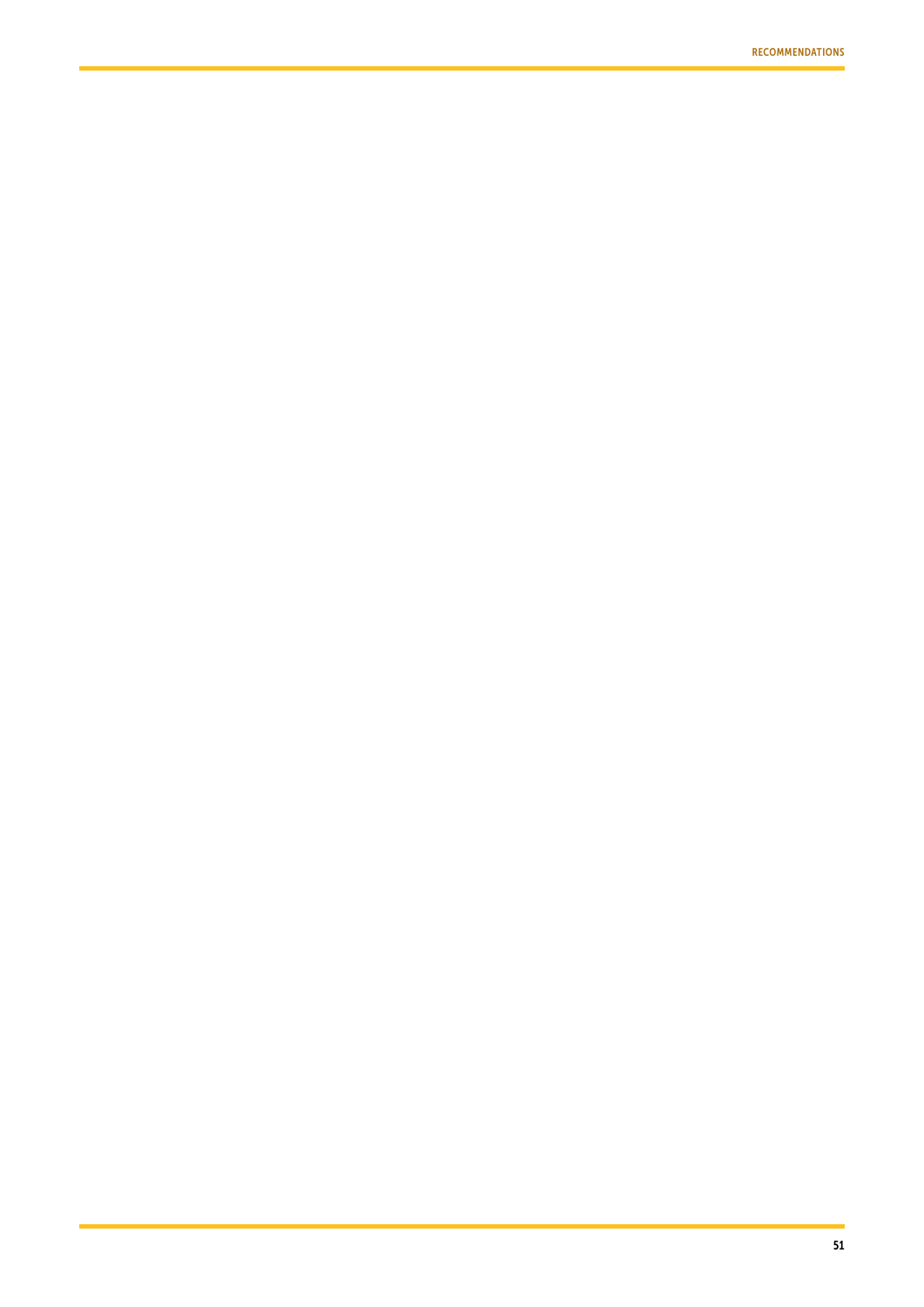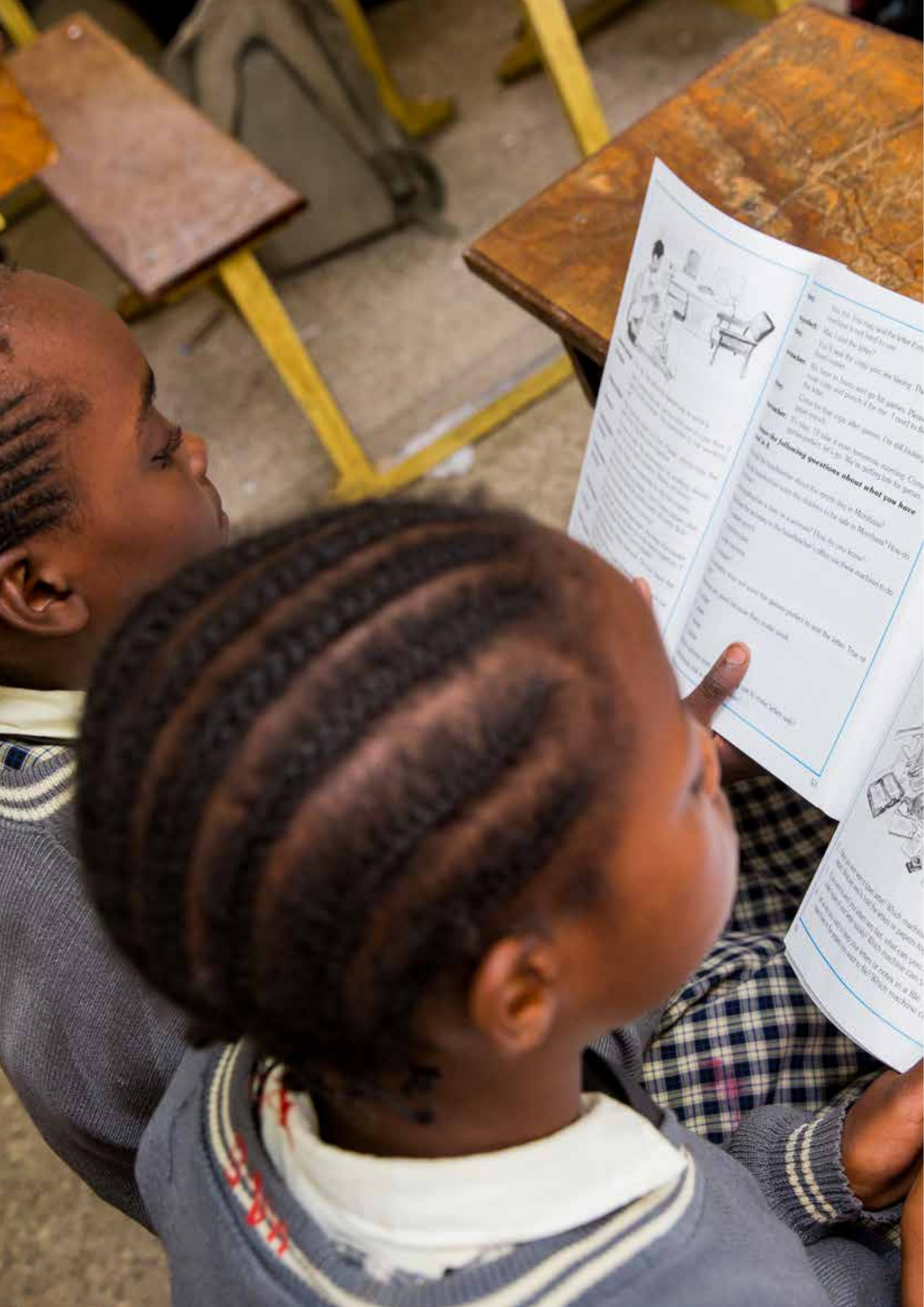## References

Booth, T. & Ainscow, M. (2002) *Index for Inclusion*, Centre for Studies on Inclusive Education http://www.eenet.org.uk/ resources/docs/Index%20English.pdf (retrieved April 2015).

Djoumoi, A. and Mohamed, D. (2003) *Analysis report of the research on people living with disabilities in Comoros*. Union of Comoros: Ministry of social affairs and decentralization.

International Disability Alliance (2014) *Disability Analysis and Recommendations of Universal Periodic Review of CRPD*, 18th Session www.internationaldisabilityalliance.org/.../UPR18%20 Disability%20anal (retrieved April 2015).

Kouak, B., Mahdjoub, R. and Mingat, A. (2012) under the supervision of General Secretary MoE, *Comorian education system diagnosis for a new policy in the framework of EFA, National report of the education system (RESEN)* .

OECD (1999) *Inclusive education at work: Students with disabilities in mainstream schools*, Paris: OECD.

Peters, S.J. (2003) *Inclusive education: achieving Education for All by including those with disabilities and special education needs*. The disability group, The World Bank.

UNESCO EFA Global Monitoring Report (2015) *Education for All 2000–2015: Achievements and Challenges*. Paris: UNESCO.

UNICEF (2013) *The State of the World's Children: Children with disabilities*. New York: UNICEF.

Union of Comoros (2014) *Accelerated growth and sustainable development strategy 2015–2019* .

Union of Comoros, Ministry of Education, Research, Culture and Arts in charge of youth and sports (2000) *Education for All Evaluation Country Report* .

Union of Comoros (2004) *National Strategy on protection of the most vulnerable children in Comoros* .

Union of Comoros, Ministry of Education Research, Culture and Arts in charge of youth and sports (2013) *Interim Education Plan 2013–2015*.

Union of Comoros, Ministry of Education Research, Culture and Arts in charge of youth and sports (2014) *Direction de la planification*.

World Health Organisation (2007) *International Classification of Functioning, Disability and Health: Children and Youth Version*.

World Health Organisation (2011) *World report on disability*. http://www.who.int/disabilities/world\_report/2011/en/ (retrieved April 2015).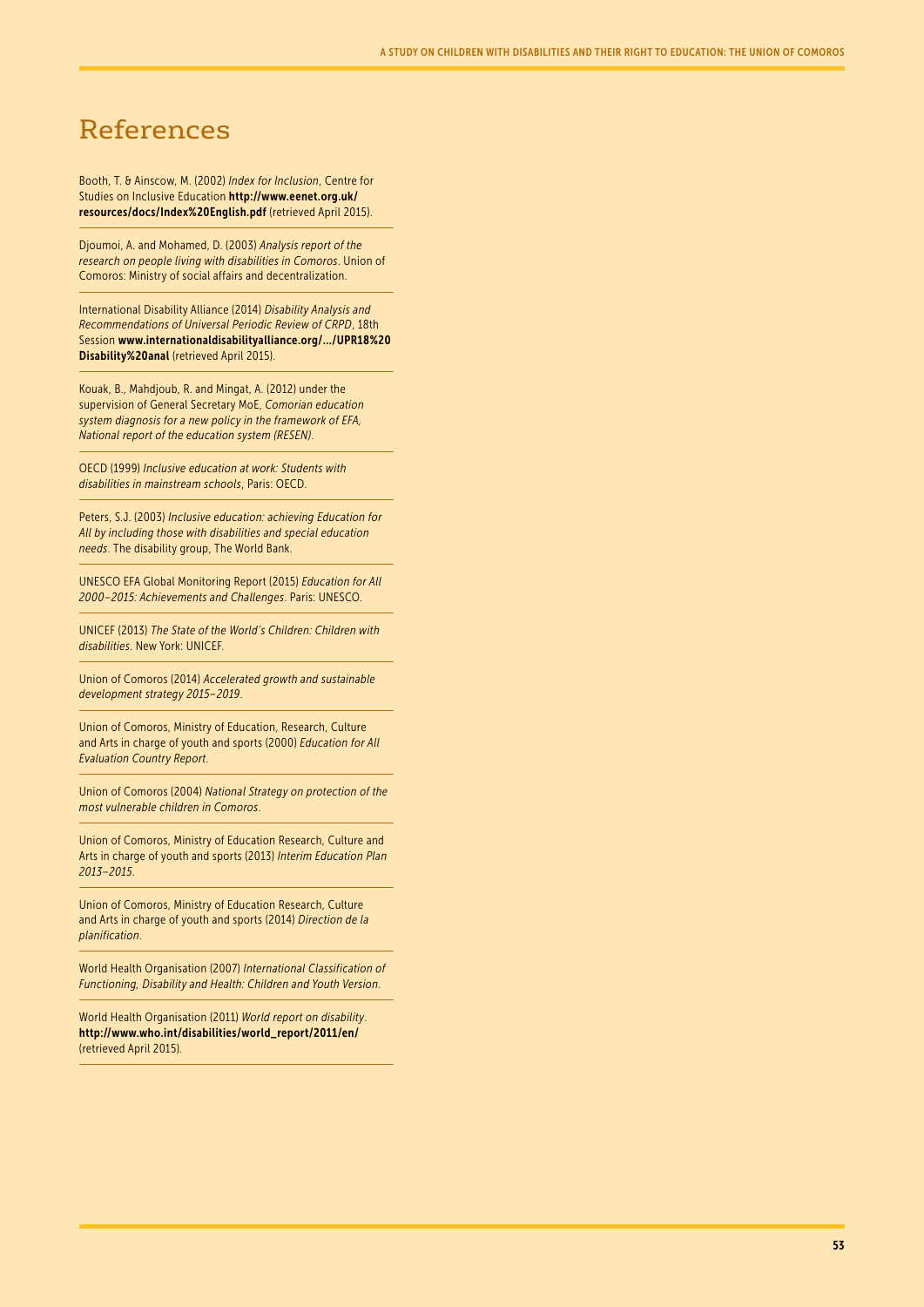## Appendix 1: Meetings and visits

## Field study meetings and visits held 3 – 13 February 2015

| <b>Date</b>               | <b>Location</b> | Meeting / visit description                                                                                                                                                                  |
|---------------------------|-----------------|----------------------------------------------------------------------------------------------------------------------------------------------------------------------------------------------|
| 03/02/15                  | Ngazidja        | • UNICEF Education programme                                                                                                                                                                 |
|                           |                 | • Other UNICEF programme representatives                                                                                                                                                     |
|                           |                 | • General inspectorate official                                                                                                                                                              |
|                           |                 | • MoE officials                                                                                                                                                                              |
| 04/02/15                  |                 | • HUMANICOM                                                                                                                                                                                  |
|                           |                 | $\bullet$ MAEECHA                                                                                                                                                                            |
|                           |                 | $\bullet$ FAHACT                                                                                                                                                                             |
|                           |                 | • FAWECOM                                                                                                                                                                                    |
|                           |                 | • Follow-up with UNICEF Education programme                                                                                                                                                  |
| 05/02/15                  |                 | . School visit: Public primary school Headteacher, parents of children with disabilities, children with disabilities,<br>school and classroom observation                                    |
|                           |                 | . School visit: Public primary school Headteacher and teachers, parents of children with disabilities, children<br>with disabilities, school and classroom observation                       |
|                           |                 | • Solidarity and Gender Promotion Commission (Commissariat général à la solidarité et à la promotion du genre)                                                                               |
| 06/02/15                  | Ndzuani         | . School visit: Public primary school Headteacher, school committee, parents of children with and without<br>disabilities, children with disabilities, school and classroom observation      |
|                           |                 | . School visit: Public primary school Headteacher, school committee, parents of children with and without<br>disabilities, children with disabilities, school observation                    |
| 07/02/15                  |                 | • Officials of the Commission for Education (CEIA Ndzuani)                                                                                                                                   |
|                           |                 | $\cdot$ CAP (NGO)                                                                                                                                                                            |
| 09/02/15                  | Mwali           | . School visit: Public primary school Headteacher and deputy headteacher, parents of children with and<br>without disabilities, children with disabilities, school and classroom observation |
|                           |                 | . School visit: Public primary school Headteacher and head of studies, parents of children with disabilities,<br>children with disabilities, school and classroom observation                |
|                           |                 | • School visit: Public primary school Headteacher, school observation                                                                                                                        |
| 10/02/15                  |                 | • Officials of the Commission for Education (CEIA Mwali)                                                                                                                                     |
|                           |                 | • AHAM (Association des Handicapés de Mohéli) (Association of persons with disabilities in Mwali)                                                                                            |
| 11/02/15                  | Ngazidja        | • Officials of the Commission for Education (CEIA Ngazidja)                                                                                                                                  |
| 12/02/15                  |                 | . School visit: Public secondary school Headteacher, parent of child with disability, child with disability,<br>school and classroom observation                                             |
|                           |                 | • SHIWE (NGO)                                                                                                                                                                                |
| <b>Debrief meetings</b>   |                 |                                                                                                                                                                                              |
| 13/02/15                  | Ngazidja        | • Ministry of Education                                                                                                                                                                      |
|                           |                 | • UNICEF                                                                                                                                                                                     |
| <b>Follow-up meetings</b> |                 |                                                                                                                                                                                              |
| 16/02/15                  |                 | • Officials of the Commission for Education (CEIA Ngazidja)                                                                                                                                  |
| 03/03/15                  |                 | • Children with disabilities out of school                                                                                                                                                   |
|                           |                 |                                                                                                                                                                                              |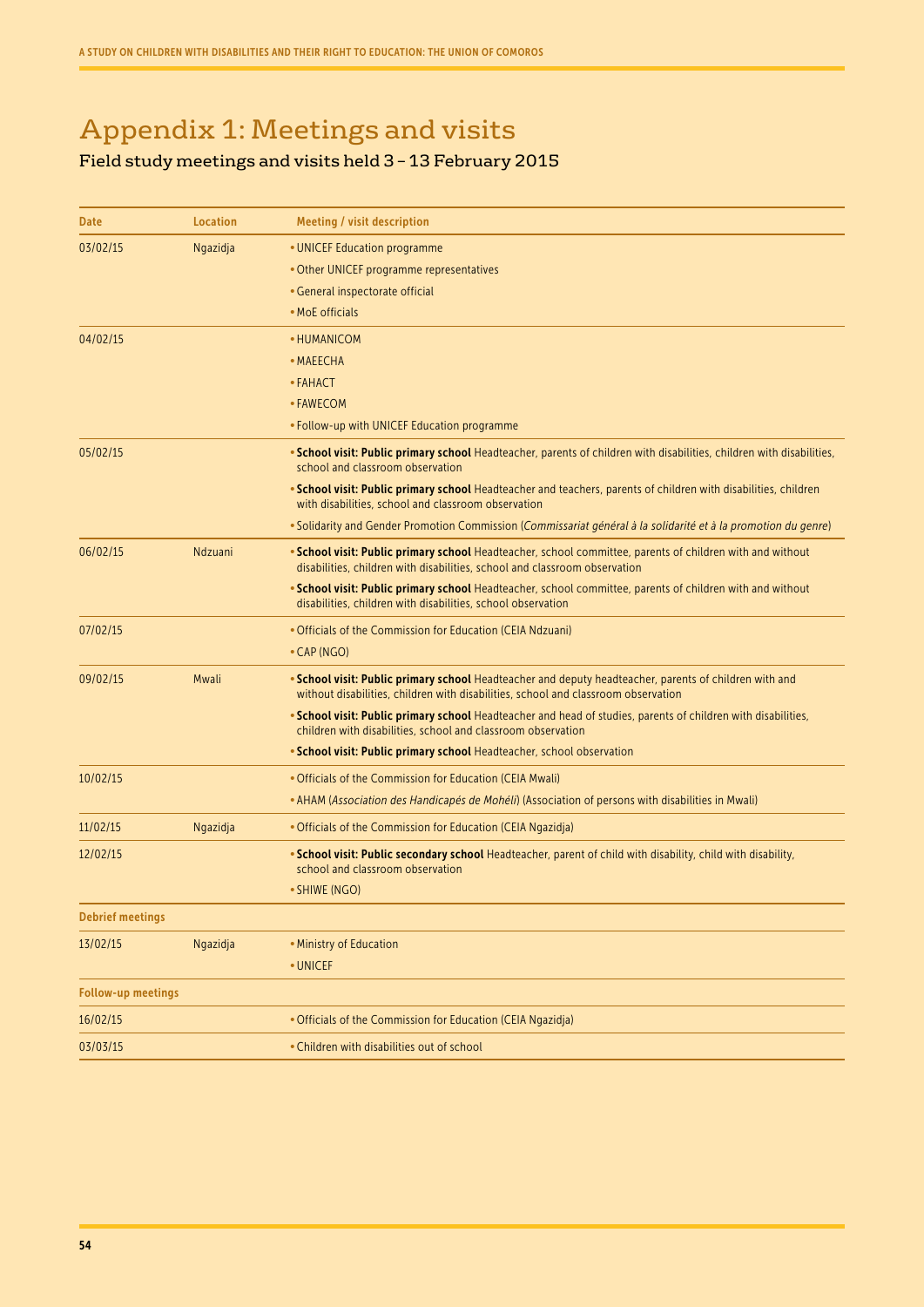## Appendix 2: Data analysis summary

## Eastern and Southern Africa regional study on education for children with disabilities

### Enabling environment

| Law/policy                                                                                                                                  | <b>Existing situation and</b><br>specified strengths                                                                                                                                              | Specified constraints, challenges,<br>gaps, bottlenecks                                                                                                                                                                                                                                                                                                                                                                                                                                                                      | Specified priorities, needs,<br>other comments                                                                                                                                                                                                                                                                                                                           |
|---------------------------------------------------------------------------------------------------------------------------------------------|---------------------------------------------------------------------------------------------------------------------------------------------------------------------------------------------------|------------------------------------------------------------------------------------------------------------------------------------------------------------------------------------------------------------------------------------------------------------------------------------------------------------------------------------------------------------------------------------------------------------------------------------------------------------------------------------------------------------------------------|--------------------------------------------------------------------------------------------------------------------------------------------------------------------------------------------------------------------------------------------------------------------------------------------------------------------------------------------------------------------------|
| Knowledge/status<br>of CRPD/CRC                                                                                                             | Organisations (DPOs) - signed but not<br>ratified                                                                                                                                                 | • CRPD only mentioned by Disabled Persons' • DPOs not taking any action specifically for<br>ratification of CRPD.                                                                                                                                                                                                                                                                                                                                                                                                            |                                                                                                                                                                                                                                                                                                                                                                          |
| Knowledge of laws,<br>plans and policies<br>regarding education<br>of children with<br>disabilities                                         | • EFA commitments include all children.                                                                                                                                                           | •2004 national strategy for protection of<br>vulnerable children defined 12 categories<br>of most vulnerable children with no<br>access to education, including children<br>with disabilities, but no strategies for<br>intervention.<br>• Lack of available competencies dealing<br>with inclusion of children with disabilities.<br>at the government level brings a lack<br>of responsibility from government and<br>reliance on individual actions by DPOs<br>rather than collective effort (e.g. in<br>developing law). | • UNICEF focus on children with disabilities                                                                                                                                                                                                                                                                                                                             |
|                                                                                                                                             | . Legal framework does not specifically<br>include children with disabilities - it is for<br>all children.                                                                                        |                                                                                                                                                                                                                                                                                                                                                                                                                                                                                                                              | because of priority of GPE and funding for<br>this in 2015-16.<br>• Need to disseminate and publicise legal                                                                                                                                                                                                                                                              |
|                                                                                                                                             | • Guidelines on accessible construction<br>were approved 2014.                                                                                                                                    |                                                                                                                                                                                                                                                                                                                                                                                                                                                                                                                              | requirements.                                                                                                                                                                                                                                                                                                                                                            |
|                                                                                                                                             | • Some celebration of children with<br>disabilities on International Day for<br>Children, but no policy.                                                                                          |                                                                                                                                                                                                                                                                                                                                                                                                                                                                                                                              |                                                                                                                                                                                                                                                                                                                                                                          |
|                                                                                                                                             | • Government has developed a national<br>policy of social welfare to include<br>education for children with disabilities -<br>expected to be validated in March 2015:<br>not done for the moment. |                                                                                                                                                                                                                                                                                                                                                                                                                                                                                                                              |                                                                                                                                                                                                                                                                                                                                                                          |
|                                                                                                                                             | • Most respondents do not know of any<br>policy for children with disabilities.                                                                                                                   |                                                                                                                                                                                                                                                                                                                                                                                                                                                                                                                              |                                                                                                                                                                                                                                                                                                                                                                          |
|                                                                                                                                             | • Law for rights of people with disabilities<br>developed by NGO organisation approved<br>by Parliament but not signed yet.                                                                       |                                                                                                                                                                                                                                                                                                                                                                                                                                                                                                                              |                                                                                                                                                                                                                                                                                                                                                                          |
| Definition of<br>disability and policy<br>for identification                                                                                | . No definition or policy leads to various<br>ways of understanding 'disability'.                                                                                                                 |                                                                                                                                                                                                                                                                                                                                                                                                                                                                                                                              | • Need to have a framework for<br>identification of children with disabilities<br>with guidelines for levels of responsibility -<br>e.g. health, education, family/ community.                                                                                                                                                                                           |
|                                                                                                                                             |                                                                                                                                                                                                   |                                                                                                                                                                                                                                                                                                                                                                                                                                                                                                                              | . This need for definition and the problems<br>coming from the lack of identification<br>are underlined within the Diagnosis of<br>the national education system held from<br>2011 to 2012; the report dealing with this<br>diagnosis is called the Country Status<br>Report published in $2012 = it$ is the source<br>of the PIE 2013-2015 (Interim Education<br>Plan). |
| <b>Budget to support</b><br>education for<br>children with                                                                                  | • Partnership between Ministry of Solidarity<br>and MoE planned to financial support for<br>school fees to vulnerable families in areas                                                           | . No education budget for children with<br>disabilities.                                                                                                                                                                                                                                                                                                                                                                                                                                                                     | . Would like study tours to other countries<br>to consider best practice but important for<br>any action to be within local context.                                                                                                                                                                                                                                     |
| disabilities and<br>financial resources                                                                                                     | with low enrolment rates but not put into<br>practice.                                                                                                                                            |                                                                                                                                                                                                                                                                                                                                                                                                                                                                                                                              | • Need government financial support for                                                                                                                                                                                                                                                                                                                                  |
| available to these<br>children and/or<br>their families                                                                                     | • Allowance paid to people with disability<br>from Ministry of Solidarity, but very small<br>and only received by a few.                                                                          |                                                                                                                                                                                                                                                                                                                                                                                                                                                                                                                              | families with children with disabilities, to<br>meet costs of transport, school fees etc,<br>as if they take their children to school they<br>cannot work.                                                                                                                                                                                                               |
| Organisation and                                                                                                                            | • School health mutual insurance for all                                                                                                                                                          | • People with disabilities are generally<br>excluded from all types of services.                                                                                                                                                                                                                                                                                                                                                                                                                                             | . Need to provide health checks at school.                                                                                                                                                                                                                                                                                                                               |
| collaboration<br>between education.<br>health, social<br>services, others to<br>support children<br>with disabilities and<br>their families | children in primary schools in Ngazidja is<br>intended to provide free hospital care -<br>but not operational yet.                                                                                |                                                                                                                                                                                                                                                                                                                                                                                                                                                                                                                              | • Need to raise awareness of measures<br>which can be taken to prevent disabilities<br>occurring.                                                                                                                                                                                                                                                                        |
|                                                                                                                                             |                                                                                                                                                                                                   |                                                                                                                                                                                                                                                                                                                                                                                                                                                                                                                              | . Need to identify children with disabilities at<br>an early age - need specialists and teacher<br>training.                                                                                                                                                                                                                                                             |
|                                                                                                                                             |                                                                                                                                                                                                   |                                                                                                                                                                                                                                                                                                                                                                                                                                                                                                                              | • Medical care/medicine could be provided<br>for children with disabilities at low cost.                                                                                                                                                                                                                                                                                 |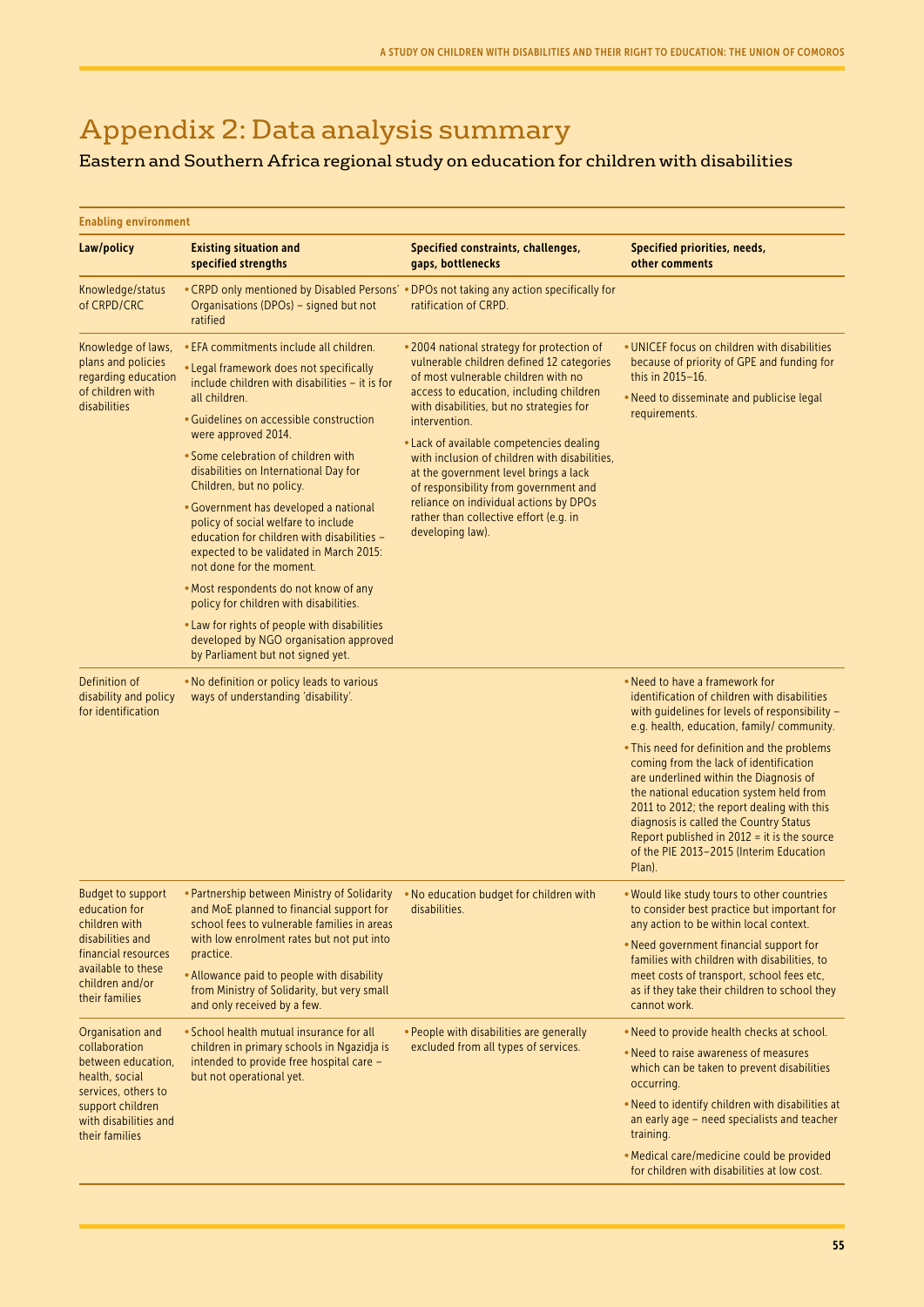| <b>Enabling environment (continued)</b>                                                                    |                                                                                                                                                                                                                                                                                                                                                                                                                                                                                                                                                                     |                                                                                                                                                                                                                                                                                                                                                                                                                                                                                                                                                                                       |                                                                                                                                                        |
|------------------------------------------------------------------------------------------------------------|---------------------------------------------------------------------------------------------------------------------------------------------------------------------------------------------------------------------------------------------------------------------------------------------------------------------------------------------------------------------------------------------------------------------------------------------------------------------------------------------------------------------------------------------------------------------|---------------------------------------------------------------------------------------------------------------------------------------------------------------------------------------------------------------------------------------------------------------------------------------------------------------------------------------------------------------------------------------------------------------------------------------------------------------------------------------------------------------------------------------------------------------------------------------|--------------------------------------------------------------------------------------------------------------------------------------------------------|
| Law/policy                                                                                                 | <b>Existing situation and</b><br>specified strengths                                                                                                                                                                                                                                                                                                                                                                                                                                                                                                                | Specified constraints, challenges,<br>gaps, bottlenecks                                                                                                                                                                                                                                                                                                                                                                                                                                                                                                                               | Specified priorities, needs,<br>other comments                                                                                                         |
| Agreements,<br>responsibilities and<br>coordination of<br>activities with NGOs                             | • Some NGOs working in education but no<br>specific coordination of their programmes.<br>DPOs mainly in advocacy roles.                                                                                                                                                                                                                                                                                                                                                                                                                                             | • Lack of coordination and collaboration<br>among NGOs and DPOs - they only<br>collaborate for sports activities.                                                                                                                                                                                                                                                                                                                                                                                                                                                                     | . Possibility of request for support from<br>international NGOs to support children<br>with disabilities.                                              |
| Data availability<br>on children with<br>disabilities - EMIS,<br>other (census etc)<br>and use in planning | • The school census now includes<br>information on children with disabilities<br>in schools identified by headteacher.<br>• Sample survey being conducted in<br>2014/2015 by NGOs and financed by<br>UNICEF to identify children out of school<br>and those with disabilities - household<br>survey based on sample of 19 households<br>per village. No formal identification, data<br>collection by questionnaire and reliant on<br>willingness and honesty of respondents.<br>• Survey in 2013 in sample villages in four<br>municipalities gave recommendations. | • Lack of reliable data - children with<br>disabilities not counted. No statistics on<br>newborn children with disabilities; no<br>records on effect of poor nutrition.<br>• Collecting data by questionnaire may be<br>inaccurate because parents do not want<br>to admit their child has a disability.<br>• School census info only sent to Ministry<br>and not used to inform planning at school<br>or district level. Need direction from<br>national level to act even if it is known<br>that children with disabilities are in the<br>schools. Census does not include children | . Will develop sector plan 2016-2018 based<br>on information from surveys.<br>. Need to map where children with<br>disabilities are and know how many. |
| System of provision<br>(inclusive,<br>segregated etc.)                                                     | No action was taken except to conduct<br>another survey sampling every village.<br>• Decentralised structure for<br>implementation - MoE sets policy and<br>Local Education Authority in each island<br>implements.                                                                                                                                                                                                                                                                                                                                                 | with learning difficulties - they are not<br>identified.<br>. No specific plan for education of children<br>with disabilities. If parents send them to<br>school they will be enrolled but no special<br>support will be provided.                                                                                                                                                                                                                                                                                                                                                    | • Need a special centre to provide support<br>for children with disabilities.                                                                          |
|                                                                                                            | . No provision for children with disabilities<br>- some physically impaired children<br>may succeed if they overcome barriers<br>to access. Need to treat all children<br>equally so there should not be any special<br>programmes for children with disabilities.                                                                                                                                                                                                                                                                                                  | · System does not encourage children<br>with disabilities to enter - there are<br>no programmes or facilities. Severe<br>hearing, visual, intellectual and physical<br>impairments are all excluded as no support<br>for them. Lack of provision at secondary<br>school.                                                                                                                                                                                                                                                                                                              |                                                                                                                                                        |
|                                                                                                            |                                                                                                                                                                                                                                                                                                                                                                                                                                                                                                                                                                     | . People with disabilities are left out of<br>all types of services. Many children with<br>disabilities are out of school because<br>system does not provide for them.<br>Some teachers try to include them but<br>some parents finally take children with<br>disabilities out of school because of<br>costs and social pressure.                                                                                                                                                                                                                                                     |                                                                                                                                                        |

## Supply-side factors

| Law / policy                                              | <b>Existing situation and</b><br>specified strengths                                                                                                                                                                                                                                                                                                                     | Specified constraints, challenges,<br>gaps, bottlenecks                                                                                                                                                                                                                                                                                                    | Specified priorities, needs,<br>other comments                                                                    |
|-----------------------------------------------------------|--------------------------------------------------------------------------------------------------------------------------------------------------------------------------------------------------------------------------------------------------------------------------------------------------------------------------------------------------------------------------|------------------------------------------------------------------------------------------------------------------------------------------------------------------------------------------------------------------------------------------------------------------------------------------------------------------------------------------------------------|-------------------------------------------------------------------------------------------------------------------|
| Practice for<br>identifying children<br>with disabilities | • Doctors and medical workers identify,<br>although some do not acknowledge<br>disability as they are too embarrassed to<br>tell parents.<br>• In school, mostly headteacher, teacher or<br>parents – if teachers identify a problem<br>they inform the head and parents are<br>informed.                                                                                | • Some teachers ignore children with<br>disabilities in the classroom.<br>• Teachers do not monitor individual<br>progress or identify difficulties - some<br>learning.<br>teachers would not notice. Children with<br>difficulties in learning are not reported.<br>• If teacher identifies children with<br>disabilities no action is taken. If children | • Teacher training in identification of<br>children with disabilities.<br>• Train teachers to monitor progress in |
|                                                           | • Some children have a disability that is not<br>identified - even parents may not realise<br>or may not want to admit it. Schools can<br>see disabilities - parents do not inform.<br>Teacher notices something wrong if<br>hearing or mentally impaired, but may<br>misdiagnose as do not have any training<br>- may confuse intellectual and hearing<br>difficulties. | do not make progress they just repeat the<br>class. Can be identified by having repeated<br>grade several times - teacher may not<br>notice or teacher may change.<br>• At school (and even for some parents),<br>sometimes, there is a confusion between<br>learning difficulties and mental disability.                                                  |                                                                                                                   |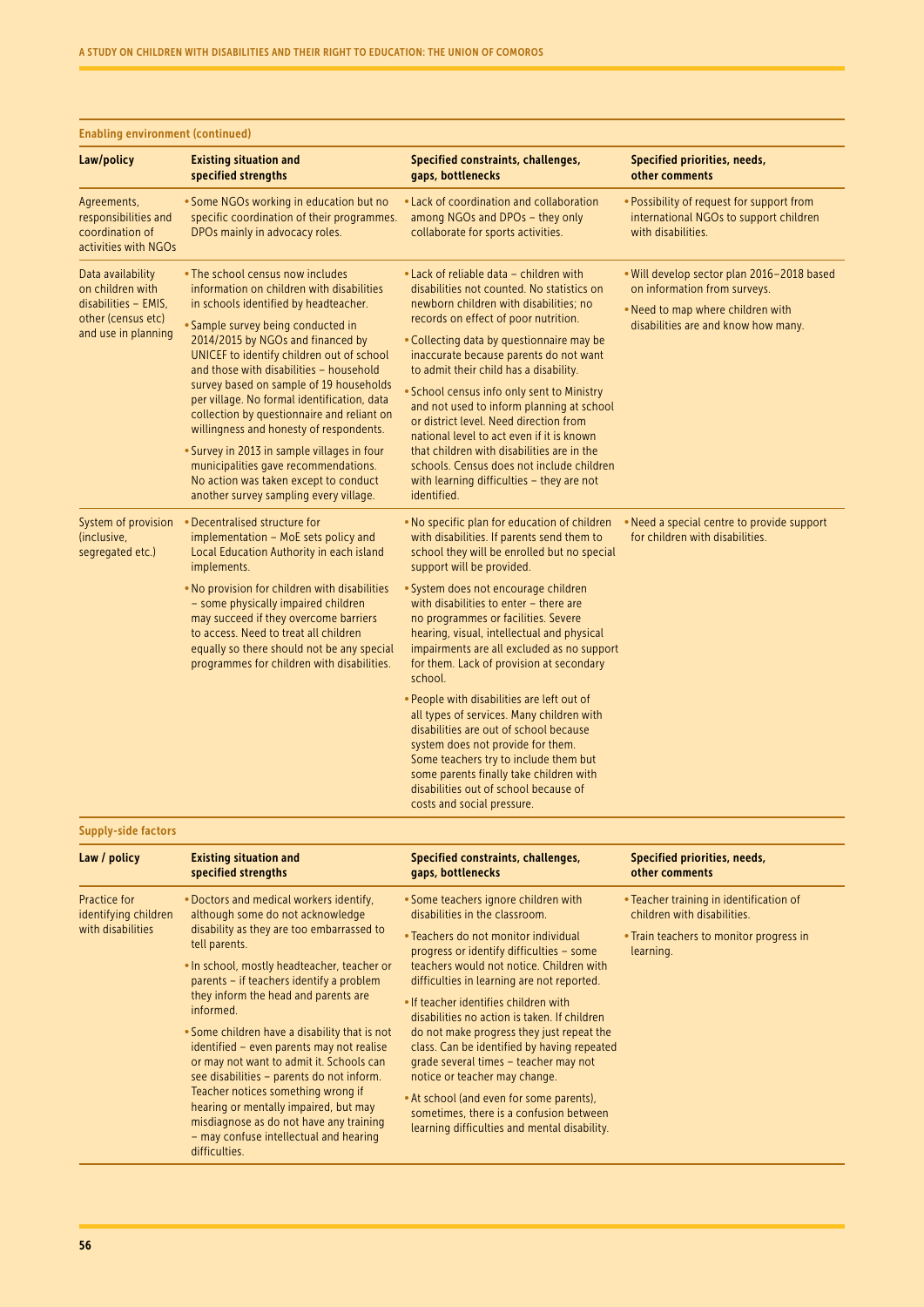<u>supply-side factors (continued)</u>

| Law / policy                                                                                                | <b>Existing situation and</b><br>specified strengths                                                                                                                                                                                                                                                                                                                                                                                                                                                                                                                                                                                                                                                                                                                                                                                                                                                                                                                                                                                                                                                                                                                                                                                                                      | Specified constraints, challenges,<br>gaps, bottlenecks                                                                                                                                                                                                                                                                                                                                                                                                                                                                                                                                                                                                                                                                                                                                                                                                                                                                                                                                                                           | Specified priorities, needs,<br>other comments                                                                                                                                                                                                                                                                                                                                                                                                           |
|-------------------------------------------------------------------------------------------------------------|---------------------------------------------------------------------------------------------------------------------------------------------------------------------------------------------------------------------------------------------------------------------------------------------------------------------------------------------------------------------------------------------------------------------------------------------------------------------------------------------------------------------------------------------------------------------------------------------------------------------------------------------------------------------------------------------------------------------------------------------------------------------------------------------------------------------------------------------------------------------------------------------------------------------------------------------------------------------------------------------------------------------------------------------------------------------------------------------------------------------------------------------------------------------------------------------------------------------------------------------------------------------------|-----------------------------------------------------------------------------------------------------------------------------------------------------------------------------------------------------------------------------------------------------------------------------------------------------------------------------------------------------------------------------------------------------------------------------------------------------------------------------------------------------------------------------------------------------------------------------------------------------------------------------------------------------------------------------------------------------------------------------------------------------------------------------------------------------------------------------------------------------------------------------------------------------------------------------------------------------------------------------------------------------------------------------------|----------------------------------------------------------------------------------------------------------------------------------------------------------------------------------------------------------------------------------------------------------------------------------------------------------------------------------------------------------------------------------------------------------------------------------------------------------|
| Practice of<br>enrolment/<br>entitlement to<br>placement and<br>support                                     | • Conflict of opinion: 'Parents do not<br>bring children with disabilities to school'<br>vs 'Schools do not allow children with<br>disabilities to enrol.<br>• Parents may inform of disability after<br>enrolment, as they are afraid school<br>will not accept the child. Children<br>with disabilities are not enrolled for<br>fear of ridicule. Also parents have low<br>expectations.<br>. Many children with disabilities are out of<br>school. Schools do not actively encourage<br>children with disabilities to come (those<br>who would like to do so do not have any<br>means) - no provision for hearing or<br>visually impaired. Physically impaired have<br>difficulty with access and attitudes.<br>. The Interim Education Plan 2013-15<br>allowed for support to hearing and visually<br>impaired children through provision of<br>assistive devices but it was not realised -<br>no action was taken.<br>• Assistive devices were provided by<br>Handicap International some years ago<br>but they are not here now and there is no<br>service.<br>. If children with disabilities are enrolled<br>they need to be given support and<br>materials to succeed and this is not<br>happening - parents do not think it is<br>worth sending them to school. | • Lack of specialised staff to be able to<br>identify needs and support.<br>• Teachers do not have any strategies to<br>support children with disabilities.<br>• There should be special, separate provision<br>for children with disabilities - teachers do<br>not know how to teach them. If they had<br>special classes they would learn - they<br>know they are different. They are not able<br>to learn in mainstream class and they<br>slow the others down. There is a risk that<br>regular students will decline intellectually<br>if children with disabilities are included in<br>the class.<br>• Children with disabilities should be in<br>mainstream classes to minimise exclusion<br>and provide stimulation and improve self-<br>esteem.<br>• Many types of disabilities – cannot provide<br>support for them all.<br>• Children with disabilities with poor<br>concentration move from class to class and<br>sometimes, from school to school – this<br>means there is no continuity or follow-up<br>in learning. | • Need to address inclusion of children with<br>disabilities to meet the requirements of<br>EFA.<br>• Should set up a centre with specialist<br>support for visual and hearing impaired<br>children.<br>• Some teachers are more sympathetic than<br>others and these should be given further<br>training.<br>• Selection and segregation is not a realistic<br>option - need a special centre for support,<br>but most should be in mainstream schools. |
| <b>Disparities in</b><br>provision by<br>type of school,<br>geographic<br>location, age,<br>gender          | . No specific support for children with<br>disabilities in any type of school.<br>• Increased costs associated with sending<br>children with disabilities to school means<br>the poorer families cannot send their<br>children with disabilities to school.<br>• More difficult for children with disabilities<br>to access in rural areas – transport and<br>lack of trained teachers.                                                                                                                                                                                                                                                                                                                                                                                                                                                                                                                                                                                                                                                                                                                                                                                                                                                                                   | • Lack of support to participate in school<br>leads to children with disabilities becoming<br>frustrated and dropping out - those who<br>can afford it may move into private sector<br>but not much better.<br>• Other children tease and bully them. Also<br>physical punishment.                                                                                                                                                                                                                                                                                                                                                                                                                                                                                                                                                                                                                                                                                                                                                |                                                                                                                                                                                                                                                                                                                                                                                                                                                          |
| Accessibility to<br>school for children<br>with disabilities<br>– transport,<br>environmental<br>conditions | • Transport has to be provided by parents<br>which is an additional logistical burden and<br>cost. Poverty is a barrier.<br>. Lack of transport for children with<br>disabilities - cannot access.                                                                                                                                                                                                                                                                                                                                                                                                                                                                                                                                                                                                                                                                                                                                                                                                                                                                                                                                                                                                                                                                        |                                                                                                                                                                                                                                                                                                                                                                                                                                                                                                                                                                                                                                                                                                                                                                                                                                                                                                                                                                                                                                   | • Need to improve access for those with<br>mobility difficulties.                                                                                                                                                                                                                                                                                                                                                                                        |
| Accessibility of<br>school buildings,<br>common facilities<br>and classroom                                 | • Schools are in poor condition, even<br>renovated and newly constructed<br>classrooms have maintenance issues.<br>Ramps have been fitted to some, but<br>access to the ramp hampered by rubble,<br>litter and lack of pathways. Latrines are<br>completely inaccessible - many obstacles<br>and no clear pathways. Some schools have<br>many poorly maintained steps.<br>. UNICEF has supported accessible<br>additional classroom construction and<br>renovated toilets.                                                                                                                                                                                                                                                                                                                                                                                                                                                                                                                                                                                                                                                                                                                                                                                                | . Observation by respondents: Schools<br>are not built to be able to accommodate<br>children with disabilities.<br>• Classrooms are spacious but space tends<br>not to be used effectively. Space often<br>taken up by broken furniture.<br>• New buildings do not necessarily comply<br>with accessibility standards as these have<br>not been disseminated.                                                                                                                                                                                                                                                                                                                                                                                                                                                                                                                                                                                                                                                                     | . Need to improve access for those with<br>mobility difficulties.<br>• Schools need to be safe for children with<br>disabilities to be included.                                                                                                                                                                                                                                                                                                         |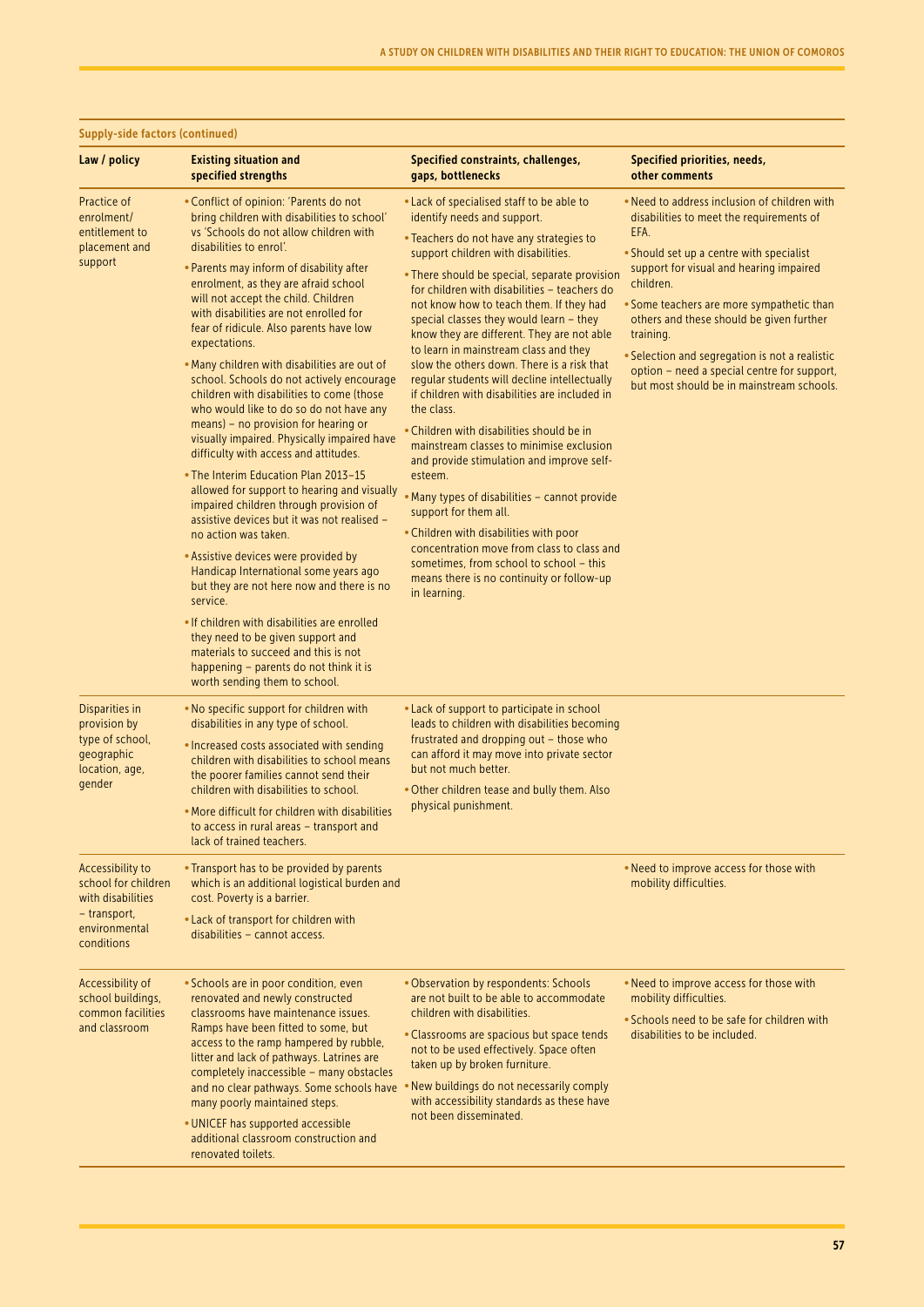| <b>Supply-side factors (continued)</b>                                                                             |                                                                                                                                                                                                                                                                                           |                                                                                                                                                                                                                                                                                                                                                                                                                       |                                                                                                                                                                                                                                                                                                |
|--------------------------------------------------------------------------------------------------------------------|-------------------------------------------------------------------------------------------------------------------------------------------------------------------------------------------------------------------------------------------------------------------------------------------|-----------------------------------------------------------------------------------------------------------------------------------------------------------------------------------------------------------------------------------------------------------------------------------------------------------------------------------------------------------------------------------------------------------------------|------------------------------------------------------------------------------------------------------------------------------------------------------------------------------------------------------------------------------------------------------------------------------------------------|
| Materials and<br>communication                                                                                     | <b>Existing situation and</b><br>specified strengths                                                                                                                                                                                                                                      | Specified constraints, challenges,<br>gaps, bottlenecks                                                                                                                                                                                                                                                                                                                                                               | Specified priorities, needs,<br>other comments                                                                                                                                                                                                                                                 |
| <b>Representation</b><br>of children with<br>disabilities in<br>teaching/learning<br>materials                     | . No representation of children with<br>disabilities now.                                                                                                                                                                                                                                 |                                                                                                                                                                                                                                                                                                                                                                                                                       | . Ensure positive representation of children<br>with disabilities during revision of learning                                                                                                                                                                                                  |
|                                                                                                                    | • Curriculum has been revised and materials<br>will be aligned over next three years. Will<br>ensure positive representation of girls and<br>children with disabilities.                                                                                                                  |                                                                                                                                                                                                                                                                                                                                                                                                                       | materials.                                                                                                                                                                                                                                                                                     |
| Appropriateness<br>and availability of<br>materials for<br>specific disabilities                                   | • None available. Lack of general<br>classroom materials - no textbooks etc.                                                                                                                                                                                                              | • Pre-primary class without promised<br>equipment and resources. Workbook<br>printed for year 2013-14 but not re-printed<br>for this year. Expensive colour production<br>- MoE told schools to erase children's<br>work and re-use but not practical to<br>do this.                                                                                                                                                  |                                                                                                                                                                                                                                                                                                |
| <b>Flexibility of</b><br>curriculum to meet<br>all learning needs                                                  | • Priority is to increase participation<br>through competency-based curriculum<br>with repetition of class only permitted<br>once - cannot provide a special system<br>for all types of disability.                                                                                       |                                                                                                                                                                                                                                                                                                                                                                                                                       |                                                                                                                                                                                                                                                                                                |
| Human resources                                                                                                    | <b>Existing situation and</b><br>specified strengths                                                                                                                                                                                                                                      | Specified constraints, challenges,<br>gaps, bottlenecks                                                                                                                                                                                                                                                                                                                                                               | Specified priorities, needs,<br>other comments                                                                                                                                                                                                                                                 |
| Teacher training -<br>pre service,<br>In-service                                                                   | • Pre service training for two years.<br>. Inspectors identify in-service training<br>needs based on any weaknesses in subject<br>knowledge of teachers and from census.<br>Inspectors do not visit regularly because<br>lack of manpower.<br>• Some teacher trainers are trained to work | • Pre-service training does not include<br>any information about children with<br>disabilities.<br>• Training to provide teachers with<br>strategies to support children with<br>disabilities could only be introduced if<br>inspectors find this to be a weakness<br>and it is not part of their remit. It needs<br>to become a priority but there are few<br>children with disabilities so<br>it is not a priority. | . Need training for all teachers to be able<br>to accommodate children with mild<br>and moderate disabilities in mainstream<br>classes. Need strategies to help - more<br>than sitting at front of class.<br>• Train teachers to monitor progress and<br>follow up those who are not learning. |
|                                                                                                                    | with secondary teachers to develop skills<br>and this can be extended to primary<br>schools. Training according to teachers'<br>qualification level.                                                                                                                                      |                                                                                                                                                                                                                                                                                                                                                                                                                       | • Need a module on identification and<br>strategies for teaching children with<br>difficulties that could be included in pre<br>and in-service training - it would need to<br>be provided by Union Ministry to island<br>commissions.                                                          |
|                                                                                                                    | • Animateurs and pedagogic advisers can<br>raise awareness with teachers but not<br>conduct specific training.                                                                                                                                                                            | . In general, education staff (inspectors,<br>teachers particularly) are being<br>discouraged and demotivated because<br>of irregular payment of salaries).                                                                                                                                                                                                                                                           |                                                                                                                                                                                                                                                                                                |
| <b>Training for</b><br>specialist teachers                                                                         | • None available.                                                                                                                                                                                                                                                                         |                                                                                                                                                                                                                                                                                                                                                                                                                       | . Need specialist teachers for severe cases<br>and for hearing and visually impaired.                                                                                                                                                                                                          |
| Training/awareness<br>raising for non-<br>teaching staff/<br>officials/parents                                     | • None available.                                                                                                                                                                                                                                                                         |                                                                                                                                                                                                                                                                                                                                                                                                                       | • Need specialist advice for parents and<br>teachers.<br>. Need to identify disabilities correctly.<br>• Need a department with support materials<br>and devices for children with disabilities.                                                                                               |
| Inclusion of children<br>with disabilities in<br>assessment and<br>national exams<br>and how any<br>entitlement to |                                                                                                                                                                                                                                                                                           | • There should not be any extra time or<br>support - need to treat everyone equally.                                                                                                                                                                                                                                                                                                                                  | • Need to consider how all children with<br>disabilities can access exams.                                                                                                                                                                                                                     |

58

support is allocated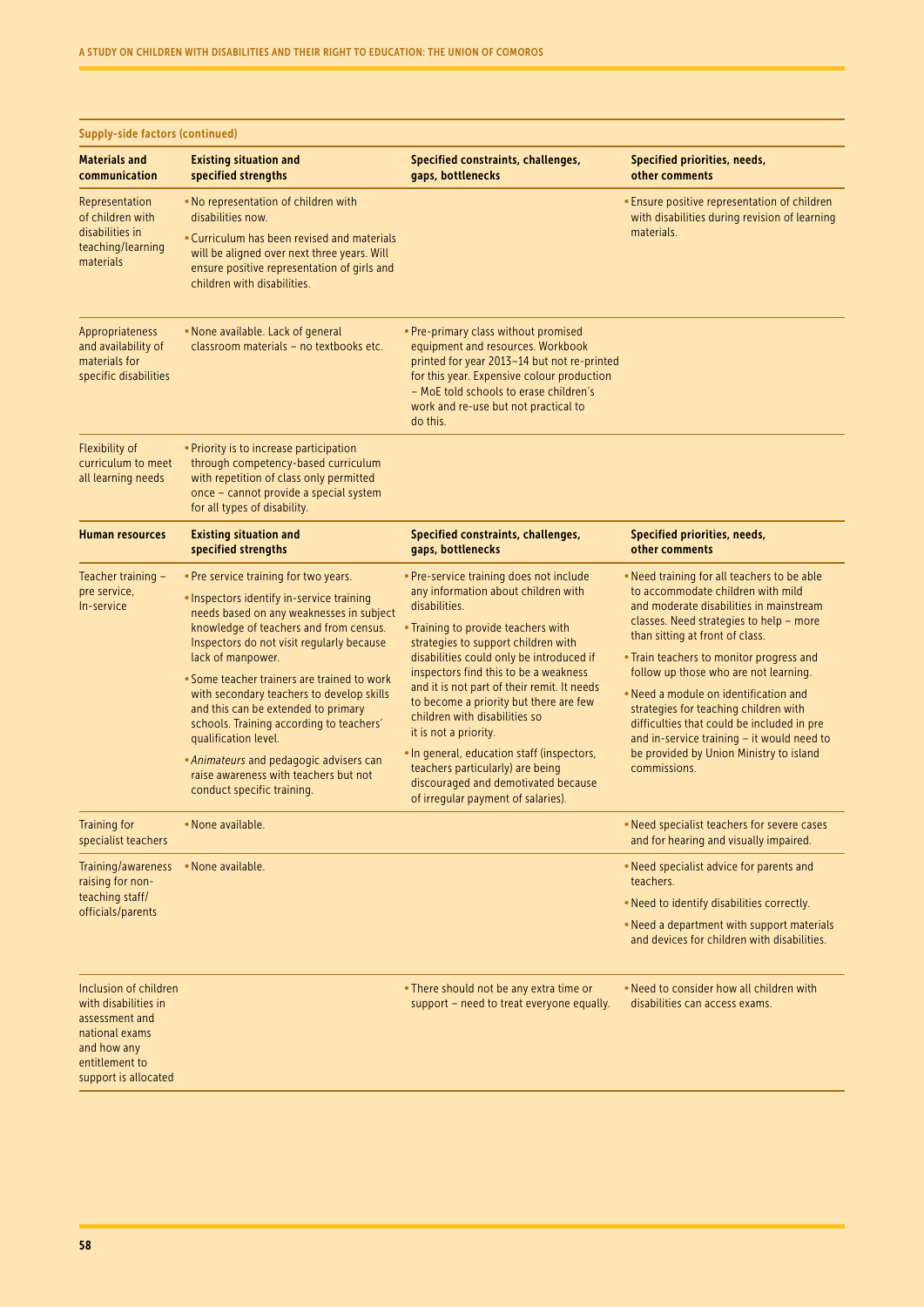| <b>Supply-side factors (continued)</b>                                                                                            |                                                                                                                                                                                                                                                                                                                                                                                                                                                                                                                                                                                                                                                                                                                                                                  |                                                                                                                                                                                                                                                                                                                                                                                                                                                                                                                                               |                                                                                                                                                                                                                                                                                                                                                                                                                                                                                                                                                   |
|-----------------------------------------------------------------------------------------------------------------------------------|------------------------------------------------------------------------------------------------------------------------------------------------------------------------------------------------------------------------------------------------------------------------------------------------------------------------------------------------------------------------------------------------------------------------------------------------------------------------------------------------------------------------------------------------------------------------------------------------------------------------------------------------------------------------------------------------------------------------------------------------------------------|-----------------------------------------------------------------------------------------------------------------------------------------------------------------------------------------------------------------------------------------------------------------------------------------------------------------------------------------------------------------------------------------------------------------------------------------------------------------------------------------------------------------------------------------------|---------------------------------------------------------------------------------------------------------------------------------------------------------------------------------------------------------------------------------------------------------------------------------------------------------------------------------------------------------------------------------------------------------------------------------------------------------------------------------------------------------------------------------------------------|
| <b>Human resources</b>                                                                                                            | <b>Existing situation and</b><br>specified strengths                                                                                                                                                                                                                                                                                                                                                                                                                                                                                                                                                                                                                                                                                                             | Specified constraints, challenges,<br>gaps, bottlenecks                                                                                                                                                                                                                                                                                                                                                                                                                                                                                       | Specified priorities, needs,<br>other comments                                                                                                                                                                                                                                                                                                                                                                                                                                                                                                    |
| Cultural issues/<br>attitudes and<br>expectations<br>regarding disability                                                         | • Parents are ashamed to say they have<br>children with disabilities - it is taboo,<br>particularly in rural areas. Parents try to<br>hide children with disabilities and do<br>not bring them to school. If they do bring<br>them they are afraid of rejection and<br>humiliation.<br>. Teachers do not accept children with<br>disabilities or recognise achievements of<br>children with disabilities - they are made<br>to repeat grades.<br>• Awareness that children with disabilities<br>should go to school but frightened of<br>teasing. Some parents would not like<br>children with disabilities to be in same<br>class as their child.<br>• Some promotion of capability of<br>people with disabilities through sports<br>programmes set up by DPOs. | • It is considered a waste of time and<br>money to educate a child with<br>disabilities - no encouragement for<br>parents of children with disabilities to<br>enrol their child in school.<br>• Children with disabilities are spoken<br>about with low expectations and are<br>told they cannot achieve, including by<br>teachers and parents.<br>• Parents will prioritise sending children<br>without disability to school over children<br>with disabilities because they doubt their<br>capabilities and because of additional<br>costs. | • Need awareness raising campaigns to<br>change attitudes towards children with<br>disabilities for parents to understand and<br>accept they can participate and have an<br>equal right to education.<br>• Stakeholders should work together for<br>a mass campaign.<br>• Parents committee in school need to<br>encourage parents with children with<br>disabilities to enrol.<br>• Awareness raising for parents could be<br>conducted through mayor offices at<br>local level.<br>. Use successful people with disabilities<br>as role models. |
| Inclusion of children<br>with disabilities and/<br>or families in all<br>stages of decision-<br>making about child's<br>education |                                                                                                                                                                                                                                                                                                                                                                                                                                                                                                                                                                                                                                                                                                                                                                  | • Lack of communication between parents<br>and teachers - no real dialogue - parents<br>have to ask for information from school.                                                                                                                                                                                                                                                                                                                                                                                                              | . Need to make decisions on children with<br>disabilities between teachers, authorities<br>and parents. Should be coordination.                                                                                                                                                                                                                                                                                                                                                                                                                   |
| <b>Demand-side factors</b>                                                                                                        |                                                                                                                                                                                                                                                                                                                                                                                                                                                                                                                                                                                                                                                                                                                                                                  |                                                                                                                                                                                                                                                                                                                                                                                                                                                                                                                                               |                                                                                                                                                                                                                                                                                                                                                                                                                                                                                                                                                   |
| <b>Human resources</b>                                                                                                            | <b>Existing situation and</b><br>specified strengths                                                                                                                                                                                                                                                                                                                                                                                                                                                                                                                                                                                                                                                                                                             | Specified constraints, challenges,<br>gaps, bottlenecks                                                                                                                                                                                                                                                                                                                                                                                                                                                                                       | Specified priorities, needs,<br>other comments                                                                                                                                                                                                                                                                                                                                                                                                                                                                                                    |
| <b>Support for families</b><br>of children with<br>disabilities to<br>participate in child's<br>learning                          | • Teachers do not encourage parents to be<br>involved. Parents are called when there is<br>a problem or teachers criticise the child.<br>According to teachers, parents do not<br>want to be involved. They do not attend<br>when called.                                                                                                                                                                                                                                                                                                                                                                                                                                                                                                                        | • Schools do not encourage parents to<br>be involved.                                                                                                                                                                                                                                                                                                                                                                                                                                                                                         | • Strengthen dialogue between parents<br>and teachers to find ways to meet needs<br>of children with disabilities.<br>. Would like parent training to help child.<br>• Parents should be involved as not only<br>the teacher's responsibility.                                                                                                                                                                                                                                                                                                    |
| Child's own voice<br>in decision-making<br>and overcoming<br><b>barriers</b>                                                      | • Children with disabilities may ask parents<br>to take them to school. In general<br>their voice is not heard. Children with<br>disabilities wonder why teachers consider<br>them unable to learn - no follow-up or<br>monitoring based on the way they look.                                                                                                                                                                                                                                                                                                                                                                                                                                                                                                   | • Children with disabilities are not heard;<br>most become invisible – even those who<br>are in school.                                                                                                                                                                                                                                                                                                                                                                                                                                       | . For future planning should talk to children<br>with disabilities and see what they want.<br>• Use success stories as role models to<br>change attitudes.                                                                                                                                                                                                                                                                                                                                                                                        |
| Community<br>involvement in<br>supporting children<br>with disabilities                                                           | • School committee does not follow up<br>with students who are out of school.<br>• At start of school year, school committee<br>conducts awareness-raising regarding<br>importance of enrolment - this does not<br>include encouragement to enrol children<br>with disabilities.                                                                                                                                                                                                                                                                                                                                                                                                                                                                                 | • Low expectations of how children with<br>disabilities could participate in learning<br>and what they may achieve.<br>· School committee could encourage<br>children with disabilities to enrol if it<br>was suggested to them.                                                                                                                                                                                                                                                                                                              | • Need association to support and defend<br>rights of children with disabilities.<br>• Need school committees to be responsible<br>for taking action in support of children<br>with disabilities.                                                                                                                                                                                                                                                                                                                                                 |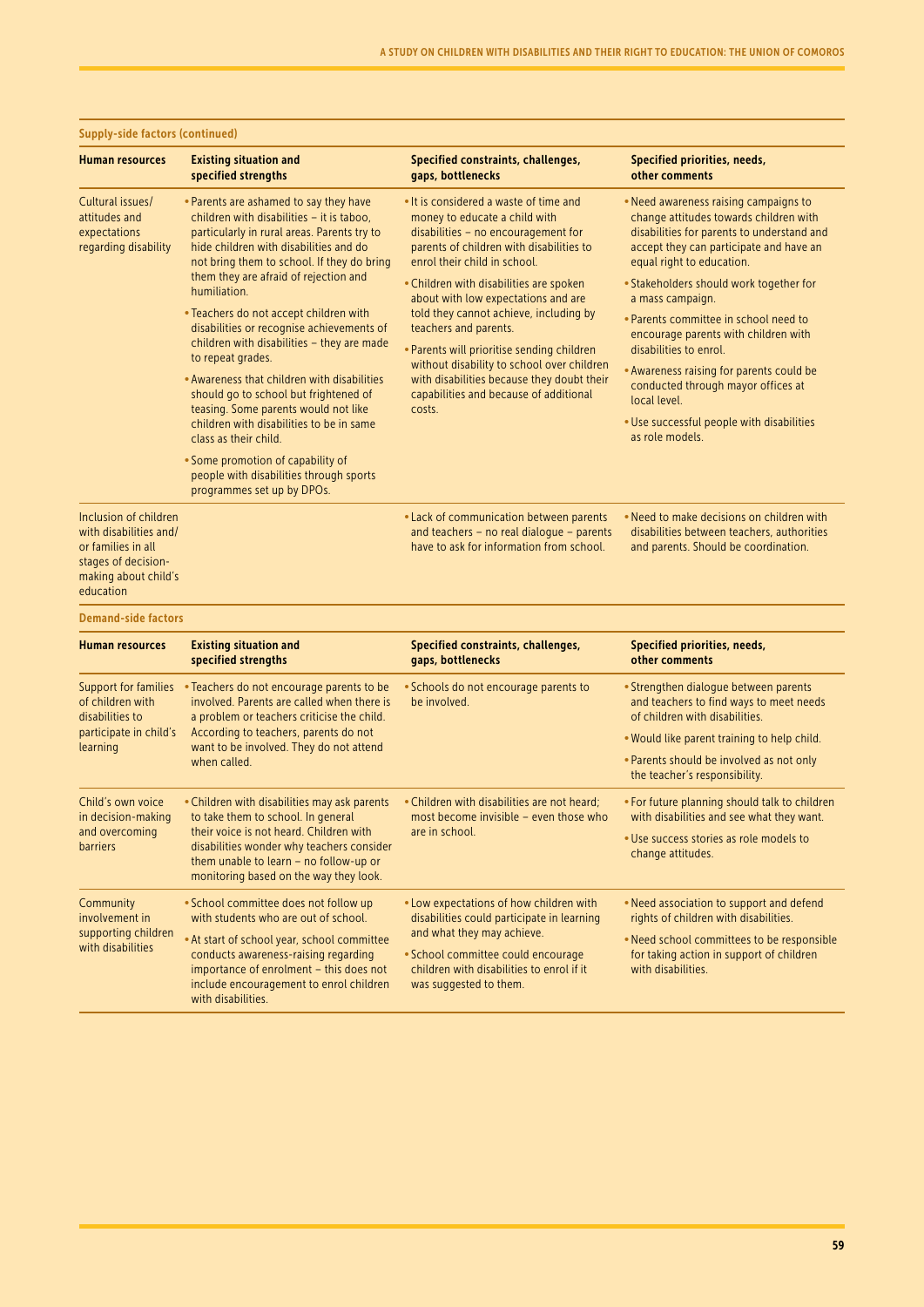| <b>Quality of provision / care</b>                                                                 |                                                                                                                                                                                                                                                                                                 |                                                                                                                                                                                   |                                                                                                                          |
|----------------------------------------------------------------------------------------------------|-------------------------------------------------------------------------------------------------------------------------------------------------------------------------------------------------------------------------------------------------------------------------------------------------|-----------------------------------------------------------------------------------------------------------------------------------------------------------------------------------|--------------------------------------------------------------------------------------------------------------------------|
| <b>Human resources</b>                                                                             | <b>Existing situation and</b><br>specified strengths                                                                                                                                                                                                                                            | Specified constraints, challenges,<br>gaps, bottlenecks                                                                                                                           | Specified priorities, needs,<br>other comments                                                                           |
| <b>Effect of existing</b><br>provision on access                                                   | • More children with disabilities are out of<br>school than in school.                                                                                                                                                                                                                          | • Complete lack of support unless parents<br>can provide.                                                                                                                         | . Need specialist teachers for children with<br>disabilities - especially hearing and visually                           |
| to learning                                                                                        | • Problems are compounded for children<br>with disabilities - many of the same<br>problems as other students re costs,<br>transport etc.                                                                                                                                                        | • Parents become demotivated if child does<br>not learn and then take them out of school.                                                                                         | impaired.                                                                                                                |
|                                                                                                    |                                                                                                                                                                                                                                                                                                 | . No special attention given to removing<br>barriers in school to enable children with<br>disabilities to participate.                                                            |                                                                                                                          |
| <b>Effect of existing</b><br>provision on<br>progression in<br>learning                            | • Children with disabilities that do enrol<br>frequently repeat the same class<br>sometimes many times if they do not<br>pass the end of year exam.                                                                                                                                             | • After repeating three times, children have<br>to be promoted to next class. Those with<br>intellectual difficulties may repeat classes<br>three times and then drop out because | . Need to have TVET classes for post-primary<br>children with disabilities.                                              |
|                                                                                                    | . Very few of the limited numbers enrolled<br>make the transition from primary to<br>secondary schools.                                                                                                                                                                                         | they are so much older than the others or<br>become discouraged. If they do complete<br>there is nowhere to go; if do not pass<br>primary exam they just stay at home.            |                                                                                                                          |
| Quality assurance/<br>monitoring of<br>schools/<br>programmes for<br>children with<br>disabilities |                                                                                                                                                                                                                                                                                                 |                                                                                                                                                                                   |                                                                                                                          |
| <b>Teaching</b><br>methodology                                                                     | • Traditional methods are reliant on students<br>copying from board. Classes are non-<br>interactive. Would be better for all children<br>and especially children with disabilities if<br>classes were more active but there is no<br>one to advise teachers to conduct classes<br>in this way. |                                                                                                                                                                                   | . Plan is in place to train teachers to<br>use competency-based approach and<br>evaluation to improve teaching practice. |
|                                                                                                    | . Pre-primary methods follow same pattern<br>as other classes.                                                                                                                                                                                                                                  |                                                                                                                                                                                   |                                                                                                                          |
| Classroom<br>management                                                                            | • Some teachers actively try to ensure<br>children with disabilities participate -<br>developed system of gestures when<br>hearing impaired student enrolled in class.<br>Check progress through questions directly<br>to student in addition to whole class.                                   |                                                                                                                                                                                   |                                                                                                                          |
|                                                                                                    | • Lack of glasses and hearing aids -<br>teachers move children with disabilities<br>to front of class.                                                                                                                                                                                          |                                                                                                                                                                                   |                                                                                                                          |
| Advice/support<br>for teachers                                                                     | • Nothing regarding children with<br>disabilities. Pedagogical adviser visits<br>school and advises teachers on curriculum<br>implementation only. Headteacher<br>does not provide support to teachers or<br>professional development.                                                          | • Problem of definition of responsibilities<br>and tasks of headteachers towards<br>teachers when they are appointed.                                                             |                                                                                                                          |
| Specialist support<br>and resources<br>for children with<br>disabilities                           | • Lack of general resources, so no available<br>resources for children with disabilities.                                                                                                                                                                                                       |                                                                                                                                                                                   | • Need general classroom resources and<br>support, then specialist support and<br>resources.                             |